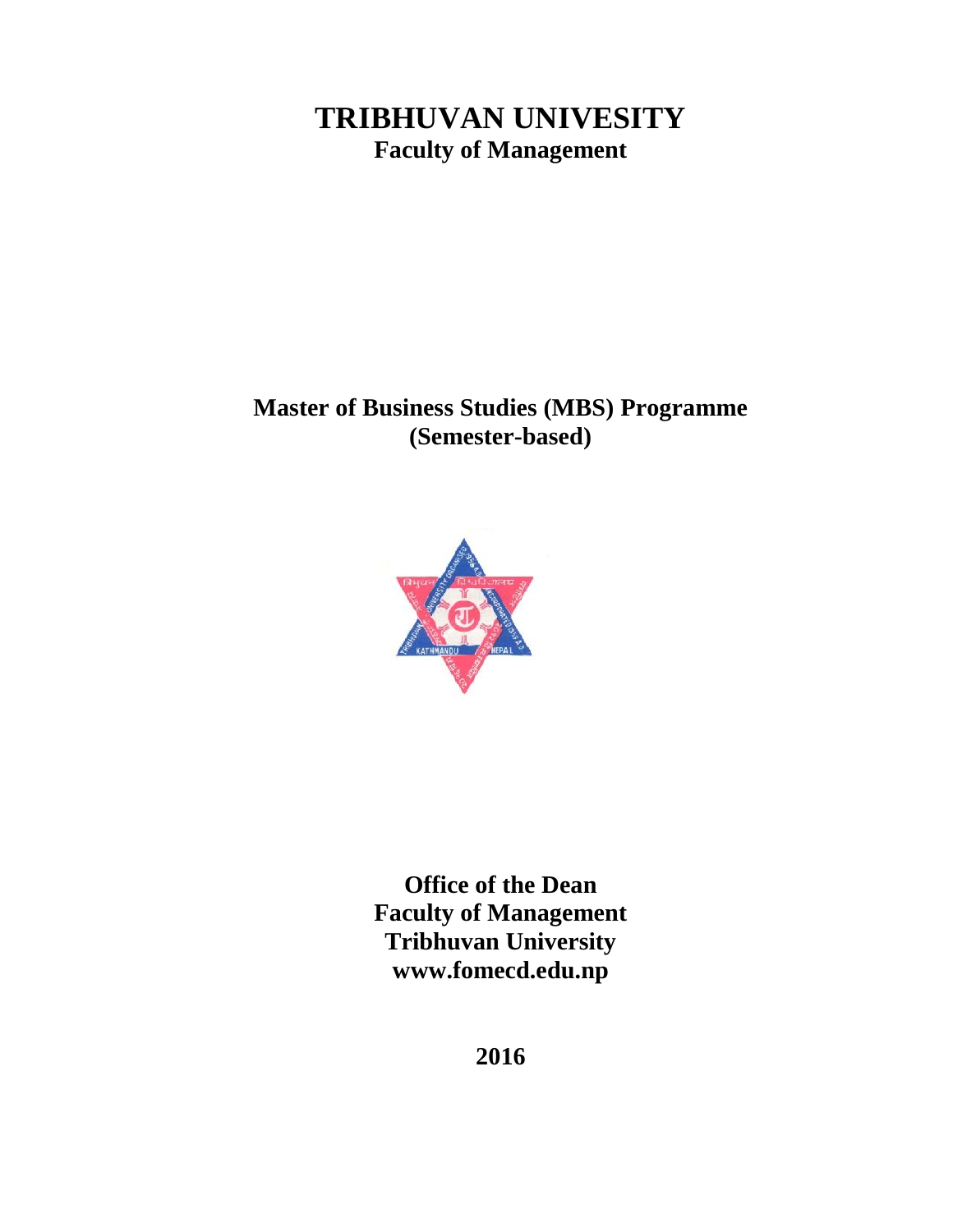# **TRIBHUVAN UNIVESITY Faculty of Management**

The Faculty of Management (FOM), Tribhuvan University, has its ultimate objective of educating students for professional pursuits in business, industry and government. It is further dedicated to contributing for increasing the knowledge and understanding of business and public administration. In this pursuit, FOM aims to develop a networking with management institutes in the country and achieving higher efficiency in management of business and public entities. It also aims to continuously innovate and promote cost effective, socially relevant, modern technology-based educational programs in Nepal.

The FOM offers instruction leading to Bachelor of Business Studies (BBS), Bachelor of Travel and Tourism Management (BTTM), Bachelor of Hotel Management (BHM), Bachelor of Business Administration (BBA), Bachelor of Information Management (BIM), Bachelor of Public Administration (BPA), Bachelor of Business Management (BBM), Post Graduate Diploma in Police Sciences (PGDPS), Master of Business Studies (MBS),Master of Business Management (MBS), Master of Finance and Control (MFC), Master of Tourism Management (MTM), Master of Public Administration (MPA), Master of Business Administration (MBA). Master of Business Administration in Global Leadership and management (MBA-GLM). The FOM also offers Master of Philosophy (M.Phil.) in management and doctoral program leading to a degree of Doctor of Philosophy (Ph.D.).

## **Master of Business Studies (MBS)**

## **I. Programme Objectives**

The objective of the MBS programme is to enable the students to work as competent managers and to meet the demand of higher level managers in organizations, particularly in the functional areas of management. Upon graduation, a student should be able to function as a manager in business, industry, government and non-government sectors, within and outside the country, in areas like accounting, marketing, finance and general management. The MBS programme specifically aims to:

- 1. Equip students with required conceptual knowledge of business and management.
- 2. Prepare managers in the functional areas of management.
- 3. Develop knowledge and skill of business environment in national and global perspective.
- 4. Encourage entrepreneurial capabilities in students to make them effective change agents in the Nepalese society.
- 5. Develop research capability in students.
- 6. Prepare foundation for advanced studies and research in management.

Developing managerial practice is a central concern of the Faculty of Management (FOM), Tribhuvan University (TU). The emphasis upon practice is reflected in various Master level programs of the FOM. FOM program lays special emphasis on developing graduates managerial and entrepreneurial skills over a solid foundation of theories and techniques. Through this two-year (60) credit hours program students develop their knowledge and management skills on the basis of a good understanding of the economic, social, political milieu both at the national and global levels.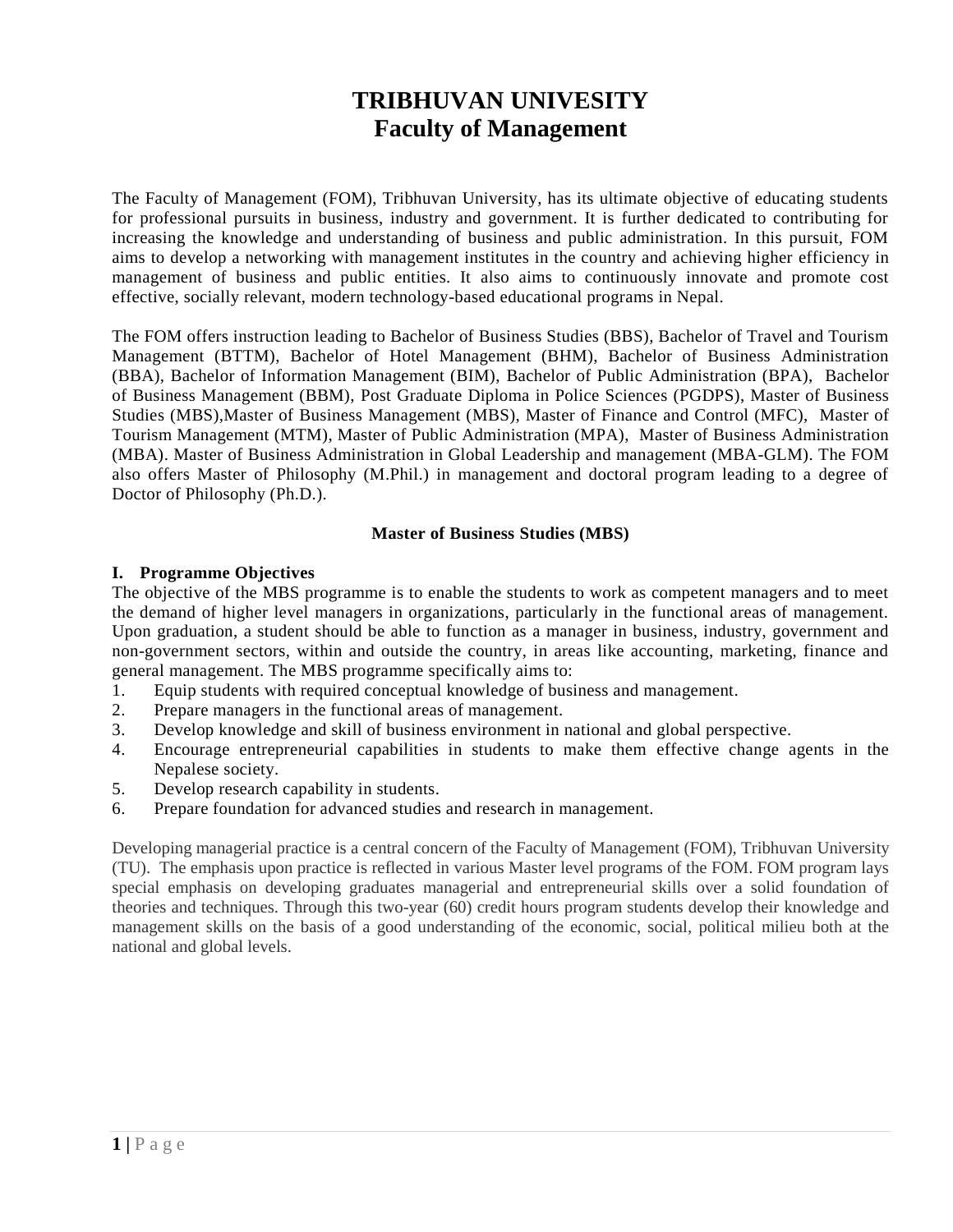## **II. Curricular Structure**

The FOM recognizes the need for both breadth and depth in the total academic pattern. The MBS program is a four semester (two-year) program with three key components: (1) core courses, (2) specialization courses, and (3) a dissertation.

## **1. Core Courses**

Core business courses integrate all analytical and functional areas and provide students with an appreciation of the diversity and inter-relationship of business and management issues. It includes subjects such as Research Methodology, Statistical Methods, Managerial Economics, Organizational Behaviour, Human Resources Management, Managerial Finance, Management Accountancy, Accounting for Financial and Managerial Decision and Control, Marketing Management, Production and Operations Management, International Business, Entrepreneurship and Strategic Management and Business Environment.

## **2. Specialization Courses**

Specialization in any one of the areas, such as, Accounting, Finance, Marketing, and Management enables the student to develop expertise in his/her concentration area.

## **3. Dissertation**

The MBS programme requires students to conduct original research work during the four semesters of the two-year study period. Students are required to write a dissertation based on their original research work. Students writing dissertation are encouraged to write their dissertation within the selected specialization area.

## **3. Eligibility Conditions for Admission**

The students applying for admission to MBS course must have successfully completed the BBS programme or a bachelor degree on any discipline from Tribhuvan University or from any other university recognized by Tribhuvan University.

## **4. Admission Procedure**

Students applying for the MBS program must fill in the application blank with all details of their personal information and past academic records. The selection of students shall be based on CMAT. The test shall be based on the GMAT and GRE format. The admission test shall be concentrated on testing verbal and quantitative ability, business and economics, logical reasoning and general awareness. There shall be altogether hundred (100) questions in the CMAT containing 20 questions in each section. Students must secure a minimum of 40 percent in the CMAT in order to qualify for the admission.

## **5. Teaching Pedagogy**

The MBS program is based on the student-centered learning approach. The general teaching methodology of the program includes interactive lectures, students' presentations, case studies, and projects. The teaching faculty shall determine the appropriate teaching-learning methods suitable for each course.

## **6. Attendance**

**6. Attendance**<br>This program demail classes and presallowed to appear in  $2 | P a g e$ This program demands a very high level of commitment from students. Students are required to attend regularly all classes and presentations as required by the course. Students failing to attend 80 % of classes shall not be allowed to appear in the semester-end examinations.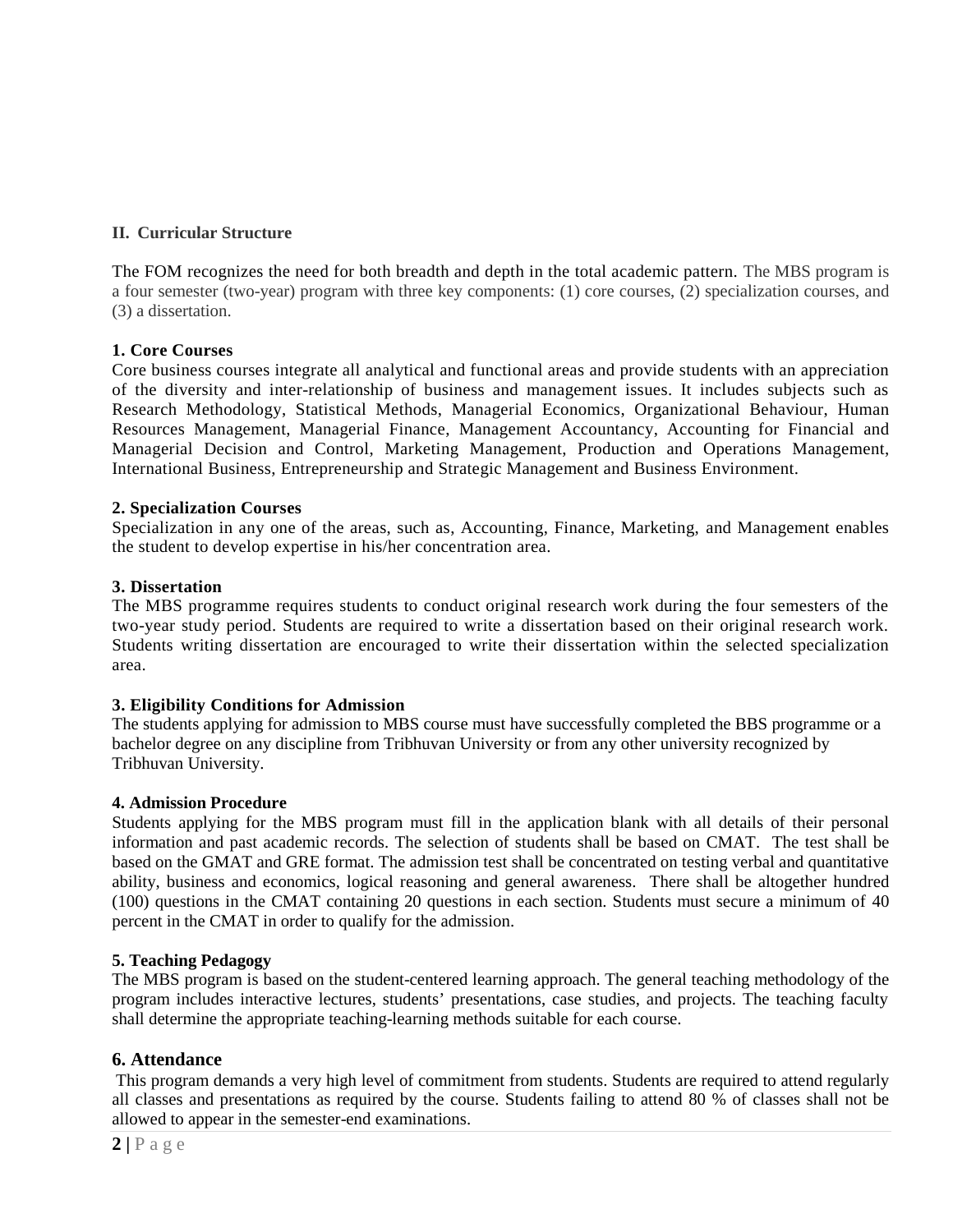## **7. Examination and Evaluation**

The performance of students will be evaluated through ongoing in-semester evaluations and semester-end examinations. The FOM shall have the final authority in conducting, evaluating and awarding grades in semester-end examinations. The course facilitator (instructor) shall decide the grades in the in-semester evaluations. A student is required to pass the internal and external examinations independently.

## **8. In-semester Evaluations**

The in-semester (internal) evaluation shall generally have a total weight of 40 percent in each course. Students have to secure at least 50 percent marks in each subject to pass the in-semester exam. The concerned faculty shall be responsible for the continuous in-semester evaluations. The in-semester evaluation shall be based on a student's performance in class presentations, case analysis, and project assignments, class tests and others as required by the course. A student must secure a minimum Grade Point Average (GPA) of 2.7 or Grade B minus (B-) in a course in order to be eligible to appear in the semester-end examination of that course. The in-semester evaluations will be based on the following components:

| <b>In-semester Evaluation: 40 Marks</b>               |             |  |  |
|-------------------------------------------------------|-------------|--|--|
| <b>Evaluation Activities</b>                          | Weight in % |  |  |
| In-semester pre-board examination                     | 40          |  |  |
| Class-room activities                                 | 20          |  |  |
| (Class presentations, case analysis, group works etc) |             |  |  |
| <b>Project Assignments</b>                            | 30          |  |  |
| <b>Class Attendance</b>                               | 10          |  |  |
| Total                                                 |             |  |  |

In case a student remains absent in internal examination due to serious illness will given one-time opportunity to appear in the exam if he/she is able to produce an authorized medical certificate. The internal exam notice will be published by the concerned department or campus.

## **9. Semester-end Examinations**

The semester-end examinations on course work related subjects shall have a total weight of 60 percent. The semester-end examination shall be based on problem solving questions, analytical questions, and case studies or any other formats as demanded by a course. The duration of the examination shall be 3 hours for each course.

External examinations shall be conducted as presented in the following table:

| <b>Evaluation Components</b>                                                                    | Number of Questions and Choice                                                                                 |     |
|-------------------------------------------------------------------------------------------------|----------------------------------------------------------------------------------------------------------------|-----|
| Case Analysis, Situation Analysis or<br>Extended Problem Analysis as suitable to<br>the course. | <b>Two Compulsory Questions</b>                                                                                | 50  |
| Critical<br>Solving,<br>Analysis<br>Problem<br>Oriented questions                               | Three analytical Questions with one choice.<br>(Two questions of 15 marks each to be solved by<br>students)    | 30  |
| Oriented<br>Concept<br><b>Short</b><br>Answer<br>Questions                                      | Six Short Answer Questions with Two Choice<br>Questions (Four Questions of 5 marks to be<br>solved by students | 20  |
|                                                                                                 | <b>Total Marks</b>                                                                                             | 100 |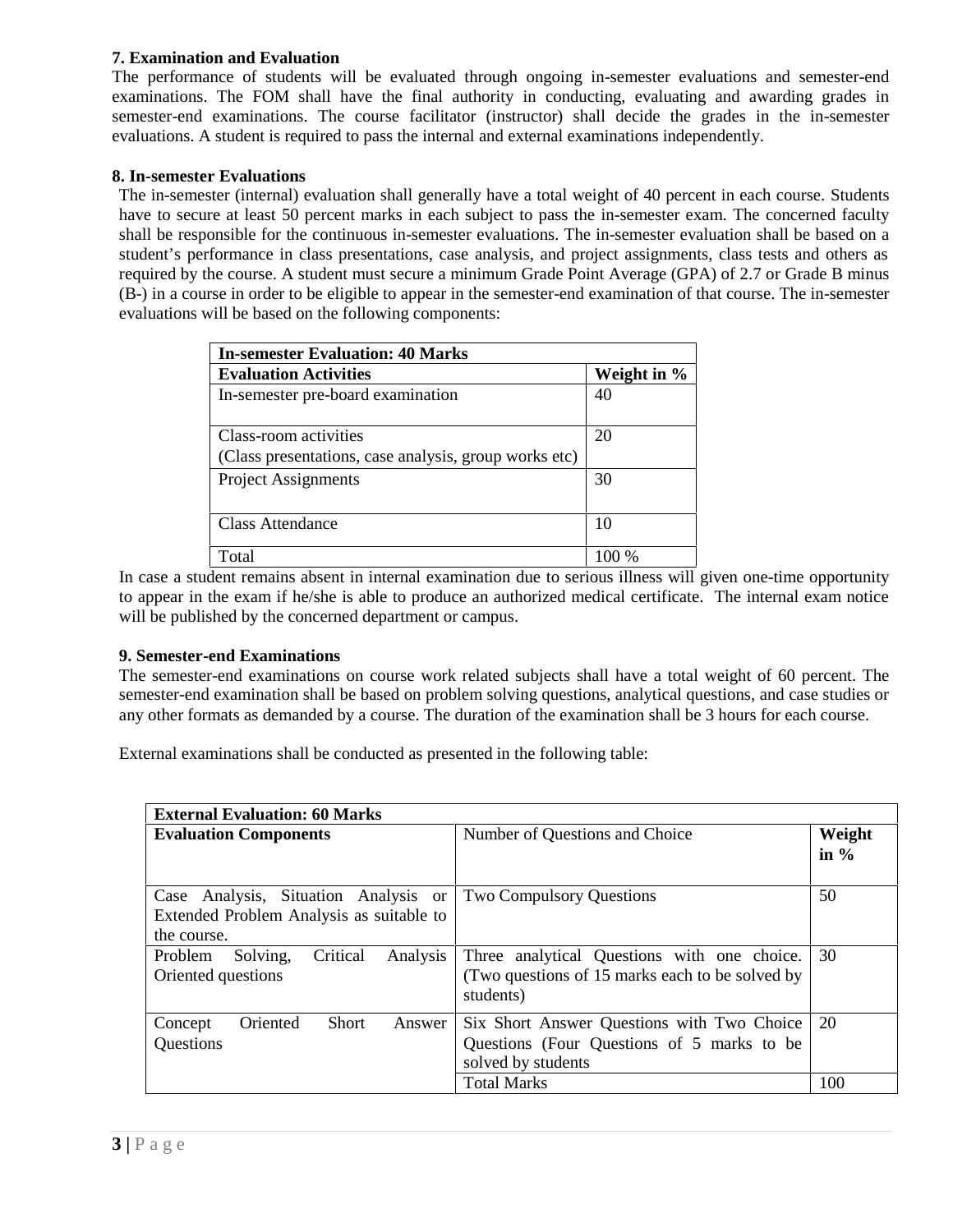## **10. Grading System**

The grading system followed in the MBS program will be based on the absolute performance of a student in the in-semester evaluations and semester-end examinations. The performance of a student in the MBS program shall be made on a four point scale ranging from 0 to 4. The passing grade in the semester-end examination for an individual paper shall be grade "B minus" or GPA of 2.7. In order to pass the semester examination the student must secure a minimum of Grade "B" or Cumulative Grade Point Average (CGPA) of 3.0 (60 percent). The overall grade of a student will be determined by the student's performance in the in-semester and semester-end examinations. The following table presents the Letter Grade, GPA, percentage equivalent and Performance Remarks for the MBS program:

| Grade | GPA | Percentage Equivalent Performance Remarks |                           |
|-------|-----|-------------------------------------------|---------------------------|
| А     | 4.0 | 90 and above                              | Excellent                 |
| $A -$ | 3.7 | $80 - 89.9$                               | Very good                 |
| $B+$  | 3.3 | $70 - 79.9$                               | <b>First Division</b>     |
|       | 3.0 | $60 - 69.9$                               | Second Division           |
| $B -$ | 2.7 | $55 - 59.9$                               | Pass in individual course |
| F     | 0   | below 55                                  | Fail                      |

## **11. Normal and Maximum Duration of Study**

The normal duration and the maximum duration for the completion of the requirements for the program are as follows:

Normal duration 24 months (4 semesters) Maximum duration 5 Years

## **12. Failing in Course**

Students who do not qualify to appear in the semester-end examinations will have to reregister and retake the course as per the semester cycle. Students who are qualified but fail to appear in the semester-end examinations or fail in the semester-end examination can appear in make-up examinations. In such case the students can appear in examination for not more than 2 courses. FOM shall organize chance make-up examinations in the last semester only where a student may appear in two courses of the earlier three semesters.

## **13. Degree Requirements**

To receive MBS degree the student must have:

- The successful completion of 60 credit hours as prescribed with a minimum of passing grade in all courses with CGPA of 2.7.
- A 'B' minus or better grade in each of the courses as specified in the curricular structure section;
- Obtained an overall CGPA of 3.0 or better after combining the GPAs obtained in all courses and dissertation.
- Completed all the course requirements as specified in the curricular structure section within the prescribed time period specified in the normal and maximum duration of the study section.

#### **14. Dissertation**

A student is required to undertake a research assignment and prepare a dissertation at the end of the fourth semester in the format prescribed by the FOM. The colleges shall assign a faculty member to supervise the research work. The research work must be presented in the format as prescribed by FOM. The evaluation of the research shall be based on the following two components:

Written Report:  $75\%$ Viva-voce: 25%

**44 composed**<br>**4 |** P a g e<br>**4 |** P a g e FOM shall conduct the written evaluation through two independent evaluators. The marks awarded by each evaluator shall be averaged. The concerned campus/college shall conduct the viva-voce examination.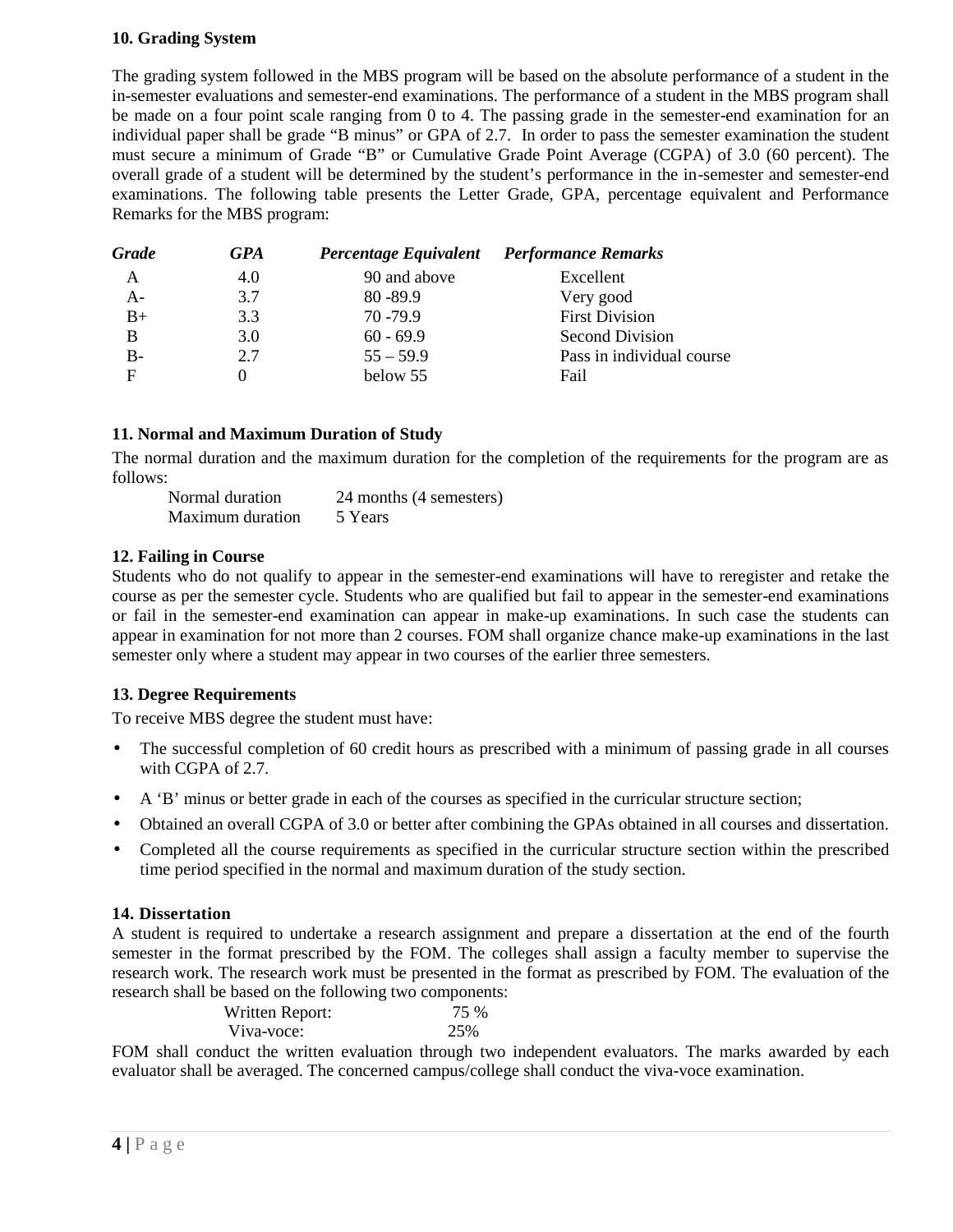## **15. Credit Transfer and Withdrawal**

- The program allows students to transfer the credits earned by them in similar program of other universities as recognized by TU.
- Students willing to transfer credit from accredited university/college or recognize by TU have to apply at the FOM paying a sum of amount for each credit to be transferred.
- Students are eligible to transfer their credit of a cumulative total of 15-20 credit hours from an accredited university/college.
- Concerned faculty or institute will review all previous university/college level transcripts to determine what credits may be eligible to transfer.
- The FOM will review every course taken by a student to another university/college.
- The student should earn at least 50% of credit hours in the master program to be eligible for credit transfer.3

#### **Course Composition**

FIN 510 Financial Management MKT 511 Marketing Management ECO 512 Managerial Economics MGT 513Human Resource Management MSC 514 Statistical Methods MGT 515 Organizational Behavior MSC 516 Production and Operations Management ACC 517 Management Accountancy MGT 518 Business Environment MGT 519 Managerial Communication ACC 519 Accounting for Financial and Managerial Decision and Control MSC 521 Research Methodology MGT 522 International Business MGT 523 Strategic Management MGT 524 Entrepreneurship

**Finance (Three subjects)**

FIN 650 Asset Management FIN 651 Capital Structure Management FIN 652 Working Capital Management FIN 653 Security Analysis and Portfolio Management FIN 654 Financial Markets and Institutions FIN 655 International Financial Management FIN 656 Financial Derivatives and Market

## **Marketing (Three subjects)**

MKT 657 Consumer Behavior MKT 658 International Marketing MKT 659 Brand Management MKT 660 Sales Management MKT 661 Retail Management MKT 662 Industrial Marketing MKT 663 Services Marketing

**MGT 664 Process MGT 665 Org<br>
<b>MGT 666 Qua**<br> **MGT 667 Rec<br>
MGT 668 Org<br>
5 | P a g e** MGT 664 Productivity Management MGT 665 Organizational Development and Change MGT 666 Quality Management MGT 667 Recent Trends in Management MGT 668 Organizational Theory

**Management (Three subjects)**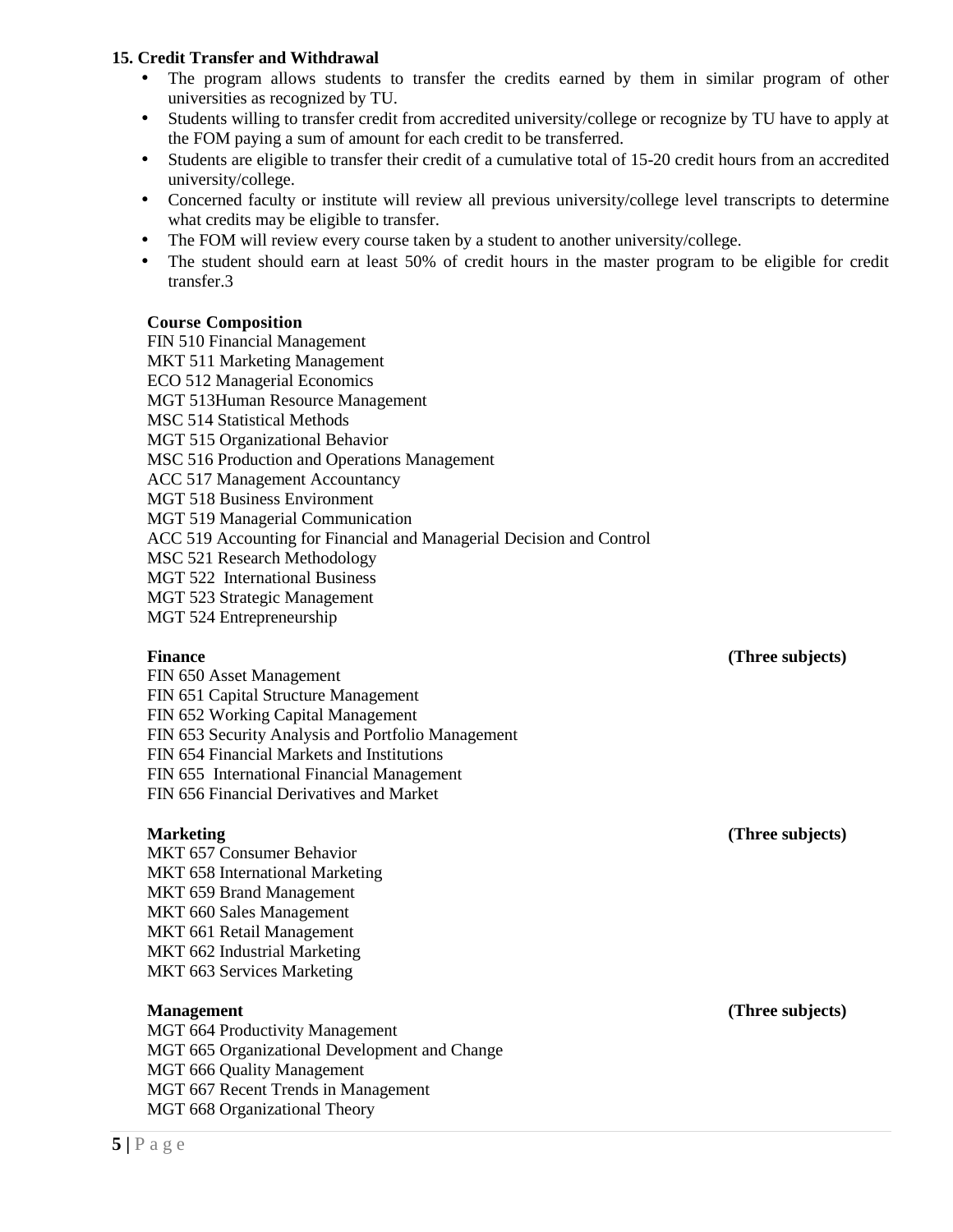MGT 669 Performance Management MGT 670 Leadership and Communication

**Course Cycle**

ACC 671 Advanced Financial Accounting ACC 672 Corporate Taxation ACC 673 Cost Management ACC 674 Contemporary Auditing ACC 675 Financial and Accounting Control Acc 676 Accounting Theory and Financial Reporting ACC 677 Management Control System

**Accountancy (Three subjects)**

## **FIRST SEMESTER 15 Credit Hours** MKT 511 Marketing Management 3 Cr. ECO 512 Managerial Economics 3 Cr. MSC 514 Statistical Methods 3 Cr. MGT 515 Organizational Behavior 3 Cr. MGT 519 Managerial Communication 3 Cr. **SECOND SEMESTER** FIN 510 Financial Management 3 Cr. MGT 513 Human Resource Management 3 Cr. MSC 516 Production and Operations Management 3 Cr. ACC 517 Management Accountancy 3 Cr. MGT 518 Business Environment 3 Cr. **THIRD SEMESTER** ACC 519 Accounting for Financial and Managerial Decision and Control 3 Cr. MSC 521 Research Methodology 3 Cr. MGT 522 International Business 3 Cr. MGT 523 Strategic Management 3 Cr. MGT 524 Entrepreneurship 3 Cr.

## **FOURTH SEMESTER; SPECIALIZATION COURSES**

| <b>Finance</b> |                                                    | (Three subjects) |
|----------------|----------------------------------------------------|------------------|
|                | FIN 650 Asset Management                           | 3 Cr.            |
|                | FIN 651 Capital Structure Management               | 3 Cr.            |
|                | FIN 652 Working Capital Management                 | 3 Cr.            |
|                | FIN 653 Security Analysis and Portfolio Management | 3 Cr.            |
|                | FIN 654 Financial Markets and Institutions         | 3 Cr.            |
|                | FIN 655 International Financial Management         | 3 Cr.            |
|                | FIN 656 Financial Derivatives and Market           | 3 Cr.            |

| <b>Marketing</b>                | (Three subjects) |
|---------------------------------|------------------|
| MKT 657 Consumer Behavior       | 3 Cr.            |
| MKT 658 International Marketing | 3 Cr.            |
| MKT 659 Brand Management        | 3 Cr.            |
| MKT 660 Sales Management        | 3 Cr.            |
| MKT 661 Retail Management       | 3 Cr.            |
| MKT 663 Services Marketing      | 3 Cr.            |
| $6 P$ a g e                     |                  |
|                                 |                  |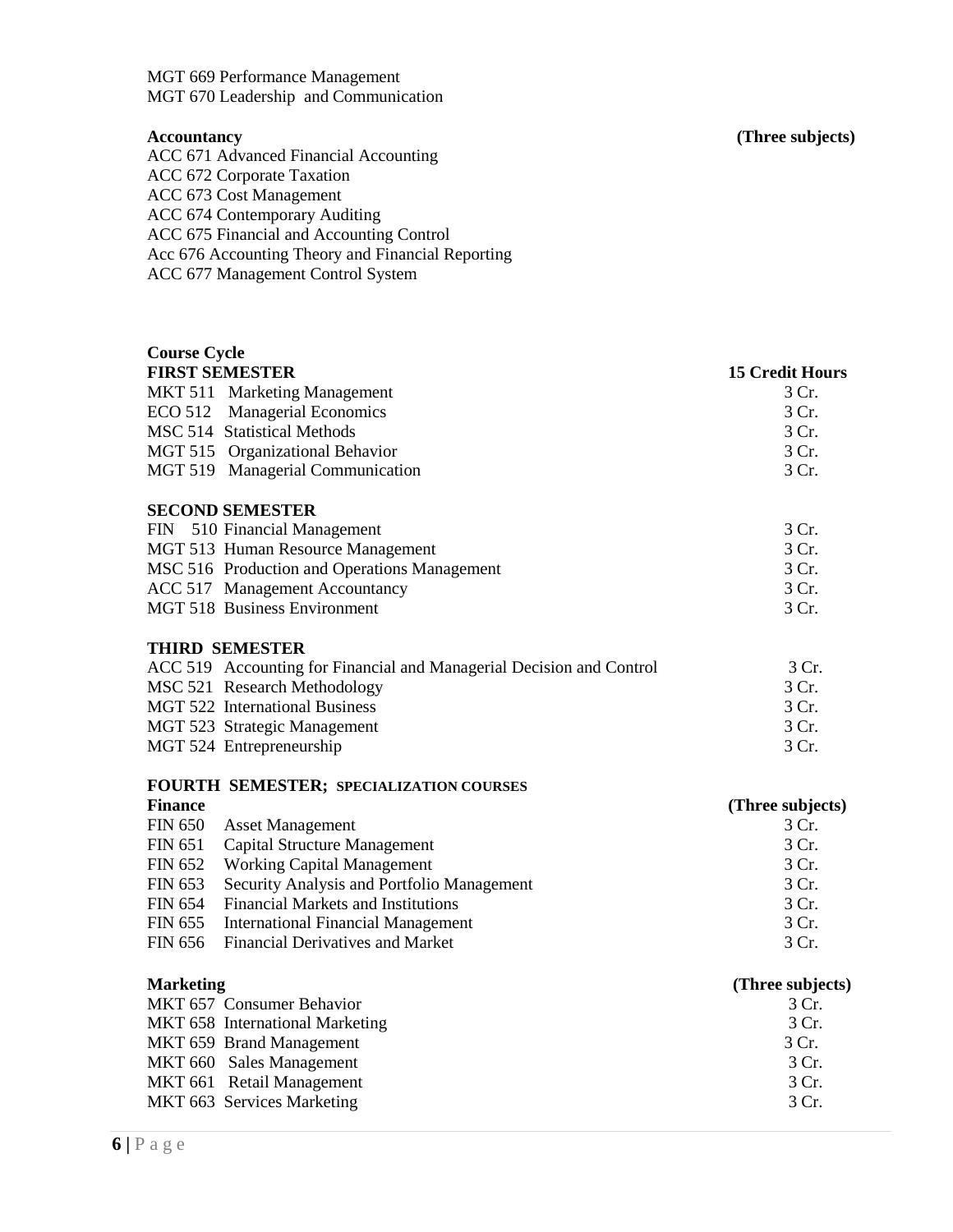| <b>Accountancy</b>                                | (Three subjects) |
|---------------------------------------------------|------------------|
| ACC 672 Corporate Taxation                        | 3 Cr.            |
| ACC 673 Cost Management                           | 3 Cr.            |
| ACC 674 Contemporary Auditing                     | 3 Cr.            |
| Acc 676 Accounting Theory and Financial Reporting | 3 Cr.            |
| ACC 677 Management Control System                 | 3 Cr.            |
| <b>Management</b>                                 | (Three subjects) |
| MGT 665 Organizational Development and Change     | 3 Cr.            |
| MGT 666 Quality Management                        | 3 Cr.            |
| MGT 667 Recent Trends in Management               | 3 Cr.            |
| MGT 668 Organizational Theory                     | 3 Cr.            |
| MGT 669 Performance Management                    | 3 Cr.            |
| MGT 670 Leadership and Communication              | 3 Cr.            |
| <b>MGT 525 Dissertation</b>                       | 6 Cr             |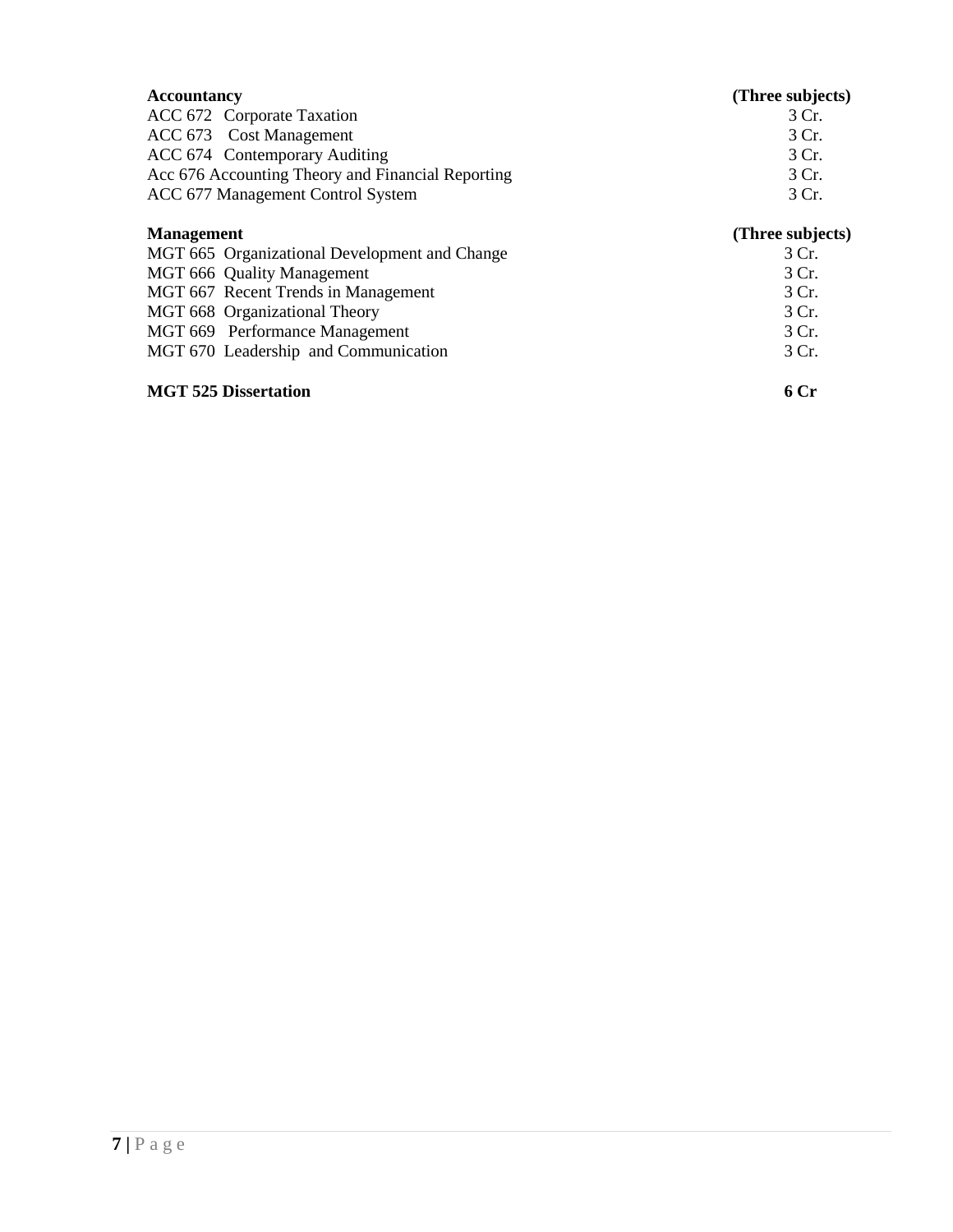# **FIN 510: Financial Management**

#### **Course Objective**

This course aims to enable students to appreciate the significance of concepts, theories and practice of financial decision making in firms and to make them acquainted with analytical and problem solving skills for making investment, financing and dividend decisions along with managing working capital.

#### **Course Description**

The course consists of nine units. The detailed contents of each unit along with contact hours are given below. The major topics covered in this course are: financial management and financial environment, financial statements analysis, time value of money, risk, return and the portfolio theory, security valuation and cost of capital, investment decisions, financing decision, dividend decision, and working capital management.

#### **Course Details**

#### **Unit 1: Financial Management and Environment LH 4**

Meaning, functions and goal of Financial Management; place of finance in organization structure; the agency problem; business ethic and social responsibility; corporate governance; forms of organizations; financial markets and financial institutions; tax environment.

#### **Unit 2: Financial Statements Analysis LH 4**

Financial statements and reports; modifying accounting data for managerial decisions; nature and need of financial analysis; financial ratio analysis and their types; DuPont equation; comparative ratios and benchmarking; uses and limitations of ratio analysis; common size statement; index analysis; trend analysis; qualitative factors in financial analysis.

#### **Unit 3: Time Value of Money LH 3**

Future and present value; perpetuities and annuities; growing perpetuities and annuities; uneven cash flows; amortization of loan; intra-year compounding and discounting.

## **Unit 4: Risk, Return and the Portfolio Theory LH 6**

Return and return measures; risk and risk measures; measurement of risk and return in portfolio context; risk diversification; capital assets pricing model (CAPM) and beta; efficient portfolio; optimal portfolio.

## **Unit 5: Security Valuation and Cost of Capital LH 6**

Bond types and their classification; bond valuation; bond yields; riskiness of a bond. Preferred stock valuation. Legal rights and privilege of common stockholders; common stock valuation: dividend discount model, P/E ratio approach, earnings price relationship, expected return and growth; stock market equilibrium; efficient market hypothesis. Weighted average cost of capital; specific cost of capital; the CAPM and other approaches; factors affecting the weighted cost of capital; adjusting the cost of capital for risk; cost of capital in privately owned firms and small businesses.

## **Unit 6: Investment Decisions LH 8**

# **8 |** P a g e Cash flow estimation; estimating cash flows. Overview of capital budgeting; net present value (NPV); internal rate of return (IRR); NPV profile; comparison of NPV and IRR methods; modified international rate of return (MIRR); profitability index; payback methods; business practices; optimal capital budget.

## **Unit 7: Financing Decision LH 4**

Capital structure issues; business risk and financial risk; estimating the optimal capital structure decision.

#### *Credits: 3 Lecture Hours: 48*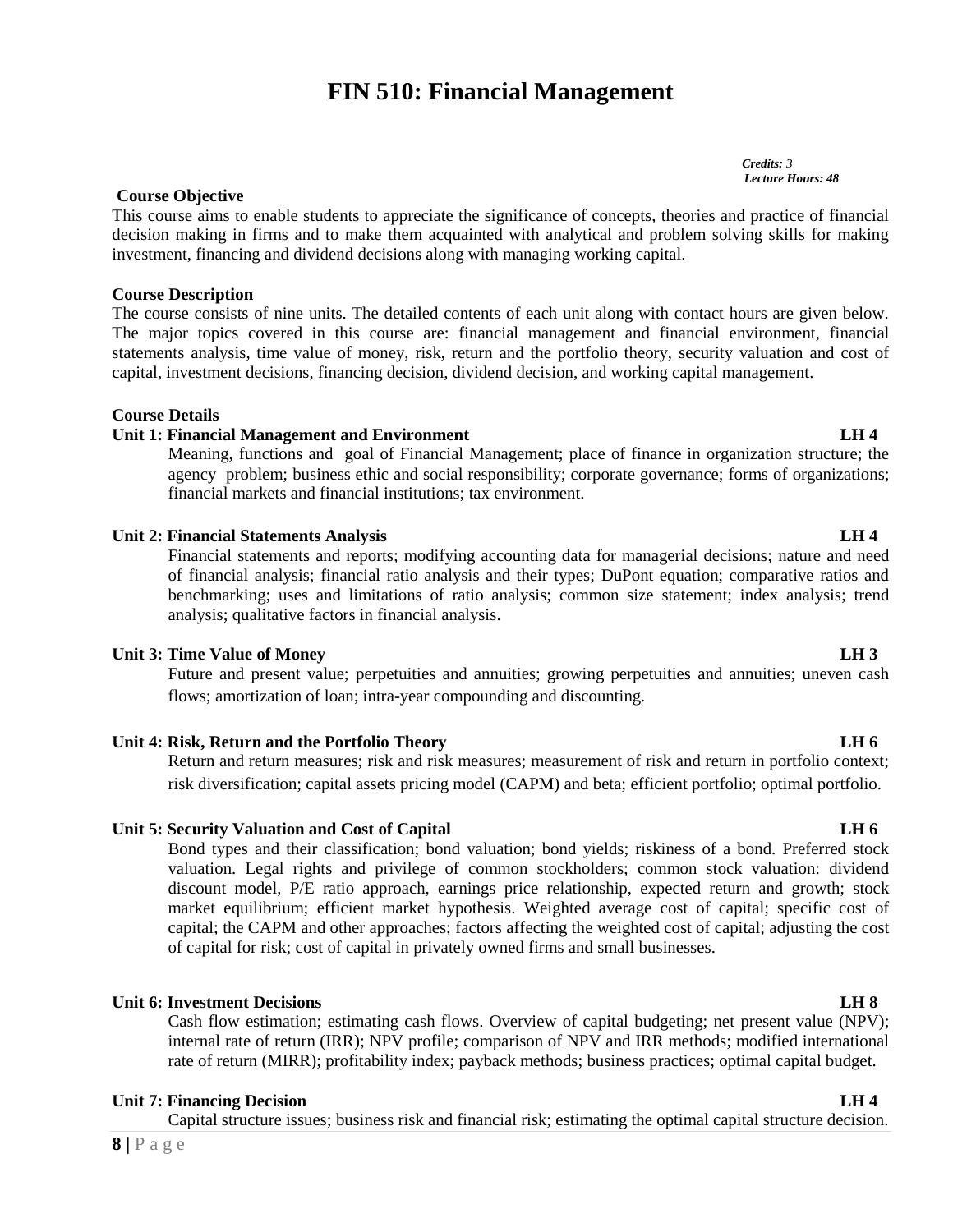#### **Unit 8: Dividend Decision LH 5**

The level of distribution and firm value; clientele effect; signaling hypothesis; the residual distributional model; forms of dividend; stock repurchase; distribution policy decision; stock split and stock dividend.

## **Unit 9: Working Capital Management LH 8**

The cash conversion cycle; alternative net working capital policies; cash management; cash management techniques; inventory; receivable management; alternative short-term financing policies and financing.

## **Text and Reference Books**

- Brigham, E. F & Dhrhardt, M. C., *Financial Management: Theory and Practice*, New Delhi: Cengage Learning India.
- Ross, S.A., Westerfield , R. W., Jaffel, J. & Kakani , R. K., *Corporate Finance*, New Delhi: McGraw Hill Education India.

Van Horne, J. C., *Financial Management and Policy*. New Delhi: Prentice Hall of India.

Brealey, R. A., Myers, S. C., Allen, F. & Pitabas, M., *Principles of Corporate Finance*. New Delhi: McGraw- Hill Education India.

Annual reports of listed companies, *Nepal Stock Exchange*. Kathmandu: Nepal Securities Board.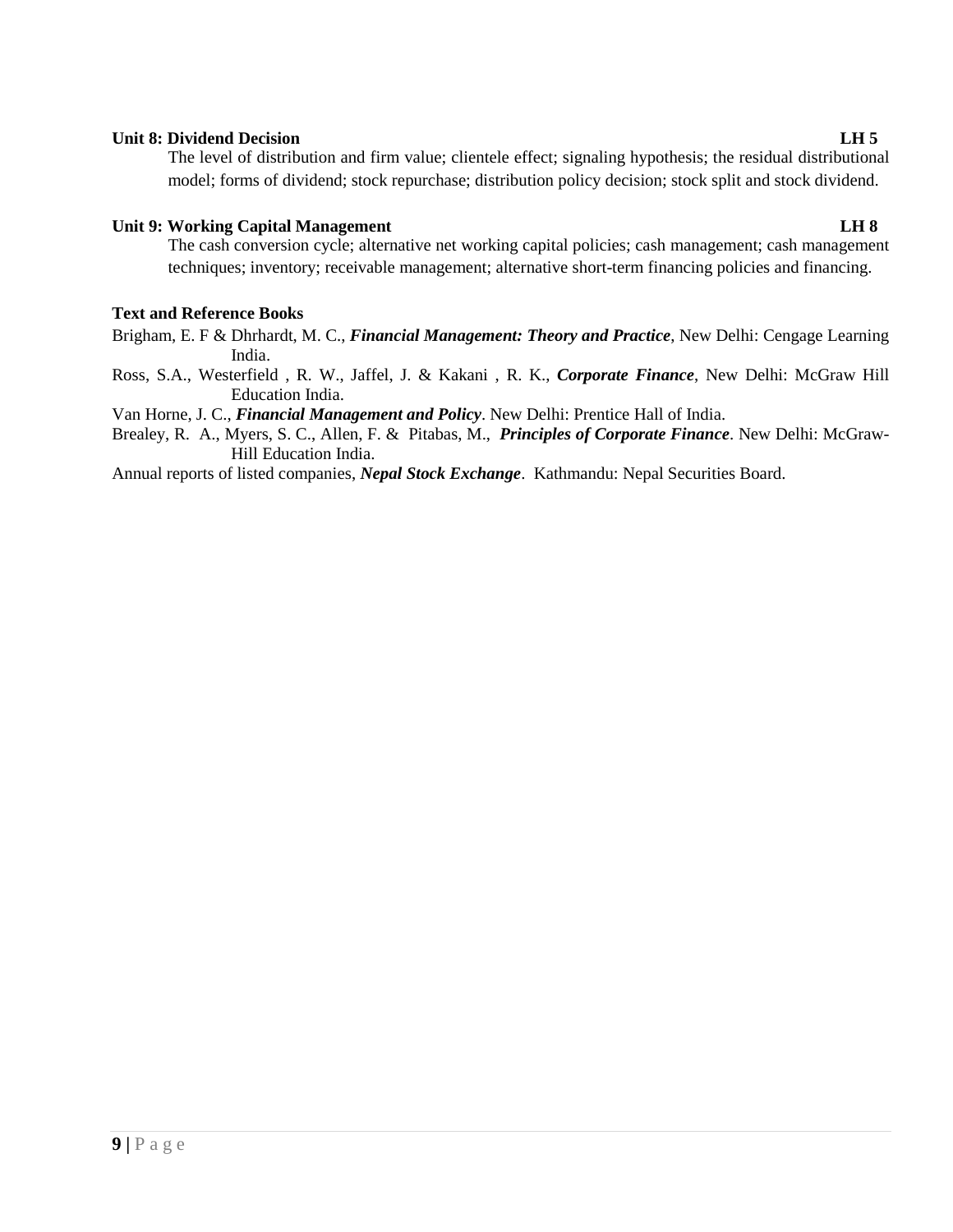# **MKT 511: Marketing Management**

#### **Course Objectives**

The objective of the course is to equip students with knowledge and skills in order to take decisions in the area of marketing management.

#### **Course Description**

This course deals on the management aspects of marketing. It includes a study of the marketing system and organization, environment and segment analysis, information systems, demand analysis, buyer analysis and competitor analysis, strategic marketing planning, implementation of marketing program and marketing control.

## **Course Details**

#### **Unit 1: Introduction LH 6**

Concept of Marketing and Marketing Management; Customer Value and Satisfaction in Marketing; Management Orientation Concept in Marketing; Implementation of Marketing Management Orientation Concepts; Process of Marketing Management – Situation Analysis, Formulation of Marketing Plan and Program, Program Implementation, and Marketing Control.

#### **Unit 2: Situation Analysis LH 7**

Concept and Scope of Situational Analysis: Organizational / Internal and External Analysis; Process of Internal Analysis; Environment Analysis; SWOT Analysis; Techniques of Identifying Marketing Opportunities – SBU Model, BCG Model, GE Model.

#### **Unit 3: Market Segmentation and Target Market Planning LH 7**

Market Research for Identifying Customers; Process of Market Segmentation; Identifying Market Segments and Selecting Target Market – Consumer Market Vs. Business Market; Developing and Communicating the Positioning Strategies; Developing Marketing Plan and Program: Managerial framework, Marketing objectives and Market performance.

## **Unit 4: Marketing Information System and Demand Forecasting LH 5**

Marketing Information System; Marketing Research System; Role of Marketing Information in Marketing Decision Making; Demand Forecasting – Current and Future Market Demand; Trends in Marketing Information Technology in Nepal and Global Markets.

#### **Unit 5: Competitive Analysis LH 5**

Concept and Types of Competition; Key Competitor Analysis; Analyzing and Creating Competitive Advantage (Michael Porter's Approach); Strategic Response to Competition.

## **Unit 6: Implementation of Marketing Program LH 9**

**10** Changes Ma<br> **10** Strategies.<br> **10** | P a g e Concept and Components of Marketing Program; Product Development and Brand Positioning; Repositioning the Product in the Market through Product Life-Cycle Analysis; Selecting the Pricing Objective and Pricing Methods; Adoption of Appropriate Pricing Strategies; Managing the Price Changes Market Sustainability; Channel and Logistics Management Decision; Selecting the Distribution Strategies; Promotion and Integrated Market Communication; Developing and Selecting the Promotional Strategies.

*Credits: 3*

*Lecture Hours: 48*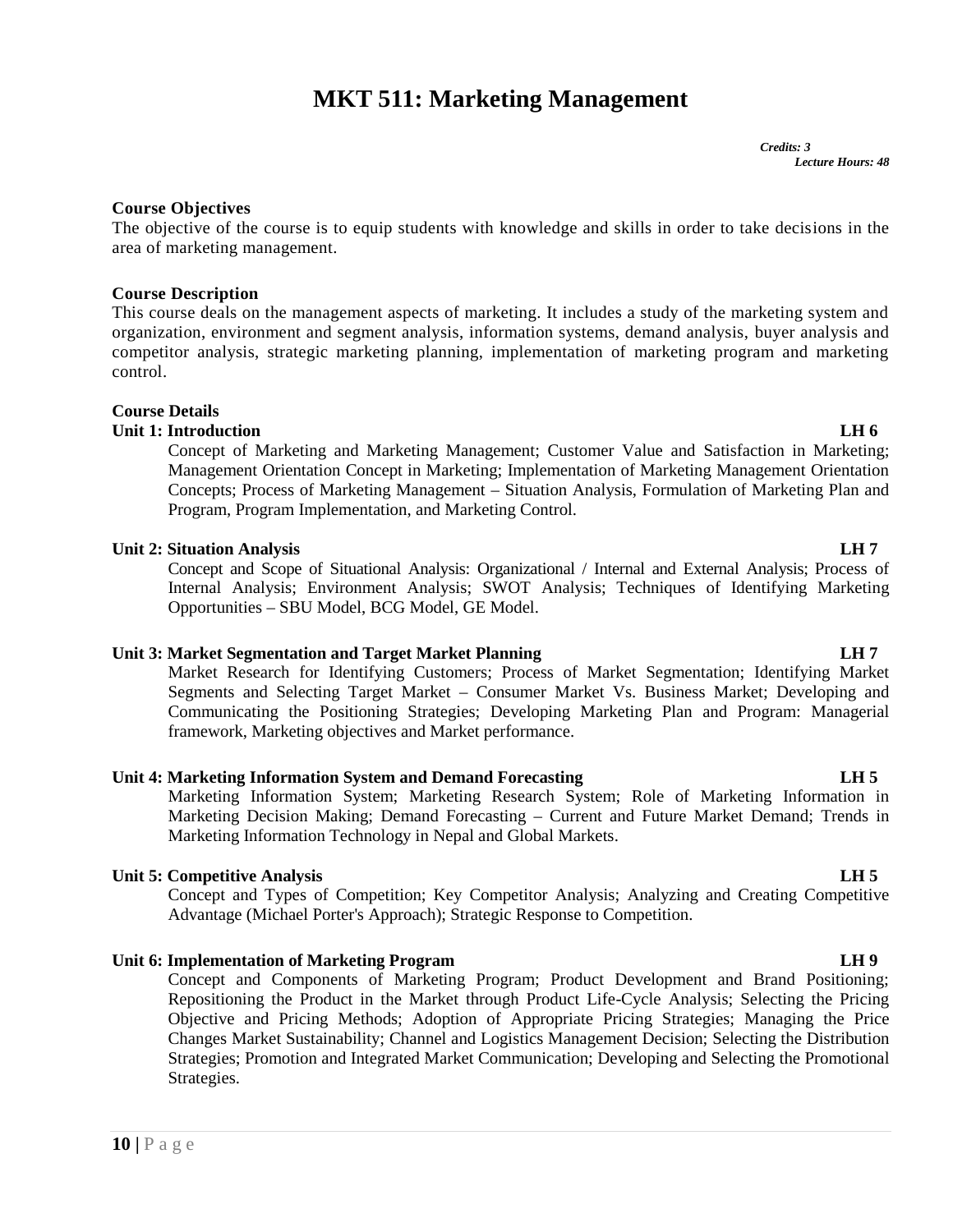## **Unit 7: Marketing Evaluation and Control LH 6**

Concept of Marketing Evaluation and Control; Evaluation and Feedback System in Marketing Decision Making; Requirements for Effective Evaluation of Marketing Program; Methods of Marketing Control – Annual Plan Control, Profitability Control, Efficiency Control, and Strategic Control.

## **Unit 8: Marketing Practices in Nepal LH 3**

Formulation and Implementation of Product Strategies; Formulation and Implementation of Pricing Strategies; Formulation and Implementation of Distribution Strategies; Formulation and Implementation of Promotion Strategies; Focus on Customer Value and Satisfaction.

## *Note: At least one case study should be conducted after the completion of each chapter.*

## **Reference Books**

Aaker, D., *Strategic Market Management,* Singapore: John Wiley & Sons

Cravens, D.W. & Piercy, N.E., *Strategic Marketing,* New Delhi: TATA McGraw-Hill

Kotler, P., Keller, L., Koshy, A. & Jha, M., *Marketing Management: A South Asian Perspective,* New Delhi: Prentice Hall of India.

Stanton, E. & Walker, B.J., *Fundamentals of Marketing,* New Delhi: McGraw-Hill International Editions.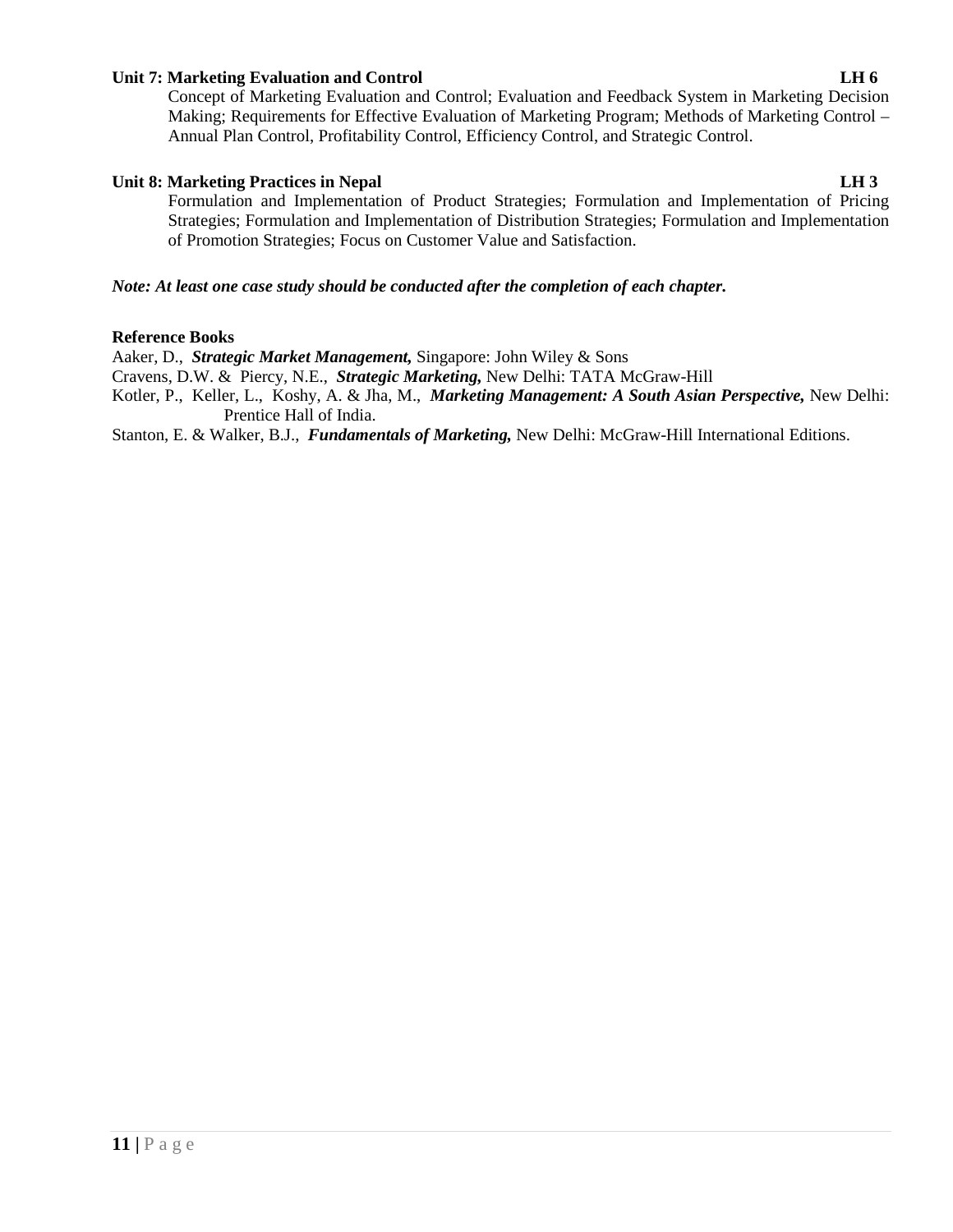# **ECO 512: Managerial Economics**

**Course Objectives**

The course aims to develop student's knowledge and skills in the tools and techniques of economics applicable to business decision making.

#### **Course Description**

This course deals with introduction to business economics, techniques of demand forecasting, production theory, pricing theory and techniques and the role of government in the economy.

#### **Course Details**

#### **Unit 1: Introduction to Business Economics LH 6**

Concept and scope of business economics, role of business economics in business decision-making; Concept and functions of profit; Theories of firm: profit maximisation, value maximisation, sales maximisation, Williamson's model of managerial discretion and Cyert and March's behavioural theory.

#### **Unit 2: Demand Forecasting LH 14**

Concept and uses of price, income, cross and advertising elasticity of demand and their uses in business decision-making; Techniques of demand forecasting: **qualitative methods**: survey methods, market experiment, **quantitative methods:** time series analysis, moving average method, regression analysis and barometric technique; Limitations of forecasting.

#### **Unit 3: Production Theory LH 7**

Concept of production function; Production with one variable input – optimal use of an input; Production with two variable inputs – optimal combination of inputs; Economies of scale, economies of scope and learning curve.

#### **Unit 4: Pricing Theory and Techniques LH 13**

Pricing under oligopoly: cartel arrangement, price leadership and kinked demand curve model; Strategic behaviour and game theory: concept and importance, payoff matrix, Nash equilibrium, prisoner's dilemma; Pricing techniques: cost-plus pricing, incremental cost pricing, multiple product pricing, transfer pricing, peak-load pricing and two-part tariff.

## **Unit 5: Role of Government in the Economy LH 8**

Market failure: concept and sources of market failure: market power, incomplete information, externalities and public goods; Government response to market failure: rationale for regulation, monopoly regulation, problems of regulation and effects of regulation on efficiency, antirust policy, patent system, operating controls, subsidy and tax policies, regulation of environmental pollution; Regulation of international competition.

#### *Note: Numerical illustrations will have to be used wherever applicable.*

#### **Reference Books**

Mansfield, E., *Mand*<br>Petersen, H.C. & Lev<br>Pappas, J.L. & Hirsci<br>*Economics*, Lipsey F<br>Joshi, S., *Managerid*<br>12 | P a g e Salvatore, D., *Managerial Economics.* New York: McGraw Hill. Mansfield, E., *Managerial Economics.* New York: W.W. Norton & Co. Petersen, H.C. & Lewis, W.C., *Managerial Economics.* New Delhi: Pearson Education Ltd. Pappas, J.L. & Hirschey, M., *Fundamentals of Managerial Economics.* New York: The Dryden Press. *Economics***,** Lipsey R. G., Chrystal K. Alec. Joshi, S., *Managerial Economics.* Kathmandu: Talegu Prakashan.

#### *Credits: 3 Lecture Hours: 48*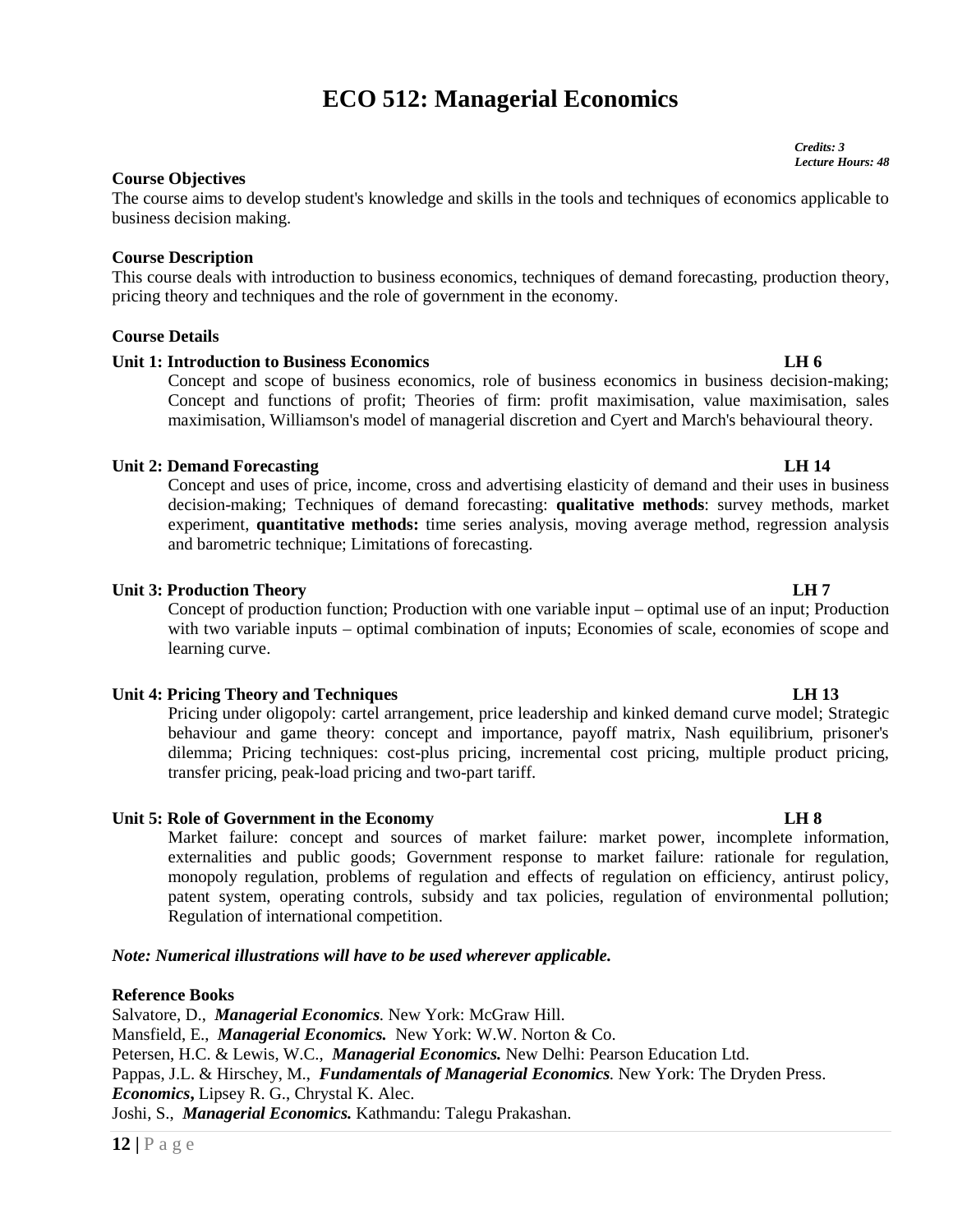# **MGT 513: Human Resource Management (HRM)**

*Credits: 3 Lecture Hours: 48*

## **Course Objectives**

The main objective of this course to familiarize students with the concepts and practices of human resource management. This course provides an overview of the HRM on an organization. The course will focus primarily on six major areas: Introduction to HRM, Job Design and Analysis, Human Resource Planning, Recruitment, Selection and Socialization, Human resource Development, Performance Evaluation and Compensation Management.

#### **Course Description**

This course contains introduction to HRM, job design and analysis, human resource planning HRP, recruitment, selection and socialization, human resource development-and training and development, career planning, performance evaluation and compensation management, labour relations and collective bargaining.

#### **Course Details**

#### **Unit 1: Introduction to HRM LH 7**

Concept, Developments in HRM Concepts, The Rising Interest in HRM, HRM Environment, HR challenges, Characteristics of HRM, Personnel Management vs. HRM, Strategic HRM, HRM and corporate performance, globalization and HR policy, Human resource Management in Nepal.

#### **Unit 2: Job Design and Analysis LH 7**

Concept of Job Design, Approaches, Impact of Job Design, Autonomous work group, Concept of Job Analysis, Purposes of Job Analysis, Methods for collecting Job Analysis Information, Job Analysis Techniques, Writing Job Descriptions and Specification.

## **Unit 3: Human Resource Planning (HRP) LH 6**

Concept, HRP Process, Human Resource Information System, Relationship between HRP and Strategic Planning, Techniques of Forecasting HR Demand and Supply, Managing Human Resource Surplus, HRP practices in Nepalese Organizations, Talent management.

#### **Unit 4: Recruitment, Selection and Socialization LH 6**

Concept, Methods and Sources of Recruitment, Recruitment Process, Concept of Employee Selection, Process of Selection, The Selection Interview, Selection Tests, Limitations of Interview Concept and Process of Socialization, Recruitment and selection process in Nepal.

#### **Unit 5: Human Resource Development- and Training and Development LH 6**

Concept of Human Resource Development (HRD), Need for HRD, Training and Development-Concept, Determining Training Needs, On-the-Job and Off-the-Job Training and Development Techniques, Evaluation of Training, Practices of Training in Nepalese Organizations.

## **Unit 6: Career Planning LH 4**

Concept. Objectives of career planning. Stages of career development Need of career planning. Individual career counseling and mentoring. Process of career planning and development, Career planning in Nepalese organizations.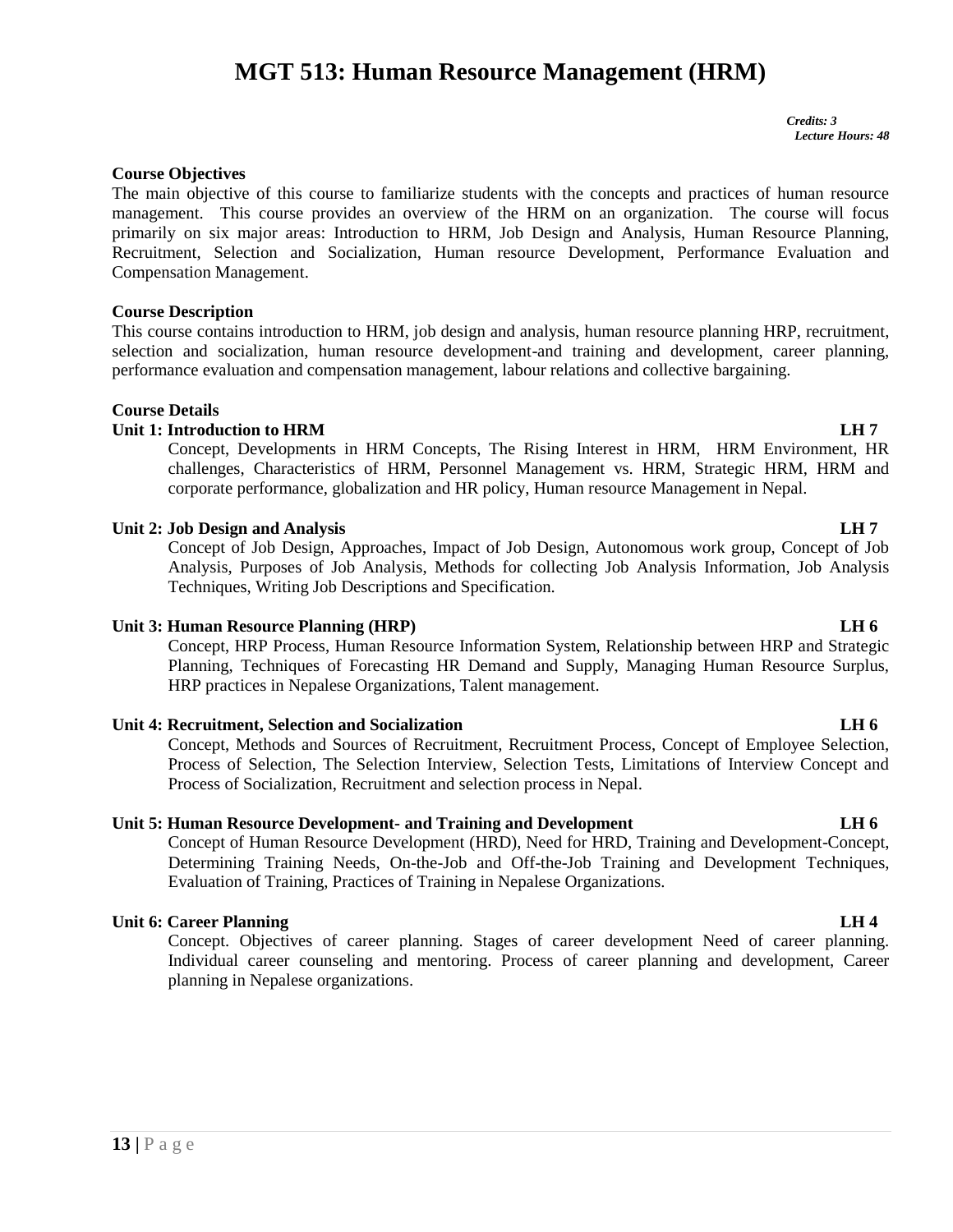## **Unit 7: Performance Evaluation and Compensation Management LH 6**

Concept, performance management, issues in performance management, Selection of performance evaluation criteria, performance evaluation methods, problems of performance evaluation. Compensation, Types of Compensation, Consideration for Determining Compensation, Job Evaluation Process and Methods, Employee Benefits, Types of Benefits, The Legal Environment and Pay System Governance in Nepal.

## **Unit 8: Labour Relations and Collective Bargaining LH 6**

Concept, Actors and process of labour relations, Unionism, Reasons for joining unions, Effects unions, issues in collective bargaining, Labour disputes and grievances procedures, Contemporary issues in labour relations in Nepal.

## **Reference Books**

Armstrong, M., *A Handbook of Human Resource Management*, New Delhi: Aditya Books.

Adhikari, D.R., *Human Resource Management,* Kathmandu: Buddha Publication.

Bernardin J.H., *Human Resource Management: An Experiential Approach,* New Delhi: McGraw-Hill.

Cascio, W., *Managing Human Resources,* New Delhi: McGraw-Hill.

Decenzo, D.A., *Fundamentals of HRM,* New Delhi: Wiley.

Dessler, G. & Varkkey, B., *Human Resource Management,* New Delhi: Pearson.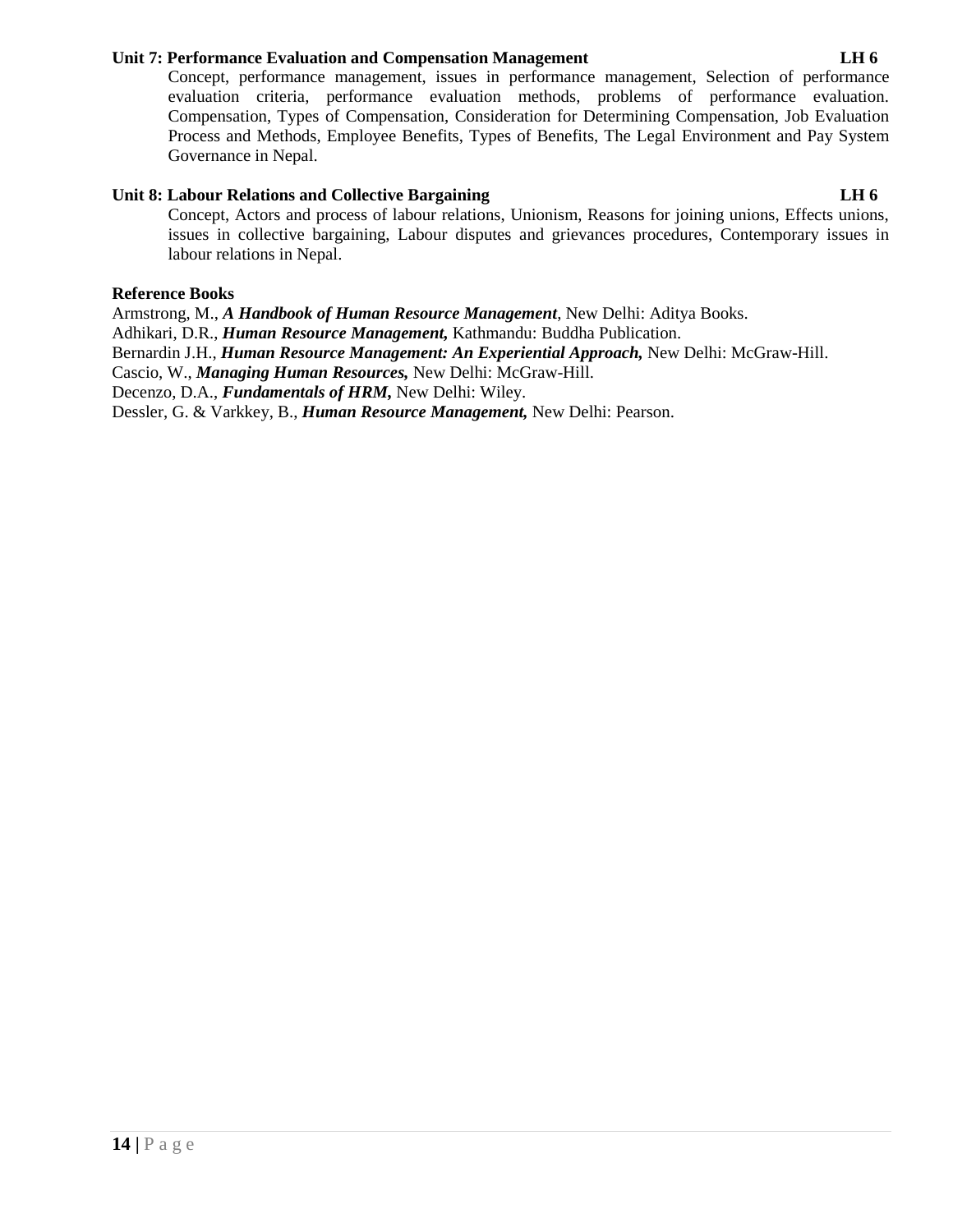# **MSC 514: Statistical Methods**

#### *Credits: 3 Lecture Hours: 48*

## **Course Objective**

The course aims to impart knowledge and skills of statistical techniques and their applications in solving business problems.

## **Course Description**

This course contains probability, probability distribution, sampling and estimation, testing of hypothesis, correlation and regression analysis.

## **Course Details**

## **Unit 1: Probability LH 6**

Concept and importance of probability, approaches to probability, additive and multiplicative probability, conditional probability, Baye's Theorem and decision tree.

## **Unit 2: Probability distribution LH 6**

Concept of probability distribution**,** Binomial, poisson, and normal distributions and their properties.

## **Unit 3: Sampling and estimation LH 6**

Sampling techniques, sampling and non-sampling errors, sampling distribution, standard error, Application of standard error in testing of hypothesis. Estimation theory, criteria of good estimator, point and interval estimate, relationship among errors risk and sample size, estimation of sample size.

## **Unit 4: Testing of Hypothesis LH 18**

Meaning of hypothesis, types of errors in testing of hypothesis, critical region, one tailed and two tailed test, parametric and non parametric tests, large sample test of mean and proportions, small sample test of mean and correlation, paired t-test. Variance ratio test, one way and two way classifications. Non parametric test: Chi-square test for goodness of fit and independence, chi-square test for population variance.

## **Unit 5: Correlation and regression analysis LH 12**

Multiple and partial correlation, coefficient of determination, Multiple regression equation, Anova test, standard error of estimate for multiple regression, Auto correlation and multicollinearity.

## **Reference Books**

Richard I. L. & David S. R., *Statistics for Management*, New Delhi: Prentice Hall of India Gupta, S.C., *Fundamentals of Statistics*, New Delhi: Himalayan Publishing House Shrestha, S. & Silwal, D., *Statistical Methods*, Kathmandu: Taleju Prakashan Sharma, P. K. & Chaudhary., A. K. *Statistical Methods*, Kathmandu : Khanal Publication, Pvt. Ltd.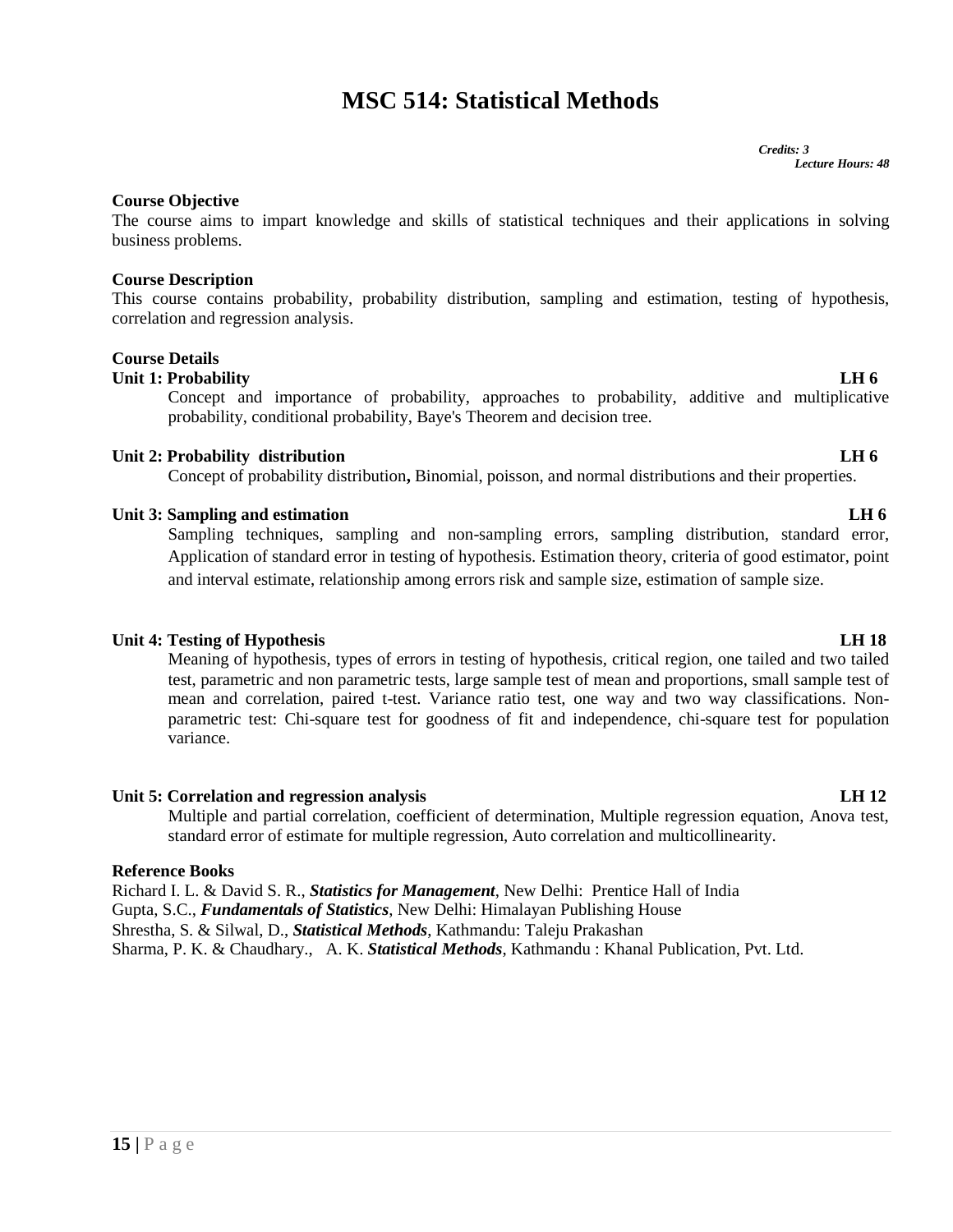# **MGT 515 Organizational Behavior**

## **Course Objectives**

The major objectives of this course is to provide students with an in-depth understanding of behavioral processes and thereby enable them to function more effectively in their present or future roles as managers of human resources.

## **Course Description**

This course families student on different dimension organizational behavior. The course contain comprises: introduction, understanding individual behavior, perception, individual decision making and learning in organizations, personality and positive organizational behavior, motivation, job satisfaction and stress management, groups and teams in organizations, leadership, communication, conflict and organizational change and development.

## **Course Details**

## **Unit 1: Introduction LH 5**

Concept of organizational behavior, Environmental context of OB-globalization, diversity and ethics, Basic assumptions of OB, Contributing disciplines to the field of OB, challenges and opportunities for OB.

#### **Unit 2: Understanding Individual Behavior LH 3**

Behavior as an input-output system. Mental process-beliefs, attitudes, values, needs, motives and behavior.

## **Unit 3: Perception, Individual Decision Making and Learning in Organizations LH 5**

Concept of perception, perceptual process, factors affecting perception, specific application of perception in organizations, the link between perception and decision making in organizations, individual differences and organizational constraints. Concept of learning, Learning theories, Factors influencing learning, Principles of learning, behavior modification.

## **Unit 4: Personality and Positive Organizational Behavior LH 6**

Concept, Personality traits and characteristics, Determinants of personality, linking an individual's personality and values to the workplace, Major personality attributes influencing OB, application of personality traits and characteristics at work place. Self-efficiency, optimism, hope resiliency, psychological capital, and other positive constructs.

## **Unit 5: Motivation, Job Satisfaction and Stress Management LH 6**

Work motivation theories, motivational application through job design, motivational application through goal setting, Concept and cause of job satisfied and dissatisfied employees on the workplace. Concept of work stress, sources of stress, individual differences, consequences of stress and managing stress.

## **Unit 6: Groups and Teams in Organizations LH 5**

**164 164 Concept of g**<br> **16 c p** concept of g<br> **16 p a** g e Concept of group and group dynamics, the dynamics of group formation, types of groups, The dynamics of informal groups, nature and significance of informal groups, group decision making, concept and nature of teams, Types of teams, Team processes.

## *Credits:3 LectureHours:48*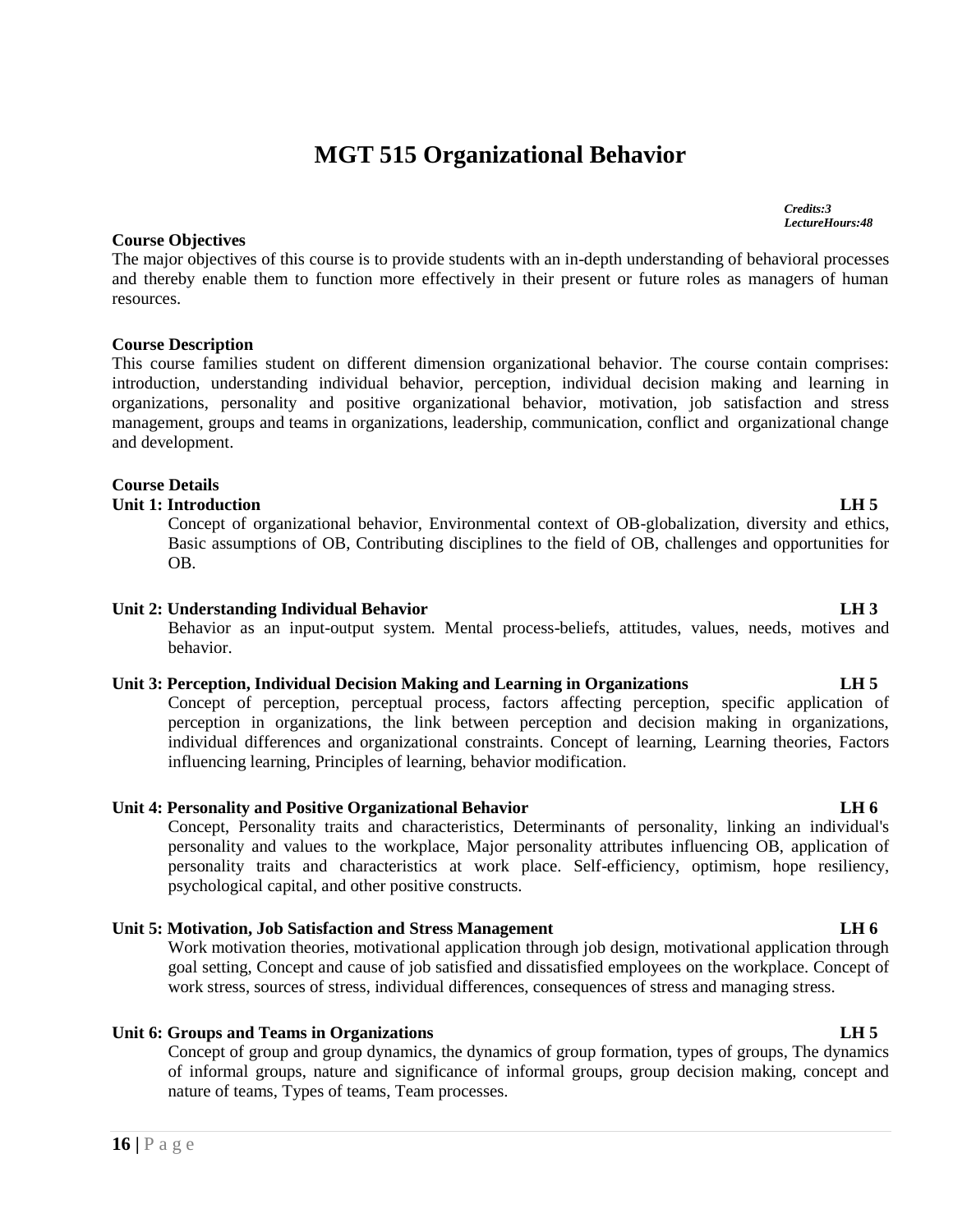## **Unit 7: Leadership LH 4**

Concept, Theories of leadership-behavioural theories, contingency theories, leader-member exchange (LMX) theory and decision theory, leadership skills, contemporary issues in leadership.

## **Unit 8: Communication LH 4**

Concept, Function and process, Types, Barriers to effective communication ,overcoming barries, interactive communication in organizations, current issues in communication.

## **Unit 9: Conflict LH 5**

Concept, nature, types and sources of individual and group level conflict, Dynamics of intergroup conflict, approaches to conflict management, application of conflict management at work place.

## **Unit 10: Organizational Change and Development LH 5**

Concept, Forces of change, Resistance to change, Approaches to managing organizational change, creating culture for change, Concept and characteristics of organizational development (OD), OD values, OD interventions at individual, group and organizational level.

## **Text and Reference Books**

Robbins, S.P., *Organizational Behavior,* New Delhi: Pearson.

Luthans, L., *Organizational Behaviors: an Evidence-based Approach,* New Delhi: McGraw Hill.

- Newstorm, J.W., *Organizational Behavior: Human Behavior at Work,* New Delhi: Tata McGraw-Hill Publishing company.
- Arnold, H.J. & Fieldman, D.C., *Organizational Behavior.* New York: McGraw Hill Book Company.
- Asathappa, K., *Organizational Behavior,* New Delhi: Himalayan Publishing House.
- Dwivedi, R.S., *Human Relations and Organizational Behavior: A Global Perspective.* New Delhi: Macmillan India Limited.
- Adhikari, D.R., *Organizational Behavior,* Kathmandu: Buddha Academic Enterprises Pvt. Ltd.

Fred, L., *Organizational Behavior.* New Delhi: McGraw Hill International.

Hellriegel, D., Slocum, J.W. & Woodman, R.W., *Organizational Behavior,* Singapore: South Western College Publishing.

Moorhead, G. & Griffin, R.W., *Organizational Behavior.* New Delhi: AITBS Publishers.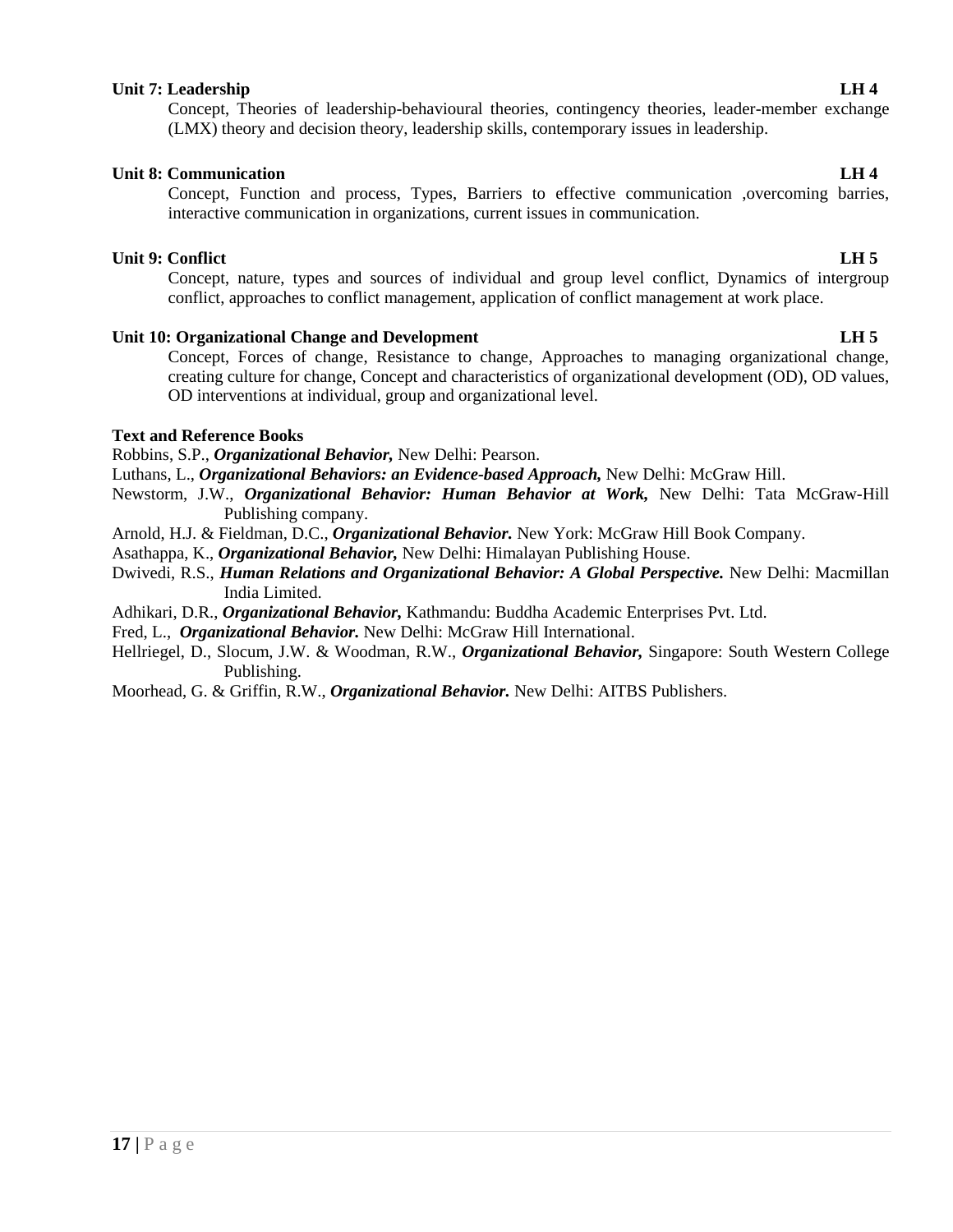# **MSC 516: Production and Operations Management**

*Credits: 3 Lecture Hours: 48*

#### **Course Objectives**

The course aims at equipping students with the in depth knowledge and skills in production management. It indicates abilities in the students to apply the acquired knowledge in facility and layout planning, managing procurement and inventory, designing and implementing aggregate plans and schedules and control quality, output and costs.

#### **Course Description**

This course contains basic concepts and introduction, production planning and scheduling, materials management, managerial for quality, maintenance management, recent trends in production management.

#### **Course Details**

#### **Unit 1: Basic Concepts and Introduction LH 8**

Concepts, Functions, Production and Operations systems for manufacturing and service operation, Strategic roles of production operations, Facility location and Layout Planning: concept and approaches. Transportation and location: Concept of transportation problem, method for solving initial basic feasible solution, maximization case in transportation problem.

#### **Unit 2: Production Planning and Scheduling LH 20**

Concept, Process for Capacity planning, Process for aggregate planning, Strategies for developing aggregate planning, Master scheduling and rough cut capacity planning, Aggregate planning for service organizations, Implementing aggregate plans and master schedules, Scheduling for intermittent production, Loading: Priority sequencing, Detailed scheduling, finite loading, , Assignment: Introduction, objectives, types of assignment problem, methods of assignment solution, Expediting ; input output control, Optimized production technology (OPT), Linear programming for capacity decisions and planning: Concept, Properties of linear programming, Simplex method, Duality in linear programming, Applications including for production planning and controlling.

#### **Unit 4: Materials management LH 6**

Planning for materials needs, Materials requirement planning system (MPR) and its application, advantages and limitations of MPR, Purchasing procedures, Material handling, Inventory Management : Inventory costs, Tools, Methods, ABC inventory planning system.

#### **Unit 5: Managerial for Quality LH 8**

Concept, Managing for quality products and services, methods of improving quality, Techniques of quality control, Zero defect production, Statistical Quality control : Concept, control charts and its types, control chart for variable, x-bar and R-chart, control charts for attributes for P-chart ; Acceptance Sampling by attributes and variables ; Operating characteristics curve, Construction of OC curve, IOS 9000.

#### **Unit 6: Maintenance Management LH 3**

Concept, Costs of maintenance, types of maintenance, elements of maintenance, basic maintenance decision.

#### **Unit 7: Recent trends in Production Management LH 3**

**1884 Unit 7: Recent trend<br>
Concept and<br>
KANBAN, F<br>
<b>18** | P a g e Concept and type of productivity, overview of Japanese management: total quality management, KANBAN, KAIZEN, flexible manufacturing system.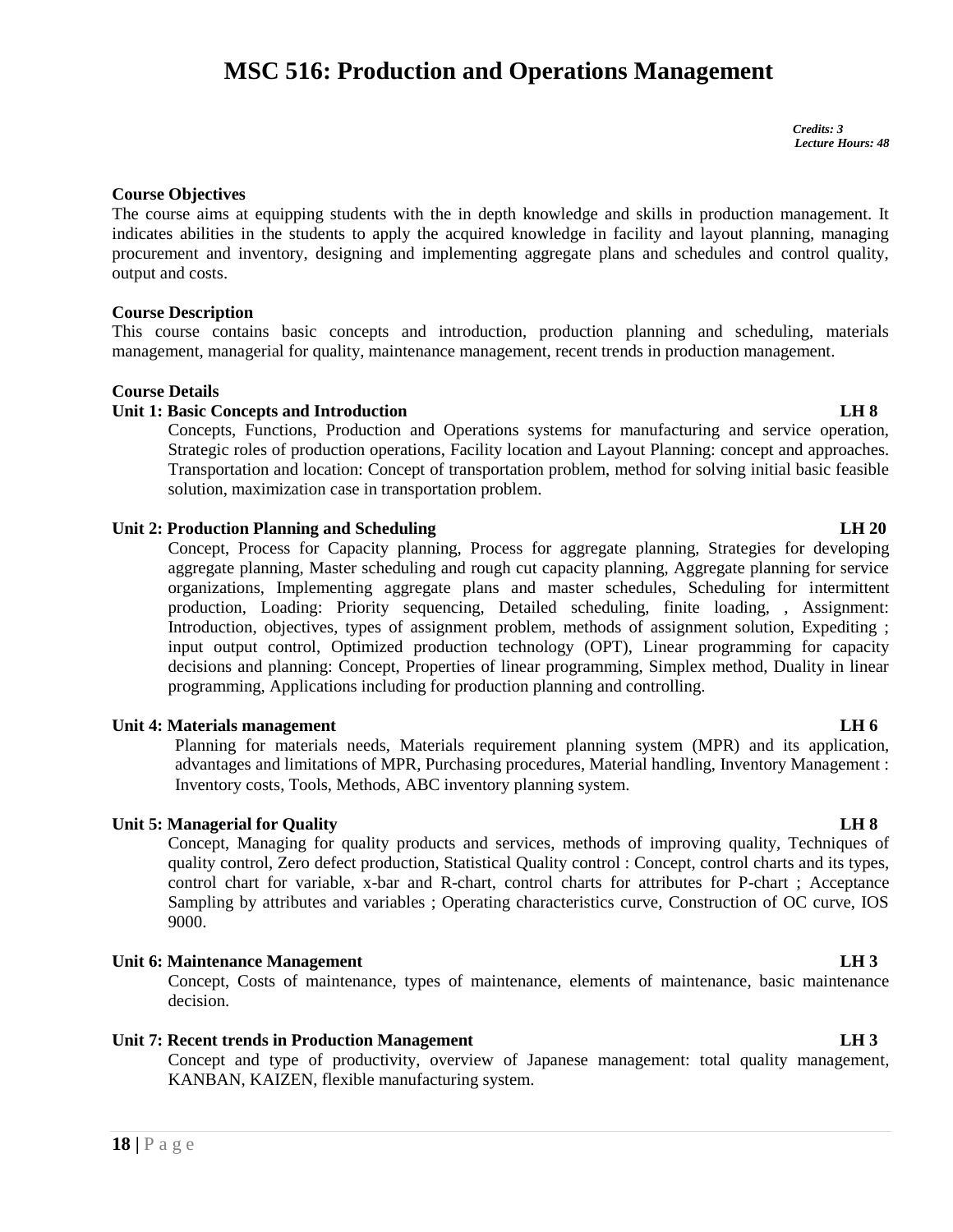## **Text and Reference Books**

Adam, E. E. (Jr) & Ebert, R. J., *Production and Operations Management*, New Delhi: Prentice Hall of India. Panneer Selvam, R., *Production and Operations Management*, New Delhi: Prentice Hall of India.

Levin, Richard R.**,** *Quantitative Techniques for Management***,** Singapore: McGraw Hill.

Bedi, K., *Production and Operations Management*, New Delhi: Oxford.

Chary, S. N., *Production and Operations Management*, New Delhi: Tata Mc Graw Hill.

Bajracharya P., Bajracharya S.L. & Maharjan, B.R., *Production and Operations Management,* Kathmandu: Quest Publication.

Sthapit, A.B., R.P G. Tamang, S. Dhital P. Adhikari., *Production and Operations Management,* Kathmandu: Asmita Books Publishers and Distributors.

Regmi L.K., Joshi, P. R., Chaudhary, A.K ., Fago, G., *Production and Operations Management*, Kathmandu: Buddha Academic Punlishers & Distributors.

Srinivasan G**.,** *Operations research: Principles and applications,* New Delhi: Prentice Hall of India.

Sharma, A., *Operations research*, New Delhi: Himalaya Publishing House.

Sharma, J. K., *Operations research,* New Delhi : McMillan India Ltd.

Tiwary, N.K & Shandilya, S. K., *Operations research***,** New Delhi: Prentice Hall of India.

Verma, A. P.**,** *Operations Research, Ludhiana* S K Kataria and Sons.

Levin, R.**,** *Quantitative Techniques for Management***,** Singapore: McGraw Hill.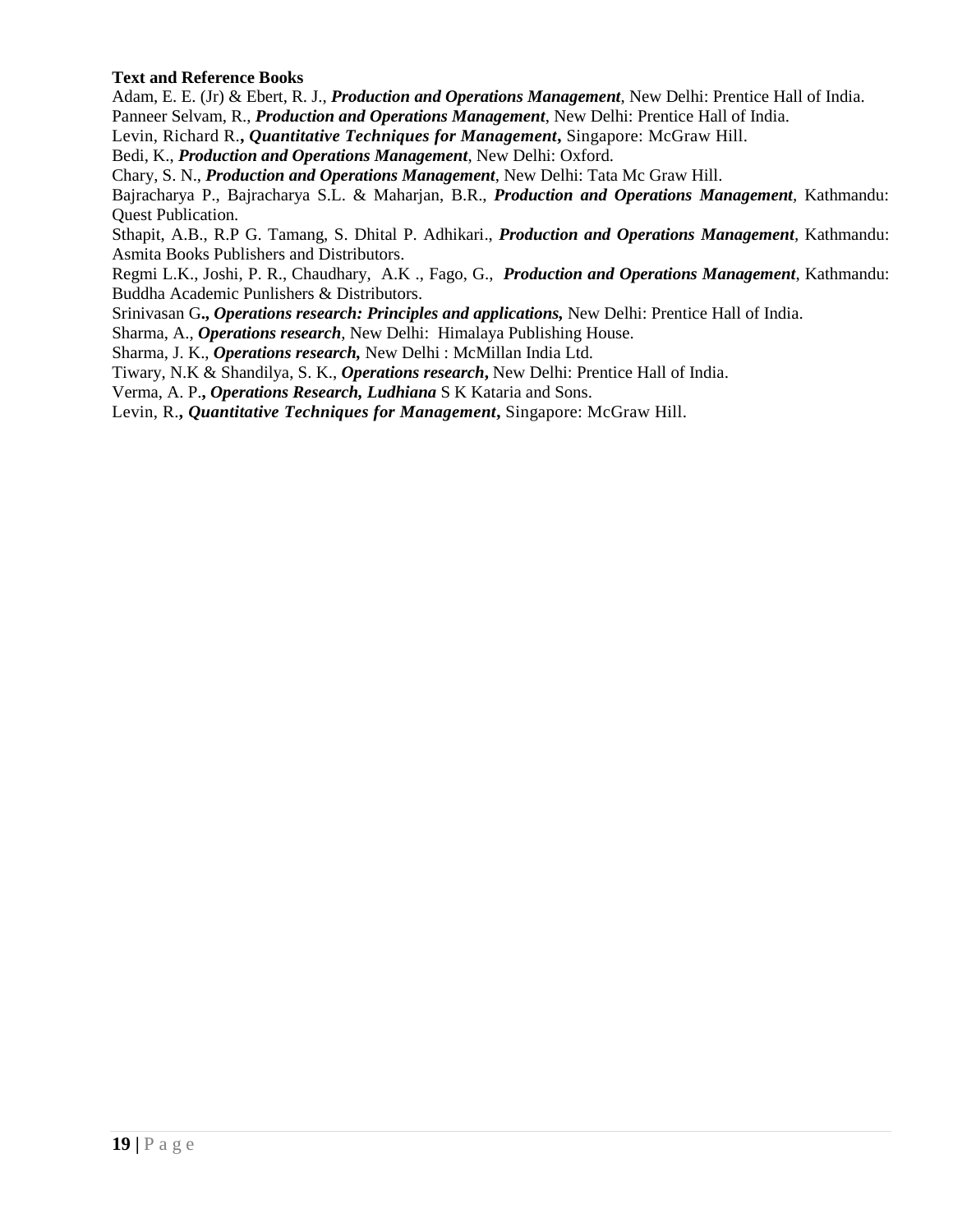## **ACC 517 Management Accountancy**

*Credits: 3 Lecture Hours: 48*

## **Course Objectives**

The main objective of this course is to equip students with the depth knowledge and skill in management accounting concepts, tools and techniques. The course also aims to encourage the students in application of the management accounting concepts, tools and techniques in planning, decision making and control systems in different business organizations.

#### **Course Description**

This course includes scope of management accounting and their applications; controllership functions; management accounting information system; cost estimation; cost allocation; income measurement and reporting under variable and absorption costing; cost-volume-profit analysis; profit planning and budgetary control; standard costing and cost variances analyses; and management accounting control system.

#### **Course Details**

#### **Unit 1: Basic concepts of costs and management accounting LH 6**

Controllership functions; scope and limitations of management accounting; basic concepts, behaviors and control of costs; cost classification; cost segregation and cost estimation; allocation of overhead costs and joint costs; and allocation under traditional costing and activity based costing.

#### **Unit 2: Income measurement and reporting LH 4**

Concept and methods of product cost under variable and absorption costing; income measurement under these two costing methods; reconciliation of income differences under these costing methods; reasons for differences; and meaning of reporting for different purposes.

## **Unit 3: Cost – volume – profit analysis and profit planning LH 12**

Basic concepts of cost-volume-profit analysis; the variable cost ratio, contribution margin and the contribution margin ratio; concept and meaning of break- even point, margin of safety; Concept of product mix and cost volume profit analysis; optimum product mix under resource constraints; breakeven point and profit planning in resource constraints; cost volume profit analysis under conditions of uncertainties; use of standard deviation, co-efficient of variation and normal distribution; sensitivity analysis.

## **Unit 4: Budgeting and profit planning LH 12**

Concepts, scope, need and objectives of budgeting; budgeting for profit planning and control; preparation of master budgets for manufacturing, trading and service firms; projected financial statements including the cash budget, the income statement, the statement of changes in equity, and the balance sheet ; concept of zero-base budgeting (ZBB), program based budgeting (PBB) and activity based budgeting (ABB).

## Unit 5: Standard costing and cost control **LH** 10

Concept of standard costing and its application to cost control; direct material and direct labor costs variances under standard costing; flexible budgeting and overhead costs variances (three variances); analyses of the reasons and interpretation of costs variances; implication of the variances for management control and performance evaluation.

**20** | P a g e<br> **20 Exerce** The value changement accounting and control systems; the value chain; total life cycle<br>
costing; target costing; kaizen costing; bench marking; balanced scorecard; behavioral considerations in Concept, need and scope of management accounting and control systems; the value chain; total life cycle costing; target costing; kaizen costing; bench marking; balanced scorecard; behavioral considerations in management accounting and control system.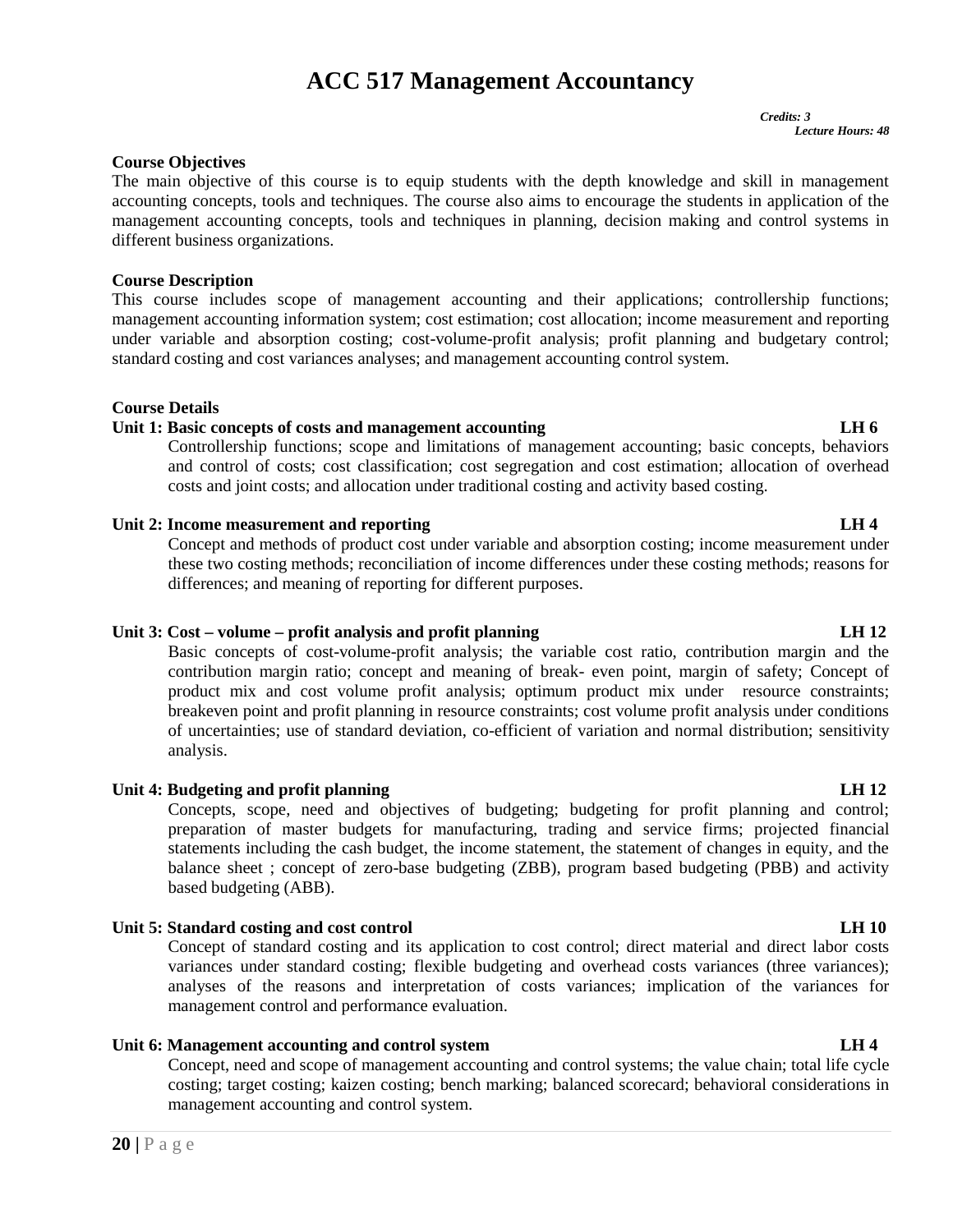## **Teaching Methodology**

The teaching methodology of management accounting will include a combination of interactive class lectures, problem solving exercises, group discussions, case analyses, and project work of financial analysis and profit planning.

#### **Evaluation**

It is ongoing or continuous evaluation process, which will be spread throughout the semester. Participants will be evaluated on the following bases:

Internal evaluation - 40% (Class participation, case analyses assignments, project report on profit planning) External evaluation - 60 %

#### **Text and Reference Books**

Atkinson, A. A. Kaplan, R.S., Matsumura, E. M.; Young, S. M.; & Kumar, G. A*.*, *Management Accounting*, New Delhi: Pearson Education.

Horngren, C. T.; Sundem, G. L. and Stratton, W. O*.,* (latest) *Introduction to Management Accounting,* New Delhi: Pearson Education.

Hilton, Ronald W., Platt, D.E., *Managerial Accounting: Creating Value in a Dynamic Business Environment*. New Delhi: TATA McGraw-Hill.

Kaplan, R. S. &Atkinson, A. A., *Advanced Management Accounting*, New Delhi: Prentice Hall.

Garrison, R. H., et al., *Managerial Accounting.* New Delhi : Tata McGra Hill Education Pvt Ltd.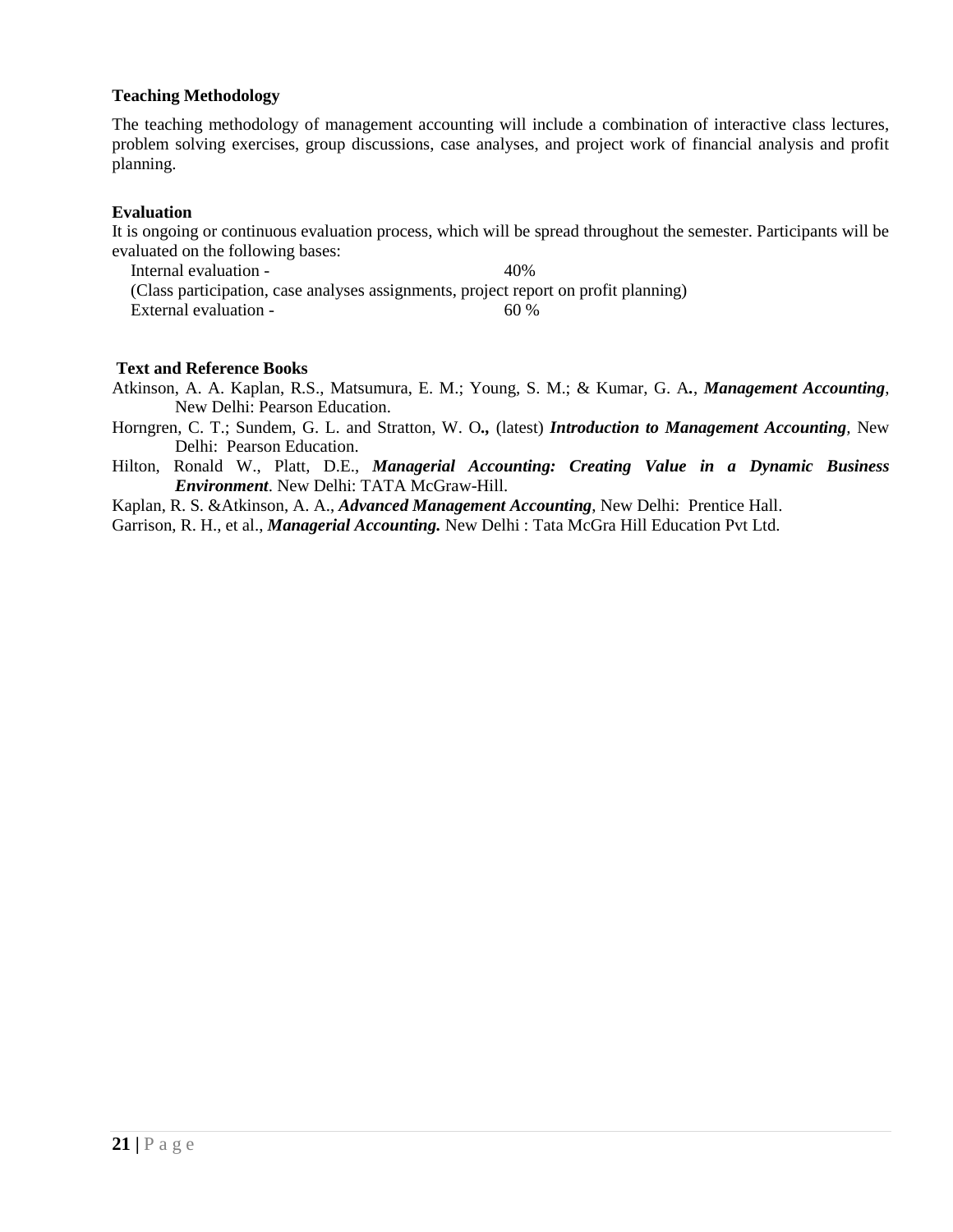# **MGT 518: Business Environment in Nepal**

*Credits: 3 Lecture Hours: 48*

#### **Course Objectives**

The aim of this course is to help students develop the ability to evaluate the impact of business environmental factors on business firms and how these firms should respond to them. This course therefore examines the relationship between business organizations, their functional areas, and the environments – economic, social, political, regulatory, global, and technological - that affect them. This course also provides students with frameworks and skills to anticipate and address these environmental challenges, both to recognize business opportunities and to mitigate business risks, and to execute on these strategies.

#### **Course Description**

The course looks at the process of business environment at three levels: firms, national, and global. The purpose is to develop a solid understanding of the external, economy-wide factors that affect the performance and management of Nepalese business firms. The main topics covered in the course are: the business-environment interaction, analysis of the economic, political, social, cultural, legal, and technological environments and their effects on international business; trade policy instruments and implications for business; economic policies and reforms, corporate social responsibility; globalization and regional economic integration, multinational corporations; major drivers behind, and barriers to, foreign direct investment; impact of international institutions and organizations like WTO on Nepalese business.

#### **Course Details**

## **Unit 1: Introduction LH3**

Concept; **Business system and its environment**; Classification and components of business environment; Process and techniques of environmental analysis; Business environment analysis for strategic management.

#### **Unit 2: Economic Environment LH 16**

**An overview of the Nepalese economy**: Economic structure and dimensions; Economic indices **-** National income; Rate and growth of GNP, per capita; Poverty situation; Distribution of income; Nepal's foreign trade - structure and related issues; Labour market issues; Foreign employment - trends and issues.

**Economic planning**: An overview of five year /three year plans of Nepal; Current Plan - its objectives, targets and strategies applicable to business and industrial sectors; Millennium Development Goals – parameters and progress in Nepal.

**Nepalese economic policies and reforms**: Industrial Policy- concept and objectives; Trade Policy concept and objectives; Tourism Policy - objectives and characteristics; Current monetary policy; Economic policy reforms; Emerging business environment in Nepal.

**Agriculture and industrial sectors:** Features and issues in Nepalese agricultural sector; Nepal's industrial sector – structure, performance and constraints.

## **Unit 3: Political Environment LH4**

Political system, its nature, features and significance for business; Political structure; Political parties, Issues in government-business relations; Government's role in business; Political stability issue; Political risk factors and their analysis.

# **22 |** P a g e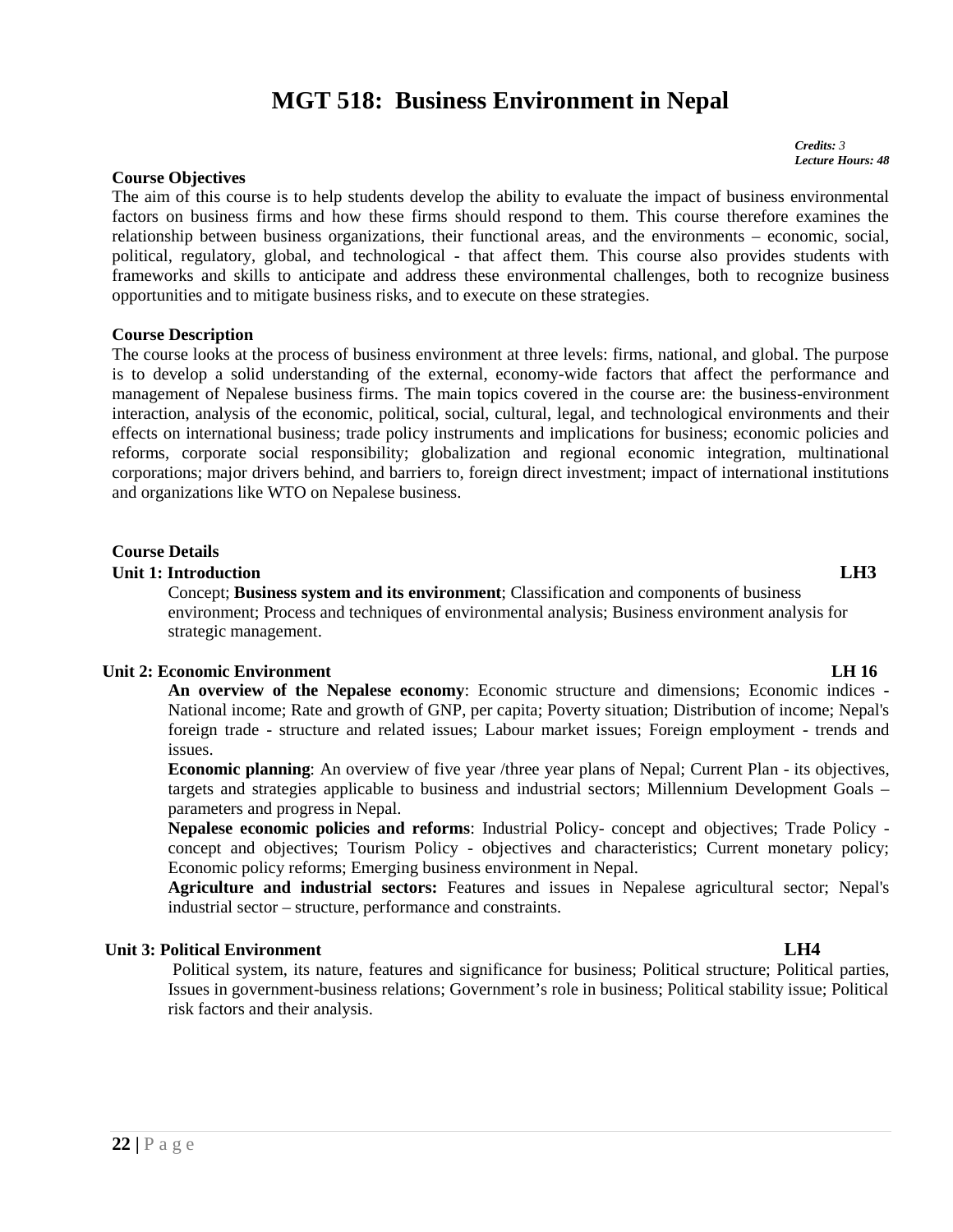#### **Unit 4: Regulatory Environment LH 8**

Constitutional framework; Directive principles; Fundamental rights; Business legislation in Nepal - Companies Act, 2006; Finance and investment legislation - Foreign Investment and Technology Transfer Act, 1992; Income Tax Act, 2002; Industrial Enterprise Act, 1992; Labor Act, 1992; Trade Union Act, 1992; Mines and Minerals Act, 1985; Patent Design and Trade Mark Act, 1965; Copyright Act, 2002; Intellectual property rights; Consumer protection; Corporate social responsibility and governance issues in Nepal.

## **Unit 5: Socio-Cultural Environment LH 5**

Concept of socio-cultural environment; Demographic characteristics: Population, its density and distribution; Changes in population and age composition; Education level; Social organizations; Class structure and classification; Changing lifestyle patterns; Family structures and changes; Emerging socio cultural changes in Nepal.

## **Unit 6: Global Environment LH 8**

Globalization - concepts and forms; Regional economic integration; A brief overview of the regional economic groupings such as NAFTA, APEC, ASEAN, SAARC, SAFTA and BIMSTEC; Economic reforms in South Asia; Multinational companies; Foreign direct investment in Nepal; World Trade Organization (WTO) – Objectives, structure, principles, agreements and most favoured nation treatment; Benefits of the WTO trading system; Nepal's membership and commitments - opportunities and threats for Nepalese business.

## **Unit 7: Environment, Energy and Technology LH 4**

Environment and energy management: Natural environment and pollution issues; Environment protection legislation and programs; Demand and supply of energy; Environment and energy management issues. Science and Technology Policy; IT Policy; Electronic Transactions Act, 2007; Status of technology in Nepalese businesses; Technology and human factors; Issues related to management of technology.

## **Text and Reference Books**

Pant, P. R., *Business Environment in Nepal*. Kathmandu: Buddha Academic Publishers and Distributors. Agrawal, G. R**.,** *Dynamics of Nepalese Business Environment*. Kathmandu: M. K. Publishers. Aswathappa, K., *Business Environment for Strategic Management***,** Bombay : Himalaya Publishing House Cherunilam, F., *Business Environment*. Bombay: Himalaya Publishing House. Relevant laws, literature and cases.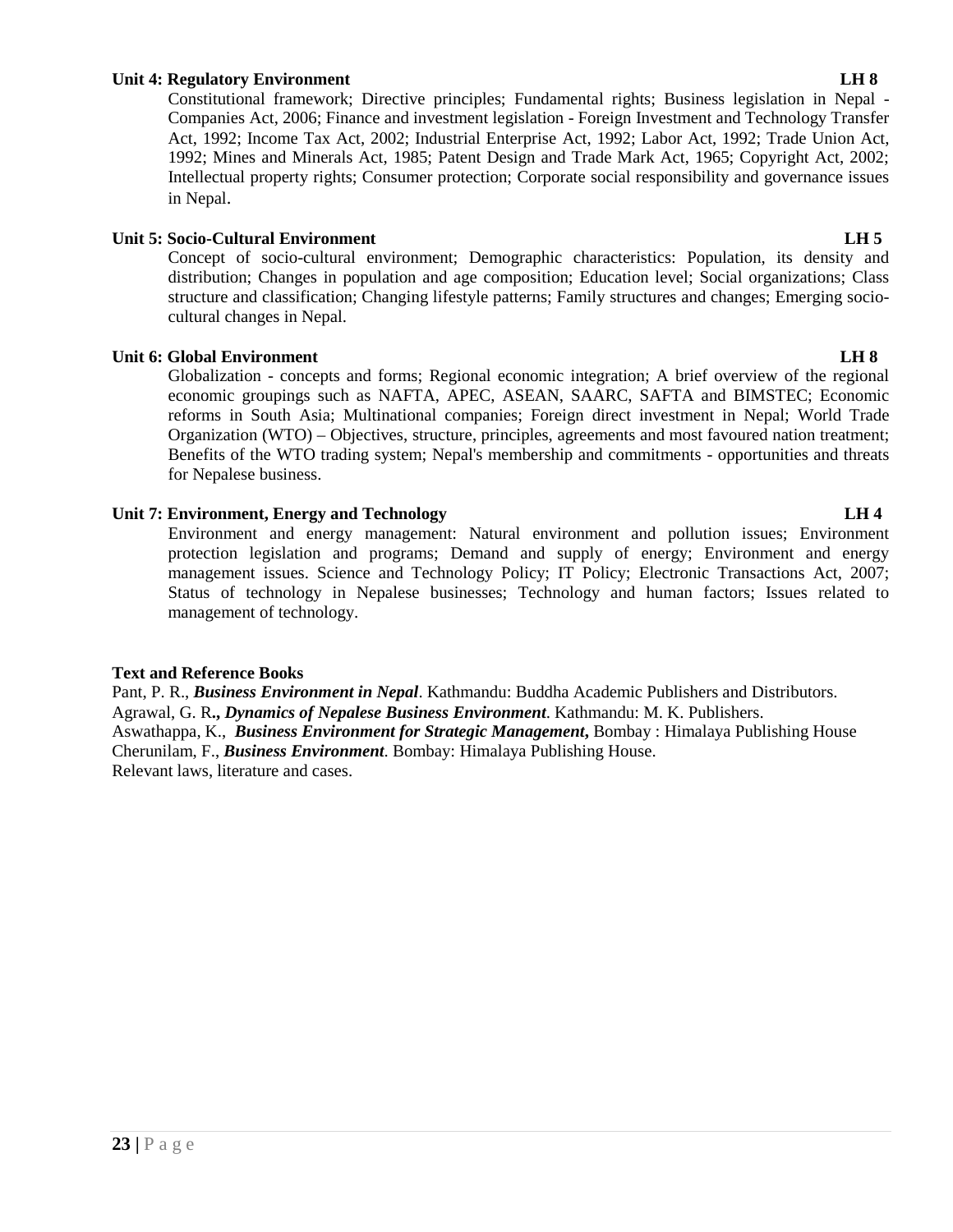# **MGT 519: Managerial Communication**

*Credits: 3 Lecture Hours: 48*

## **Course Objectives**

This course, while familiarizing students of advanced Business Studies with the foundational theory of business communication, offers an intensive practice of effective business communication-written, oral, verbal, and non verbal – so that Business Graduates can apply the skills learned in their career and beyond. Besides orienting students to basic theories of effective communication, the course also includes a practicum component in that students towards the end of the semester will have submit a completed writing portfolio that includes a range of writing assignments such as business correspondences, business report, and a dossier for job application. The course follows the seminar model of classroom teaching, in which students participate in in-class discussions and presentations.

#### **Course Description**

This course contains understanding the foundations of business communication, writing letters, memos, e-mails, and instant messages, writing reports and proposals, oral and non- verbal communications, preparing a dossier for employment.

#### **Course Details**

#### **Unit 1: Understanding the Foundations of Business Communication LH 6**

Achieving success thorough effective business communication; Communicating in teams and mastering listening and non-verbal communication; Communicating inter-culturally. Applying the three-step writing process; Planning business messages; Writing business messages; Completing business messages.

#### **Unit 2: Writing Letters, memos, e-mails, and instant messages LH 6**

Writing routine and positive messages; Writing negative messages; Writing persuasive messages.

#### **Unit 3: Writing Reports and Proposals LH 8**

Planning reports and proposals; Writing reports and proposals; Completing reports and proposals.

#### **Unit 4: Oral and non-verbal communications LH 6**

Non-verbal communication; Public speaking; Conducting and participating in meetings; Interviewing and getting interviewed.

#### Unit 5: Preparing a dossier for employment

Constructing resume; Writing job letters; Applying and interviewing for employments.

#### **Practicum LH16**

At least one 10 to 15 minute oral presentation; At least three business correspondences (topic will be given); At least one mid-length report; Mock meetings and interview sessions; Dossier for job application

#### **Text and Reference Books**

**R.V. Lesikar & M.E.**<br>Robert G. I., *Commu*<br>Baden Funson, *C21:*<br>24 | P a g e Courtland L. Bovee and Thill, J.V., *Business Communication Today* Occasional handouts. R.V. Lesikar & J.B. Pettit., *Business Communication* (Prescribed). R.V. Lesikar & M.E. Flatley., *Basic Business Communication* (Prescribed), New Delhi: Excel Books Robert G. I., *Communicating in Business in the 21st Century* (highly recommended). Baden Funson, *C21: Communicating in the 21st Century* (highly recommended).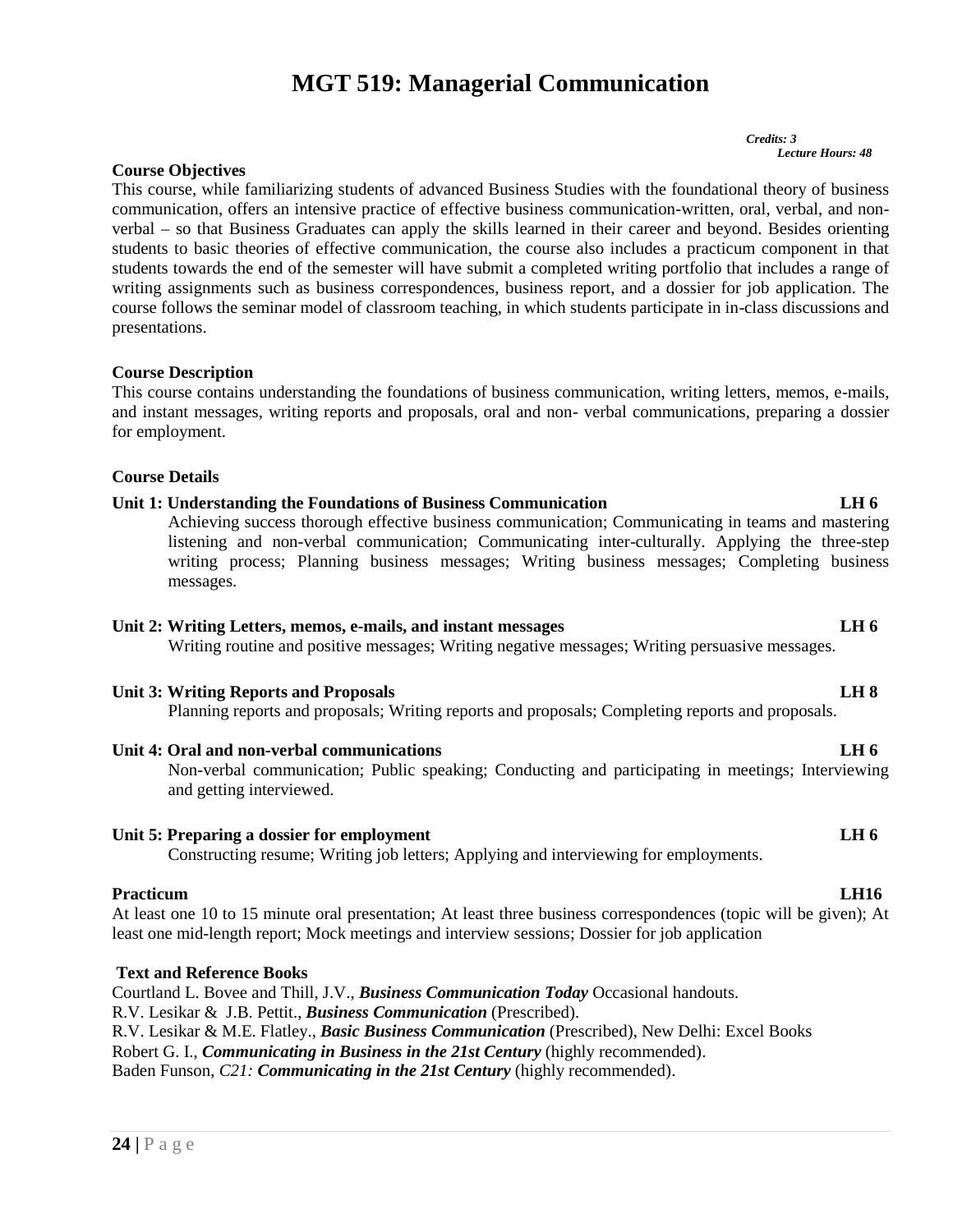## **Acc 519: Accounting for Financial and Managerial Decisions and Control**

#### *Credits: 3 Lecture Hours: 48*

**Course Objectives**

The main objective of this course is to enhance conceptual knowledge and skill of the students to obtain relevant financial information and develop their critical thinking ability to analyze the information for business decisions and management control. Learners of the course will be able to contribute as a strategic decision making team member of the organization by providing the relevant financial information and reporting critical analysis of alternative courses of actions for value creation and internal management control in the organization.

## **Course Description**

This course includes scope and sources of financial information; understanding of basic financial statement; critical understanding of the effect of accounting policies and methods of measurement in financial statement; analysis of financial statements from different perspectives; analysis of alternative courses of actions and business decision making under different situations; product mix decisions in resource constraints; planning and decision making under conditions of uncertainties; business development plans and capital budgeting; and managerial control of resources.

## **Course Details**

## **Unit 1: Introduction LH 3**

Need for financial information; scope and sources of financial information; operating, investing and financial activities of business; need for financial reporting and disclosures; accounting information, annual reports and their basic contents.

## **Unit 2: Basic Financial Statements LH 5**

An overview of the balance sheet, the income statement, the statement of cash flow, and the statement of retained earnings; the accounting cycle and the process of preparing financial statements; overview of accounting standards, policies and methods, and their effects in the financial statements.

## **Unit 3: Effect of Accounting Policies in Financial Information, Decision Making and Control LH 8**

Measurement and recognition of incomes; accrual and cash basis of revenue recognition; revenue recognition and the matching principle.

Methods of inventory valuation, cost of goods sold and the gross income; inventory valuation- cost vs. market value; inventory valuation under LIFO and FIFO methods; inventory valuation under variable and full costing; effect of inventory valuation in current ratio, profitability and tax liabilities; inventory control systems.

Defining capital vs. revenues expenditures; management decisions process and control of acquisition of properties, plant and equipments; effect of different methods of depreciation (straight line vs. diminishing balance methods).

## **Unit4: Accounting Control of Accounts Receivables and Cash LH 4**

Valuation and reporting of account receivables; direct write off and allowance methods of accounting for doubtful debts; effect of credit policies in profitability; control of accounts receivables.

Effective management of cash; checking bank statements, bank reconciliation statement and need for adjustment; management control of cash.

## **Unit 5: Cash flow Statement and Its Analysis LH 4**

**25 P** a g e contract and s decision mak<br>**25 P** a g e Classification of cash flow by operating, investing and financing activities; computation of operating, investing and financing cash flows; preparing the statement of cash flows; difference between the cash budget and statement of cash flows; analysis of cash flow performance; use of cash flow information for decision making and control**.**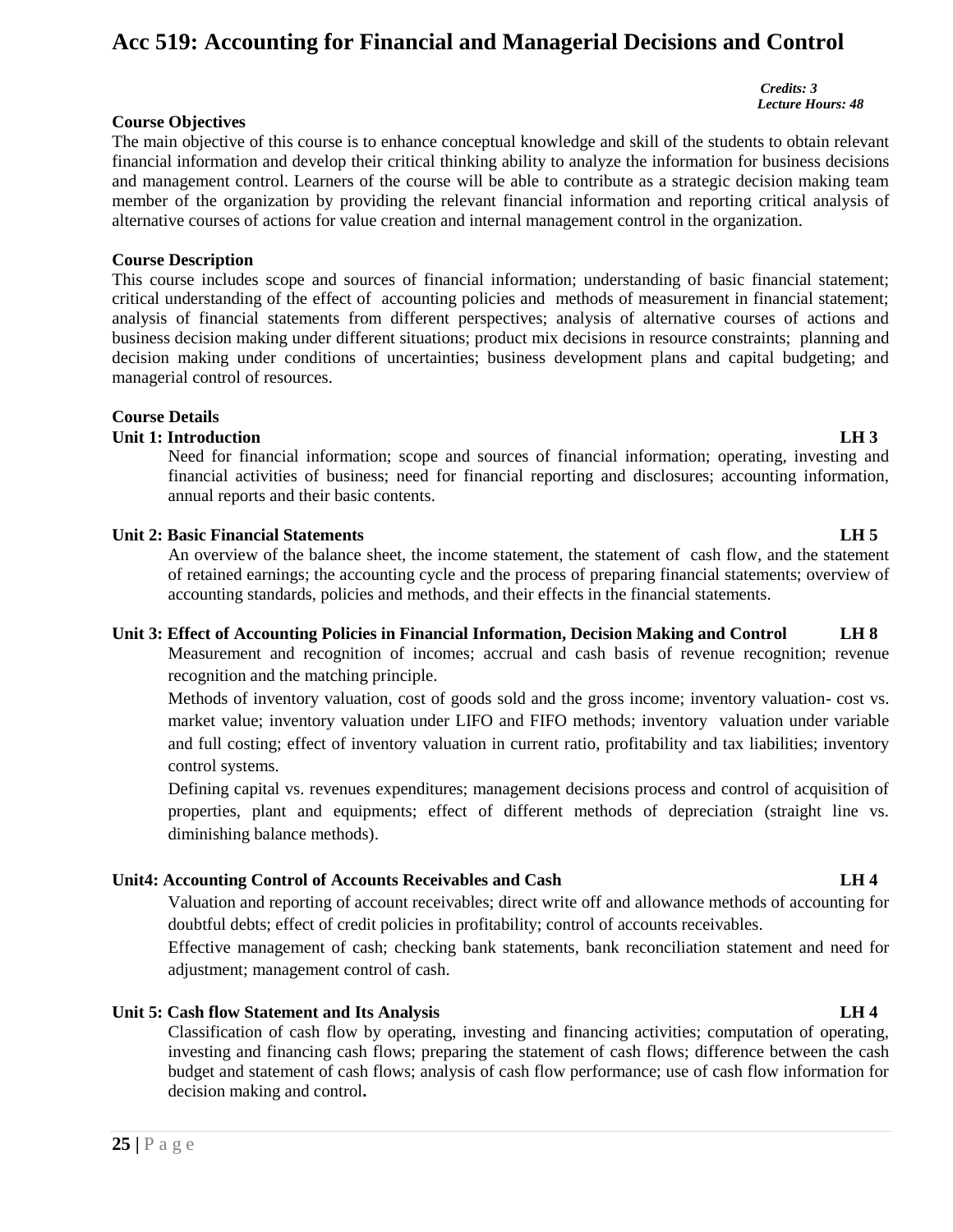#### **Unit 6: Analysis of Financial Statements LH 5**

Need of financial analysis from different perspectives management, investors, lenders, suppliers, employees, and customers); techniques of financial analysis; vertical analysis and common size statements; horizontal analysis; overview of ratio analysis, using information of financial statement analyses for decision making and control.

## **Unit 7: Alternative Courses of Actions for Business Operations and Decision Making LH 10**

Relevant information for decision making; decisions to make or outsourcing; decision to accept or reject special offers; decisions to drop or continue of product lines; decisions to sell or further processing; leasing or buying of property, plant and equipments; pricing decisions for external market; transfer pricing and goal congruence.

## **Unit 8: Business Development Plants and Capital Budgeting LH 9**

Need for preparing business development plans; basic components of business development plans (organizational, making, operation, and financial plan); financial planning through capital budgeting techniques; capital budgeting process and steps; estimation of total investment; estimation of annual net cash flows; estimation of terminal cash flows; payback period; net present value; internal rate of return; financial feasibility of the project; capital budgeting under conditions of uncertainties and risk; capital budgeting under foreign investments.

## **Text and Reference Books**

Norton, Curtis L. & Porter, Gary A., .*Introduction to Financial Accounting.* New Delhi: South Western Cengage Learning.

Hilton, R.W., Ramesh, G. & Madugula, J*Managerial Accounting*. New Delhi: TataMcGraw Hill.

Kaplan, R. S. & Atkinson, A. A., .*Advanced Management Accounting*. New Delhi: prentice Hall.

Horngren, C.T.; Sundem, G.L. and Stratton, W.O., .*Introduction to Management Accounting*. New Delhi: Pearson Education.

*Nepal Accounting Standards* (NAS), Kathmandu: ICAN. *International Financial Reporting System* (IFRS).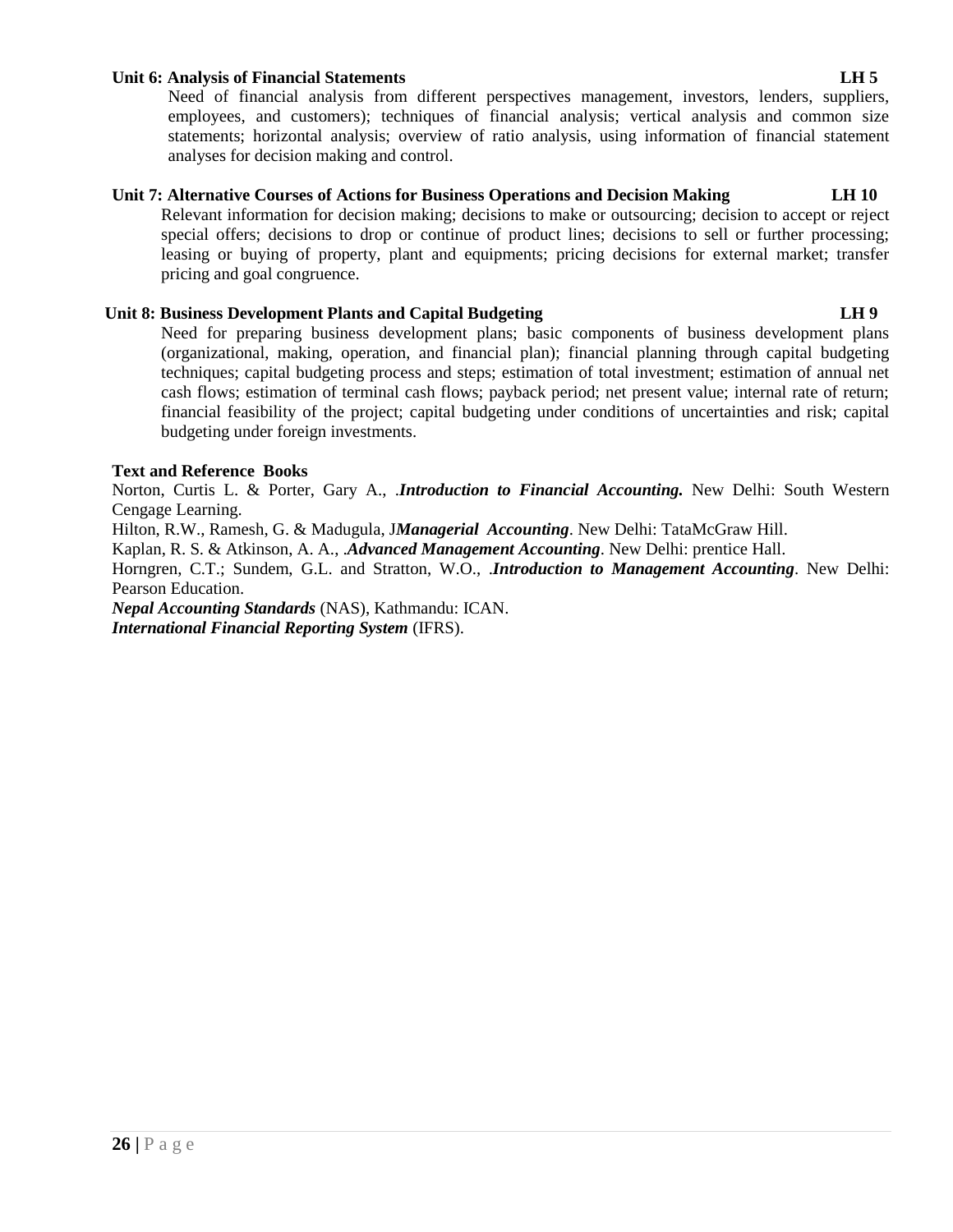# **MSG 520: Production Management**

*Credits: 3 Lecture Hours: 48*

#### **Course Objectives**

The course aims at equipping students with the in depth knowledge and skills in production management. It indicates abilities in the students to apply the acquired knowledge in facility and layout planning, managing procurement and inventory, designing and implementing aggregate plans and schedules and control quality, output and costs.

#### **Course Description**

This course contains introduction, facility location and layout planning, production planning and scheduling, materials management, managerial for quality, maintenance management, and recent trends in production management.

#### **Course Details**

#### **Unit 1: Introduction LH 4**

Concepts, Functions, Production and Operations systems for manufacturing and service operation, Historical development and trends, Strategic roles of production operations.

#### **Unit 2: Facility location and Layout Planning LH 6**

Capacity and location decision, Need for location planning, Procedures for location planning, facility layout planning: Concept, types, Developing the process and product layout, Line of balance : concept, inputs and steps of line of balance.

#### **Unit 3: Production Planning and Scheduling LH 12**

Concept, Process for Capacity planning, Process for aggregate planning, Strategies for developing aggregate planning, Master scheduling and rough cut capacity planning, Aggregate planning for service organizations, Implementing aggregate plans and master schedules, Scheduling for intermittent production, Loading : Priority sequencing, Detailed scheduling, finite loading, Expediting ; input output control, Optimized production technology (OPT).

#### **Unit 4: Materials Management LH 8**

Planning for materials needs, Materials requirement planning system (MPR) and its application, advantages and limitations of MPR, Purchasing procedures, Material handling, Inventory Management : Inventory costs, Tools, Methods, ABC inventory planning system.

#### **Unit 5: Managerial for Quality LH 10**

Concept, Managing for quality products and services, methods of improving quality, Techniques of quality control, Zero defect production, Statistical Quality control : Concept, control charts and its types, control chart for variable, x-bar and R-chart, control charts for attributes for P-chart ; Acceptance Sampling by attributes and variables ; Operating characteristics curve, Construction of OC curve, IOS 9000.

## **Unit 6: Maintenance Management LH 4**

Concept, Costs of maintenance, types of maintenance, elements of maintenance, basic maintenance decision.

#### **Unit 7: Recent Trends in Production Management LH 4**

**27** | P a g e Concept and type of productivity, overview of Japanese management: total quality management, KANBAN, KAIZEN, flexible manufacturing system.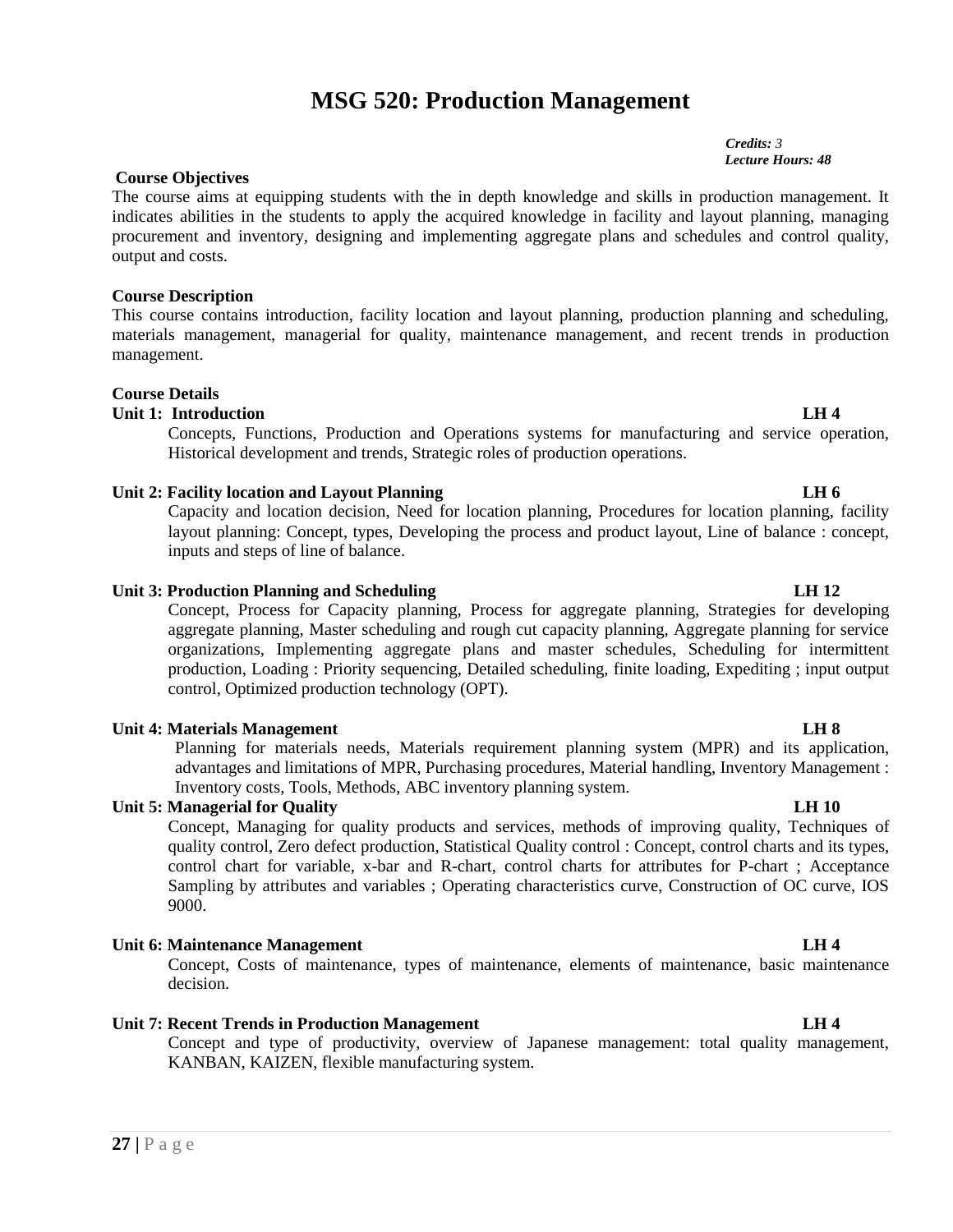## **Text and Reference Books**

Adam, E. E. Jr. & Ebert, R.J., *Production and Operations Management*, New Delhi: Prentice Hall of India. Panneerselvam, R., *Production and Operations Management*, New Delhi: Prentice Hall of India.

Bedi, K., *Production and Operations Management*, New Delhi: Oxford.

Chary, S.N., *Production and Operations Management*, New Delhi: Tata Mc Graw Hill.

Bajracharya P., Bajracharya, S.L. & Maharjan, B.R., *Production and Operations Management*, Kathmandu: Quest Publication.

Sthapit, A.B., Yadav, R.P., Tamang, G., Dhital, S. & Adhikari, P., *Production and OperationsManagement*, Kathmandu: Asmita Books Publishers and Distributors.

Regmi L.K., Joshi, P.R., Chaudhary, A.K.. & Fago, G., *Production and Operations Management*, Kathmandu: Buddha Academic Publishers and Distributors.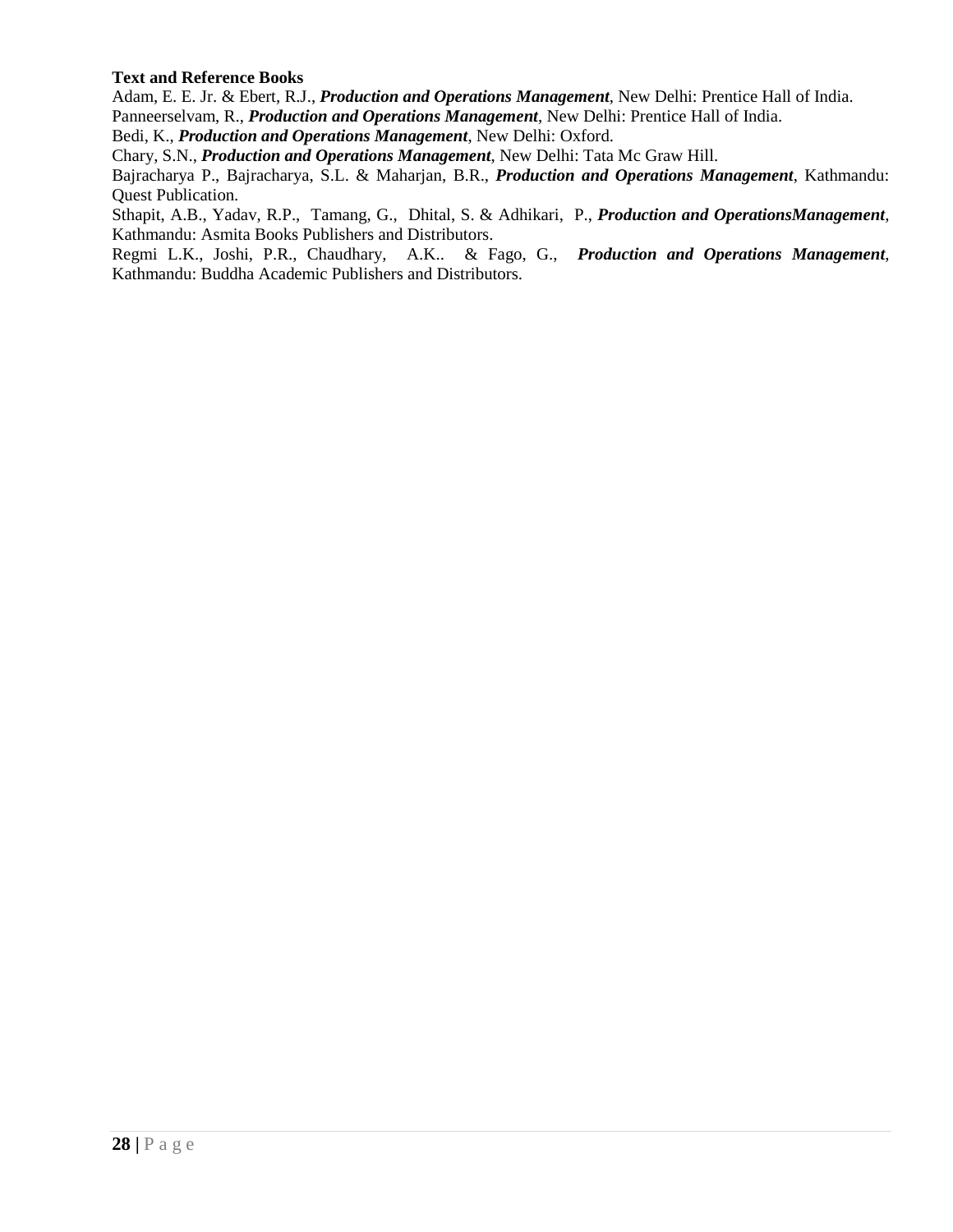# **MSC 521: Research Methodology**

*Credits: 3 Lecture Hours: 48*

## **Course Objectives**

The primary purpose of this course is to introduce students to quantitative and qualitative method for conducting meaningful inquiry and research. Specifically, course aims at introducing them to the basic concepts used in research and to scientific social research methods and their approaches.

#### **Course Description**

The course provides an introduction to, and a basic grounding in, fundamental research methods as they relate to the modern practice of management and to academic research. The emphasis of the course is therefore on problem definition, hypothesis formulation, research design, measurement, sampling, secondary date gathering, observation and interview, date analysis and report writing. The course thus enables students to develop their understanding of research methods, and confidence in designing a research project, choosing and executing appropriate methods, and assessing its academic rigour.

#### **Course Details**

#### **Unit 1: The Nature and Context of Social Research LH 6**

The concept of research; Types of research; Nature and purpose of research; Scientific research -scientific research process, feature of scientific research, difficulties of applying scientific methods to social science research; Management research-concept, types, value of research for decision making; Ethical issues in management research.

#### **Unit 2: Literature Review LH 4**

Concept, purpose and functions of literature review; phases in literature review; searching, obtaining, and evaluating the literature; Literature search through the Internet; Format and guidelines for conducting literature review; Meta analysis.

#### **Unit 3: Problem Definition, Theoretical Framework and Hypothesis Formulation LH 8**

Problem definition- concept and steps in problem formulation; Research questions- concept and types; Theoretical framework- concept and need for research; Research and theory- deduction and introduction; Contributions of research to theory building and practice; Hypotheses Formulation- concept and function of hypothesis; Type-descriptive, relational, directional, explanatory and null hypothesis; Criteria of good hypothesis statement.

## **Unit 4: Quantitative and Qualitative Research Designs LH 9**

Definition; Elements of a research design; Classification of research designs- exploratory; Descriptive; developmental; case study; causal- comparative and experimental research designs; Common sources of error; Qualitative research- concept, basic assumptions, types and features; Differences between quantitative and qualitative research; Qualitative research design.

## **Unit 5: Measurement, Scaling and Sampling LH 6**

Variables- concept and types; Scales of measurement; Attitude measurement and scale construction; Attitude scales commonly used in social science research; Criteria of good measurement-validity and reliability of measurement; Sources of measurement problems; Sampling-concept and process; Population and sampling; Types of sampling-probability and non-probability sampling; Sampling and non-sampling errors.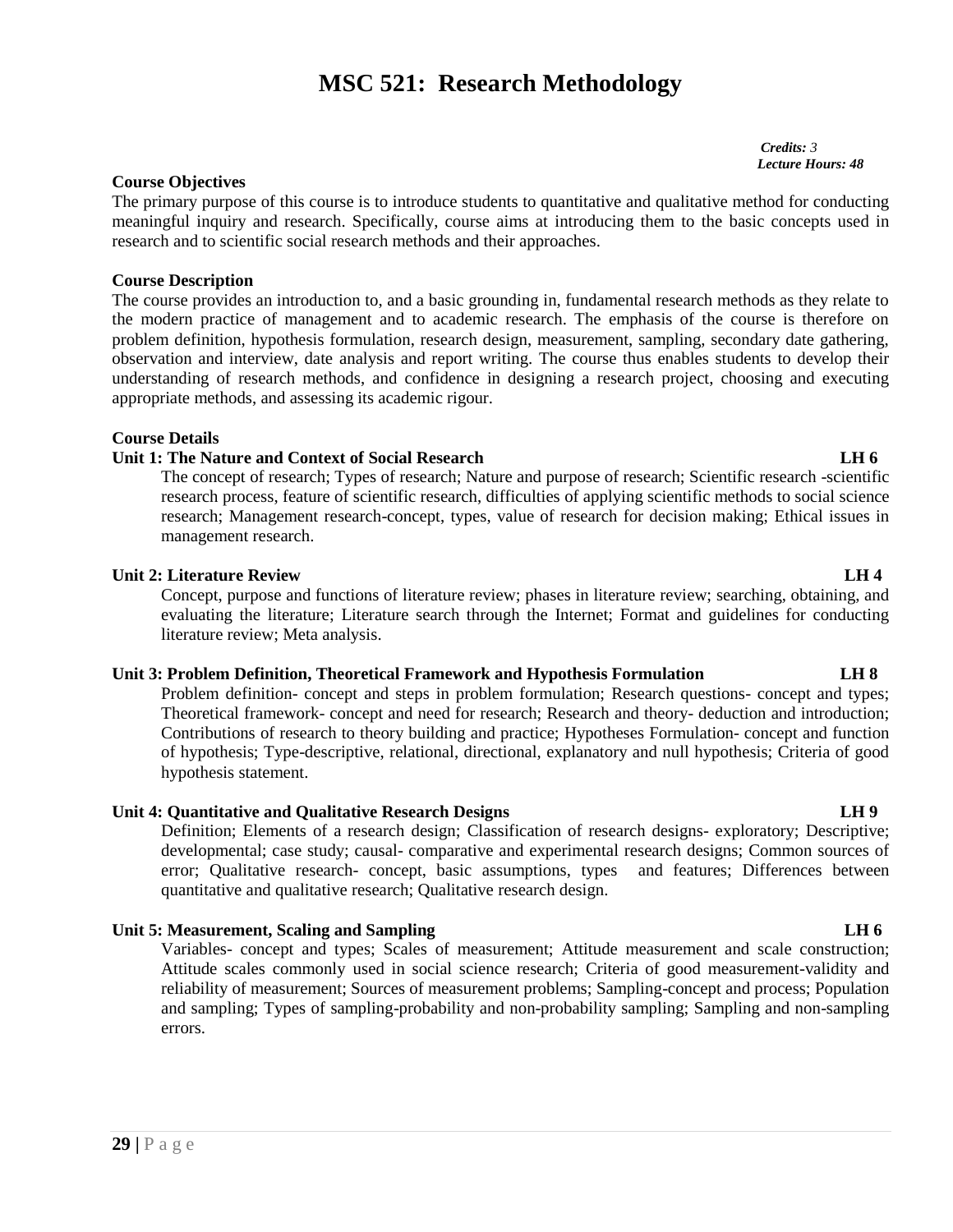## **Unit 6: Data Collection and Analysis LH 8**

Data and its types; Sources of primary and secondary data; Important considerations for data collection; Questionnaire- principles, components and types; Research interview-types and process; Sources of qualitative data- observation, participant observation, focus groups; Use of Internet for data collection; Data analysis- Data processing; Presenting data in graphs and tables; Statistical analysis of data descriptive and inferential statistics; Hypothesis testing; Methods of analyzing qualitative data-content, thematic and narrative analysis.

## **Unit 7: Writing Proposals and Research Reports LH 7**

Functions and types of research proposals- solicited and unsolicited proposals; Structure and contents of academic and funded research proposals. Research reports- concept, process, types and procedure for writing research report; Conventions of academic writing; Pre- writing concerns; Components of the research report; Body of the project; Documenting sources- APA style of citation and referencing; Evaluation of research reports; Essentials of good research report.

## **Text and Reference Books**

Zikmund, W. G., *Business Research Methods*. New Delhi: Thompson. Cooper, D.R. & Schindler, P.S., *Business Research Methods*. New Delhi: Tata McGraw Hill. Pant, Prem R., *SocialScience Research and Thesis Writing***.** Kathmandu: Buddha Academic Enterprises Bryman, A. & Bell, E., *Business Research Methods***.** New Delhi: Oxford University Press. Flick, U., *An Introduction to Qualitative Research***.** New Delhi: Sage South Asia Edition.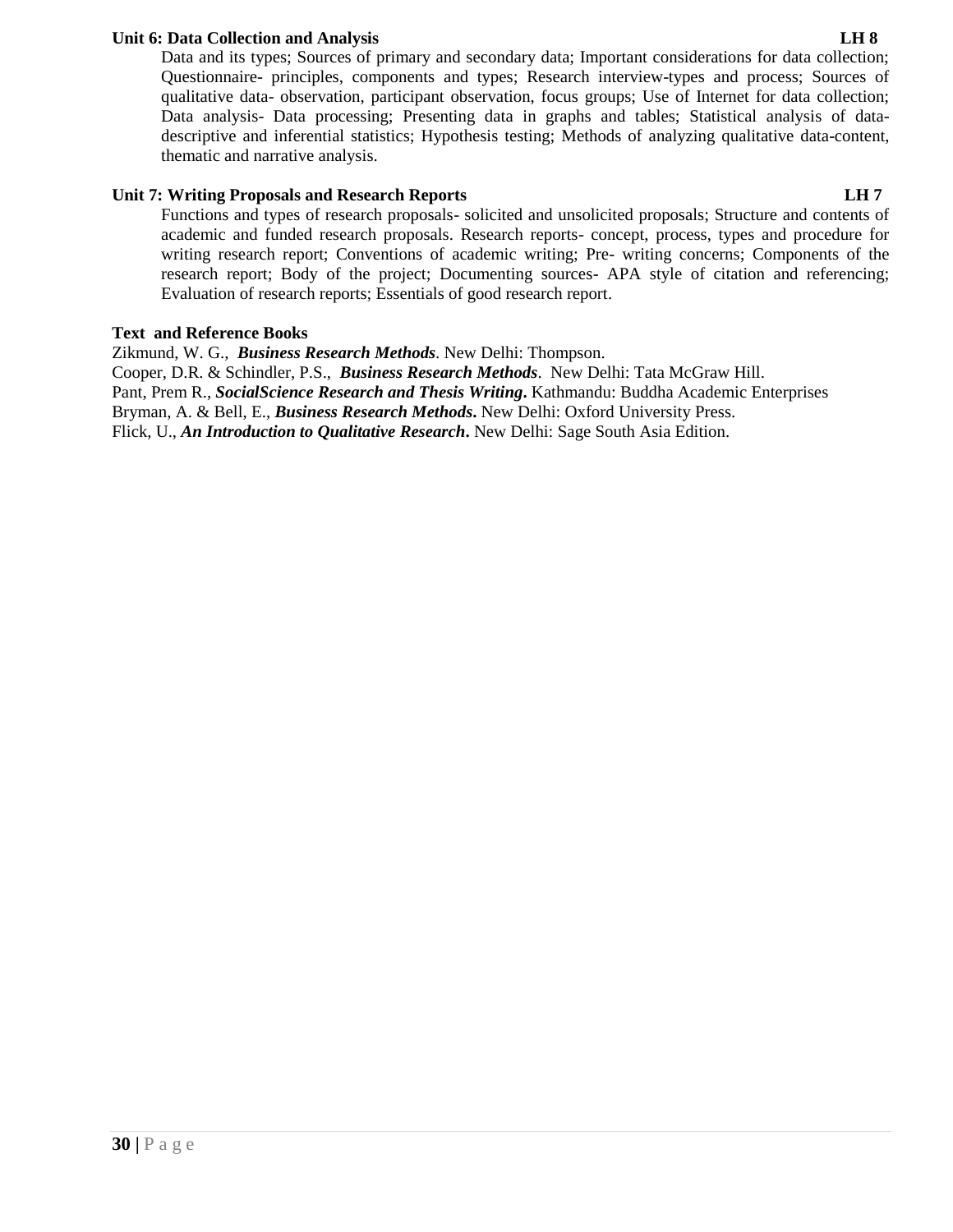# **MGT 522 International Business**

*Credits: 3 Lecture Hours: 48*

## **Course Objectives**

The purpose of the course is to provide students with an overview of the importance of international business and trade in the global economy. It explores the factors and environment the influence success in international markets and familiarizes students with the basic terminologies, key concepts and issues related to international business.

#### **Course Description**

This course focuses on key aspects of doing business globally, including the forces of globalization; how business conditions and practices differ from country to country; free trade and protectionism; exporting, licensing, and foreign direct investment; exchange rates and the complications that arise when dealing with multiple currencies; and strategic issues for firms operation in international markets. Students will learn about the techniques and strategies associated with different dimensions of marketing, financial management, and human resource management, and human resource management which arise in an international business context.

#### **Course Details**

## **Unit 1: Globalization and International Business LH 4**

Concepts of globalization and international business; Forms of globalization; Reasons for international business expansion; Drivers of market globalization; Domestic vs. international business.

#### **Unit 2: Theories of International Trade and Investment LH 6**

Theory of international trade and investment; Implications of international trade and investment theories; Existing status of global trade- volume and directions; Nepal's foreign trade-an overview; Foreign direct investment and portfolio investment-current status and global trends; FDI and multinationals; Contemporary issues in international trade, FDI and multinational companies.

## **Unit 3: Global Economy and Regional Economic Integration LH 8**

Structure of the global economy; The changing demographics of the global economy; Regional economy; Regional economy integration-concept, nature and types; Emerging foreign markets; Economic integration in different conditions; Implications of economic integration; WTO and free policies-benefits of the WHO trading system; Nepal's participation in regional and multinational trading systems.

#### **Unit 4: International Monetary and Financial Systems LH 8**

International monetary and financial environment- currencies and exchange rate systems; The nature of foreign exchange market; The floating exchange rate system; Currency convertibility; Modes of payment in international trade; Currency risk management; Global financial system; International financial institutions.

## **Unit 5: International Business Environment and Strategic Management LH 12**

Nature and complexity of international business environment; Analysis of environment forces; Socio culture forces-complexity of doing business across cultures; Political forces- political risks and their assessment; Role of strategy in international business; Estimating market potential; Choosing a strategy; Entering and operating in international markets- exporting and importing, collaborative ventures and strategic alliances, licensing, franchising; Global outsourcing; Development competitive strategy.

#### **Unit 6: Functional Areas of International Business LH 10**

**31** | Pape Blobal productions and in the management set  $\mathbf{31}$  | P a g e Global production, outsourcing, logistics and supply chain; Global marketing strategy- global positioning, branding, product development, pricing, communication, and distribution strategic; Global e- business; Financial management-source of funds for international operations; International human resource management-staffing policies, diversity management and labor relations.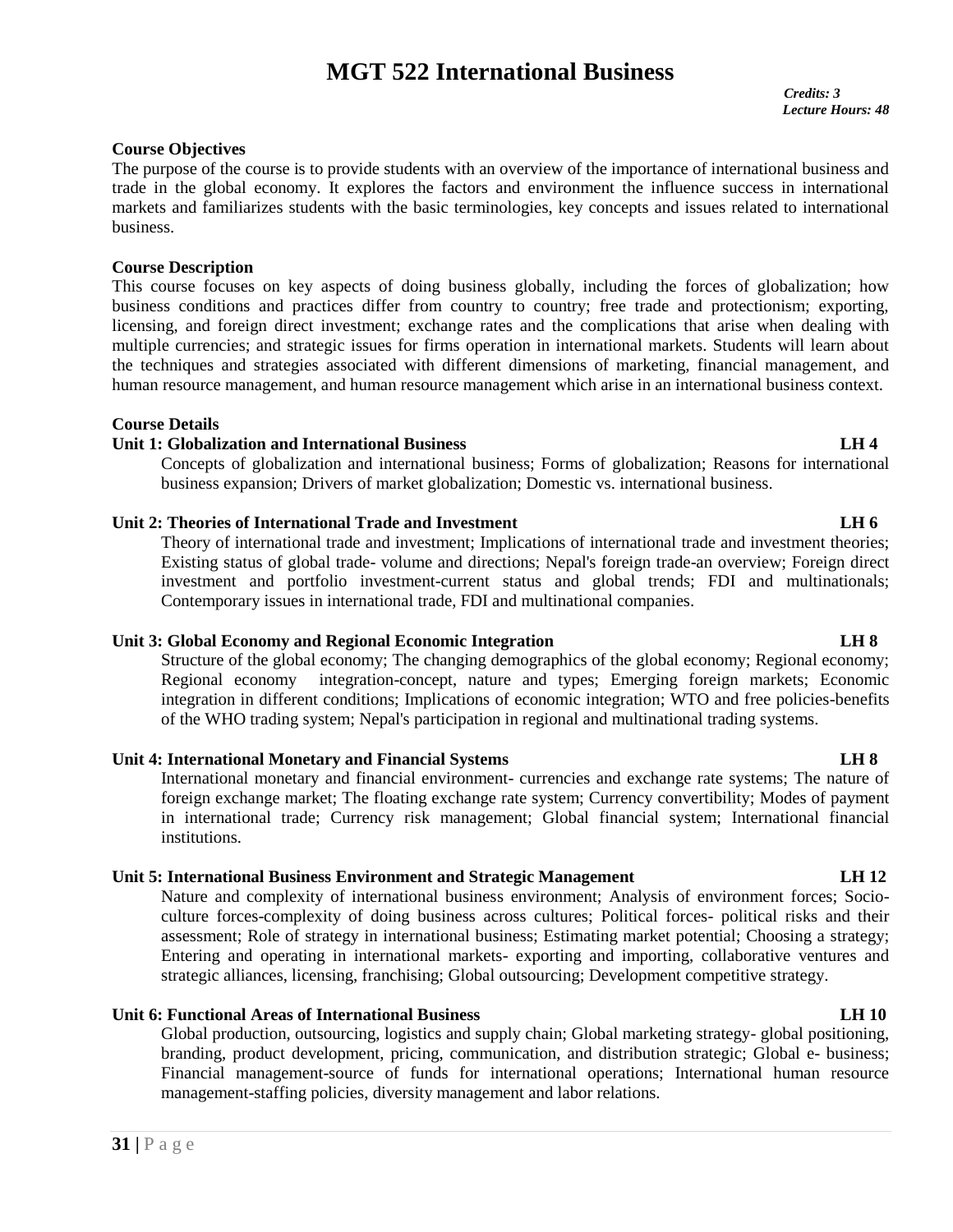## **Text and Reference Books**

Hill, C.W. L & Jain, A. K., *International Business: Competing in the Global Marketplace.* New Delhi: Tata Mc Graw Hill.

Hill, J. S., *International Business: Managing Globalization*. New Delhi: Sage Publications.

Daniels, J. D., Radegaugh, L. H. & Sullivan, D. P., *International Business: Environment and Operations*. New Delhi: Pearson Education.

Shenkar, O. & Luo, Y., *International Business*. New Delhi: Wiley Publications.

Sitkin, A. & Brown, N., *International Business: Challenges and Choice*. New Delhi: Oxford University Press.

Sthapti, A., *International Business.* Kathmandu: Taleju Prakashan.

Gautam, M., *International Business.* Kathmandu: Buddha Publications.

Joshi, R. M., *International Business*. New Delhi: Oxford University Press.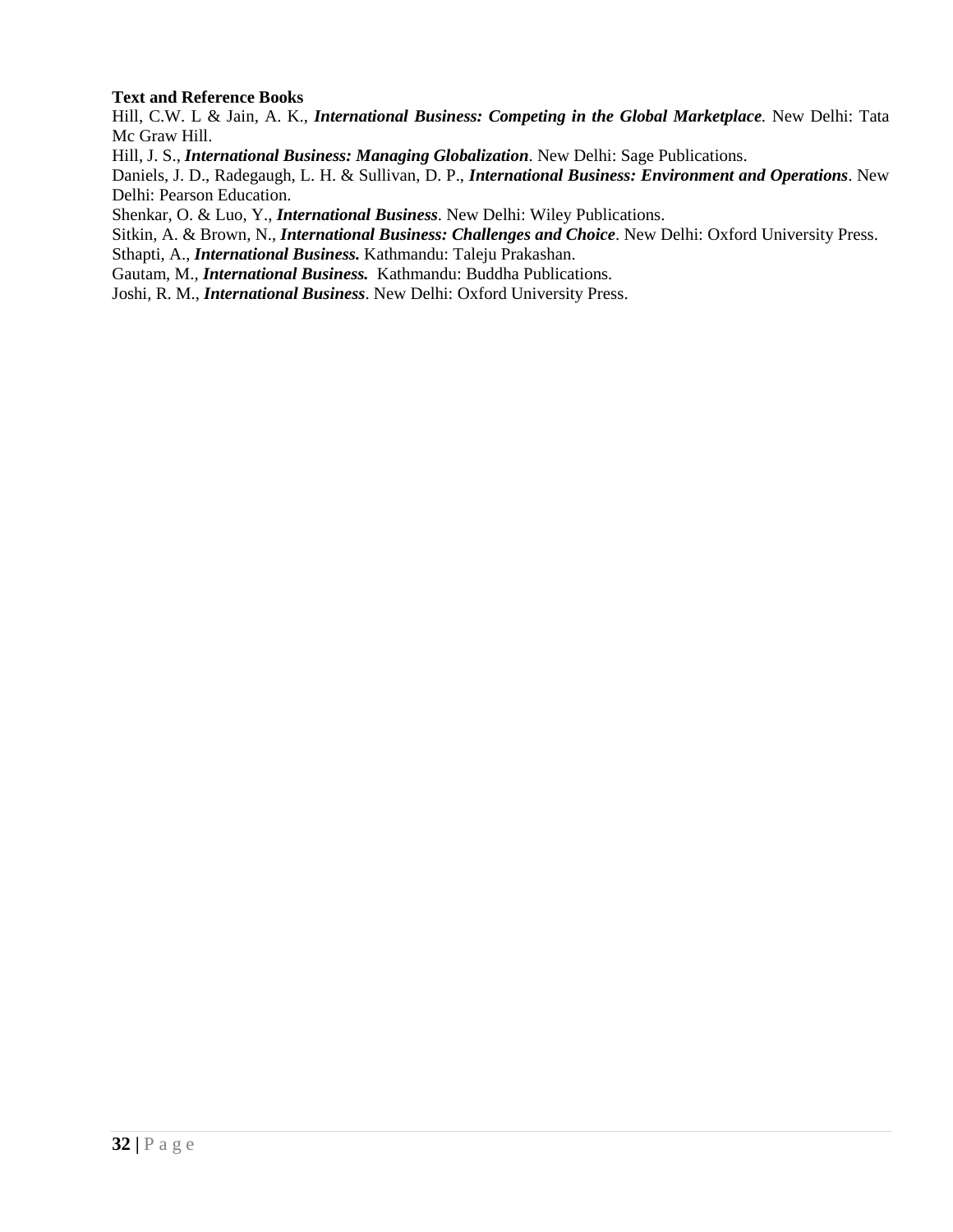# **MGT 523: Strategic Management**

*Credits: 3 Lecture Hours: 48*

#### **Course Objectives**

The main objective of this course is to familiarize the students with the fundamentals of strategic management. This course is designed to enrich the students' apprehensiveness in the application of the knowledge of strategic management in the organizations in and out the country.

#### **Course Description**

This course is core in nature which embodies the components such as strategic management, external environment analysis, internal environment analysis, strategic options, strategy evaluation and choice, and strategy implementation and control.

#### **Course Details**

## **Unit 1: Introduction to Strategic Management LH 10**

Evolution of strategic management. Characteristics of strategic decisions. Approaches to strategic decision making(the intuitive-emotional approach, the rational-analytical approach, satisfying approach, and political-behavioral approach). Components of strategic management: strategic planning, strategic implementation and strategic control. Importance of strategic management in Nepal. Strategic plan: mission, objectives, strategies. Levels of objectives and strategies. Paradigm shift that affect strategic management (change in industry boundary, shifts in mindset, change in national boundaries, hyper competition, enlarged opportunities, product design, quality and service, and heavy risks of globalization. Role of chief executive officers (CEO) in strategic management.

## **Unit 2: External Environment Analysis LH 7**

Nature of environment. Remote and operating environment. Process of environment scanning. Approaches to environmental scanning. Techniques of environment analysis (PESTEL analysis), Scenario planning, Porter's five forces model, Environment threat and opportunity profile (ETOP). Competitor analysis

#### **Unit 3: Internal Environment Analysis LH 7**

Corporate resource analysis for strengths and weaknesses: marketing, human resource, production/operation, finance and accounting. Process of corporate appraisal: concept of available resources, threshold resources unique resources, core competencies, distinct competencies, and strategic advantage. Technique of internal analysis: value chain analysis, comparative analysis( historical comparison, industry standards, benchmarking), robustness, strategic advantage profile (SAP), and financial analysis.

## **Unit 4: Strategic Options LH 10**

Generating alternative strategies through SWOT analysis. Resource-based view (RBV) of SWOT analysis Corporate strategies: stability, growth, and retrenchment. Business strategies, Porter's competitive strategy, strategy clock (low price, differentiation, hybrid, focused differentiation, and failure strategy). Sustaining competitive advantage. Competitive and collaborative strategies. Directions for strategy development: consolidation, market penetration, product development, market development, and diversification. Methods of strategy development: internal development, mergers and acquisitions, joint development, and strategic alliance.

# **33 |** P a g e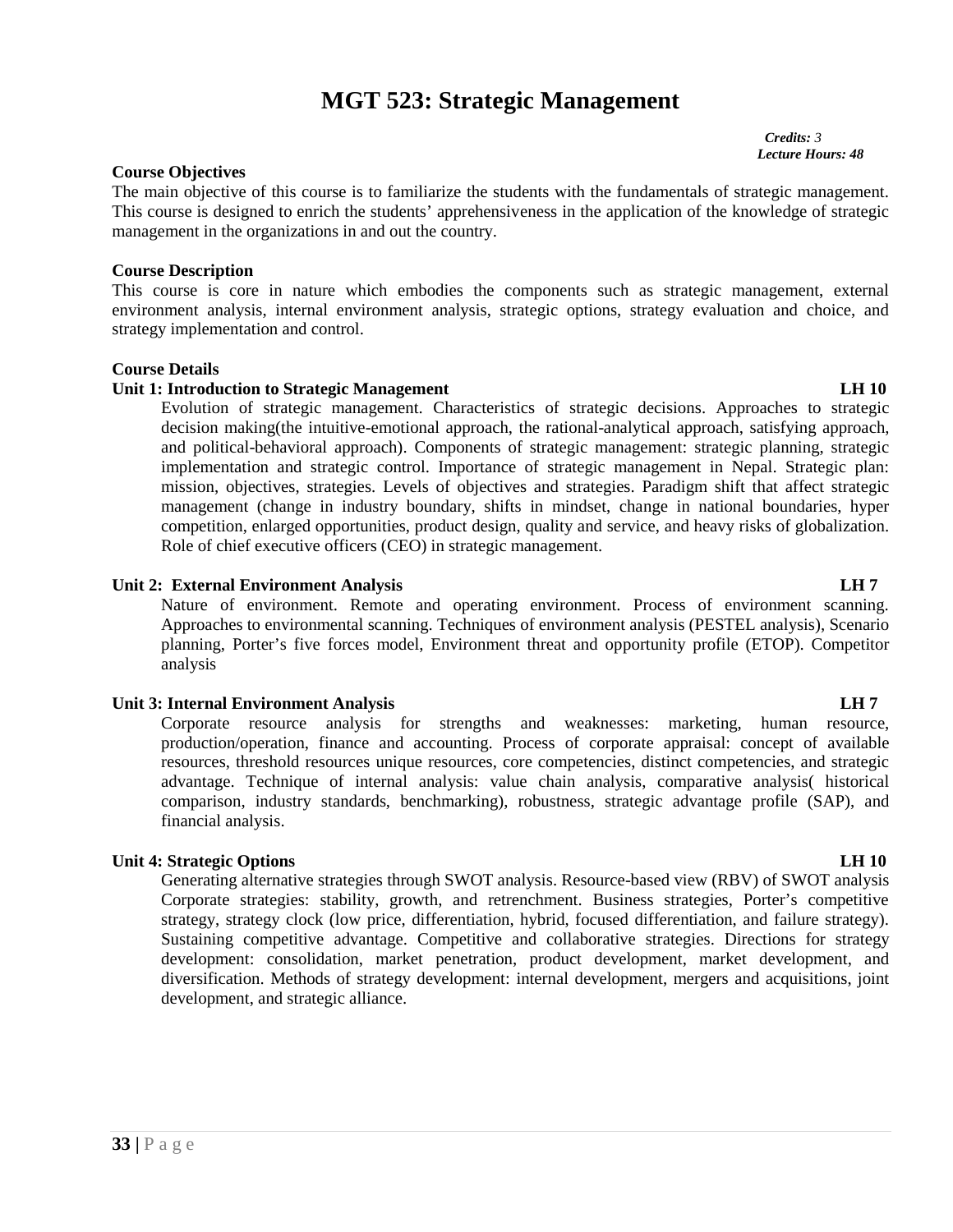## **Unit 5: Strategy Evaluation and Choice LH 6**

Evaluation criteria: suitability, acceptability (return, risk, and stakeholders' reaction), and feasibility. Portfolio analysis for strategic choice: BCG matrix, GE nine cells matrix, Hofer's product market evolution matrix, Public sector portfolio matrix. Functional strategy and policies . Strategic Choice of functional strategy and policies.

## **Unit 6: Strategy Implementation and Control LH 8**

Process of strategy Implementation. Operationalizing the strategy: Annual objectives, functional strategies, business policies, development of programmes, budgets, and procedure; organization structures for strategy implementation (simple, functional, multi-divisional, SBU, holding company, project based, matrix, team-based structure, and structure for multi-national companies); management system: leadership, motivation, and organizational culture. Managing strategic change: diagnosing the change situation, change management, levels of strategic change. Strategy control: evaluation and control, measuring performance, appropriate measures. Types of control: operational control and strategic control.

#### **Basic and Reference Book**

Jaunch, L., Gupta, R. & Gueck, W., *Business Policy and Strategic Management*. New Delhi: Frank Bros. and Company Limited.

Johnson, G. & Scholas, K., *Exploring Corporate Strategy*. New Delhi: Prentice Hall of India.

Pearce, J.A. and Robinson, R.B., *Strategy Formulation and Strategic Management Implementation.* New Delhi: AITBS.

Wheelen, T.L. and Hunger, J.D., *Strategic Management and Business Policy***.** New Delhi: Pearson Education.

#### **Supplementary Readings**

Adhikari, D.R., *Strategic Management***.** Kathmandu: Buddha Academic Enterprises Pvt. Ltd. Aswatthapa, K., *Business Environment for Strategic Management.* New Delhi: Himalayan Publishing House. Kazmi, A., *Business Policy and Strategic Management.* New Delhi: Tata McGraw Hill. Rao, P. S., *Business Policy and Strategic Management***.** Mumbai: Himalaya Publishing House.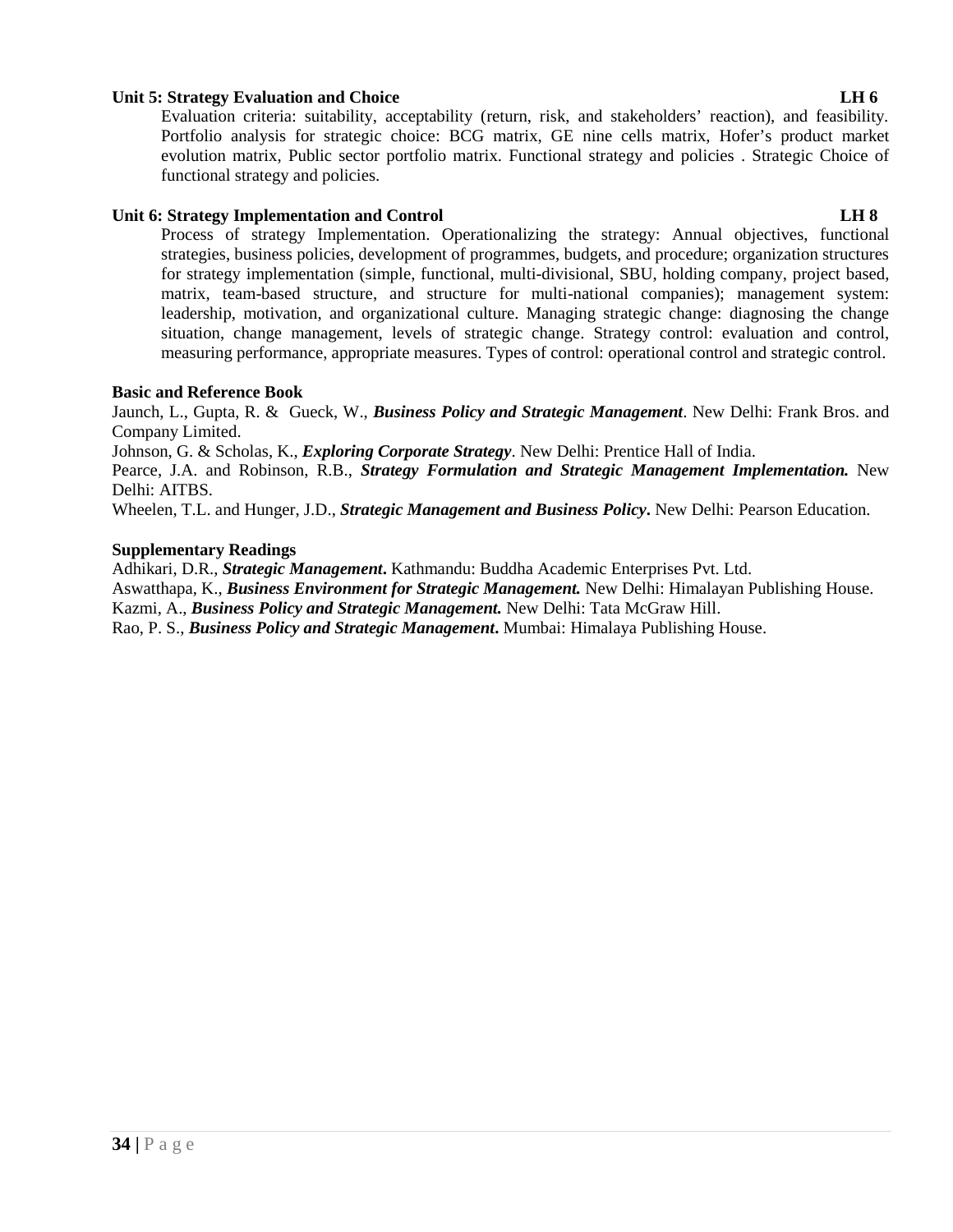# **MGT 524: Entrepreneurship**

*Credits: 3 Lecture Hours: 48*

## **Course Objective**

The purpose of the course is to prepare students for the possibility of starting their own entrepreneurial ventures. This course also delineates students on various aspects of social enterprises. The course emphasizes on improving the skills of the students to identify venture opportunities and prepare a business plan.

#### **Course Description**

The course contains overview of entrepreneurship, creating and expanding social enterprise, environment for the entrepreneurship development, new venture identification and selection, preparation of business plan, and institutional support to entrepreneurship development.

#### **Course Details**

## **Unit 1: Overview of Entrepreneurship LH 6**

Concept, features, functions, and type of entrepreneur. Role of entrepreneurship in Nepalese economy and developing economies with reference to self employment. Emerging trends in entrepreneurship; social entrepreneurship and enterprise types of social enterprise. Role of technology in social entrepreneurship and characteristics of successful enterprise.

#### **Unit 2: Creating and Expanding social Enterprises and the process of social Innovation LH 14**

Sustainability of social enterprise-funding and management. Impact and performance-of social enterprise, Tools available to measure the impact of social enterprise, creating and spreading innovation and change through social enterprise, characteristic of a social enterprise. The process of social Innovation: prompts, inspirations and diagnoses, proposals and ideas, prototyping and pilots, sustaining, scaling and diffusion and systemic change.

## **Unit 3:Environment for the Entrepreneurship Development LH 6**

Registration of intellectual property right (patent, trademarks, copyright, trade secretes), licensing, product safety and liability. Insurance and contracts. Economic, legal, socio cultural, political environment for developing entrepreneurship. Risk associated with entrepreneurship development.

## **Unit 4: New Venture Identification and Selection LH 11**

Business opportunity identification: Sources and methods of generating new ideas. Selection of the best idea. Feasibility studies: Site selection, factors affecting site selection. Business description: background, purpose and objectives. Marketing component: Overall market, specific market competitive factors. Macro environment influence(structural change and cyclical change ). Marketing strategy and sales forecasts. Financial component: Start-up costs, financial requirement. Source of funds. Projected profit and loss statement. Projected cash flow statement and analysis of projected balance sheet. Development and production: Production process and technology, resource requirement and quality assurance. Organization and management: Key personnel resources, human resource management strategy. Forms of ownership: Forms of business, equity position and deal structure. Critical risks and contingencies.

#### **Unit 5: Preparation of Business Plan LH 6**

**25 c** Prairies Concept, identified with<br> **35 P** a g e Concept and benefits of the business plan environment analysis search and scanning. Elements of business plan. Preparation of the business plan. Scheme and strategy of venture launching. Internal Profit Analysis: Concept, identification, selection of variables and their analysis. Nepalese government producers to be complied with practical exercise.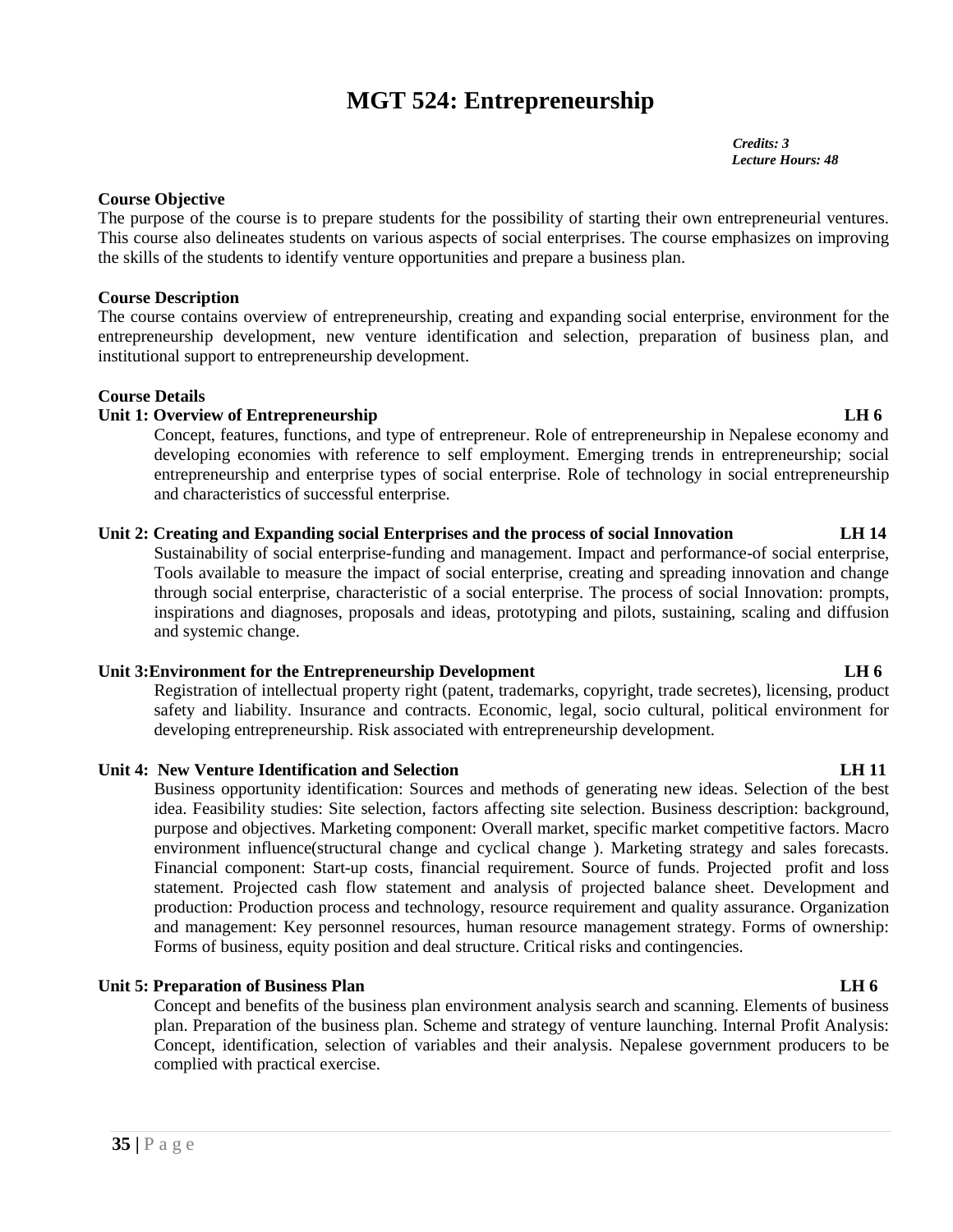### **Unit 6: Institutional Support to Entrepreneurship Development LH 5**

### **Basic Books**

Dollinger, M. J., *Entrepreneurship: Strategies and Resources*. New Delhi: Pearson Education.

Hisrich, R. D. & Peter, Michael P. & Shepherd, D.A., *Entrepreneurship.* New Delhi: TaTa McGraw Hill.

Khanka, S., *Entrepreneurship Development*. New Delhi: S. Chand & Co.

Schwartz, B., *Rippling: How Social Entrepreneurs Spread Innovation Throughout the World*, New York: Jossey Bass.

Prahalad, C.K., *The Fortune at the Bottom of the Pyramid,* New Jersey: Wharton School Publishing.

Murray, R. Caulier-Grice, S & M. Geoff., *The Open Book of Social Innovation*, London: The Young Foundations.

Chaudhary, M.K., *Entrepreneurship Development in Nepal*, Kathmandu: Ayam Publication.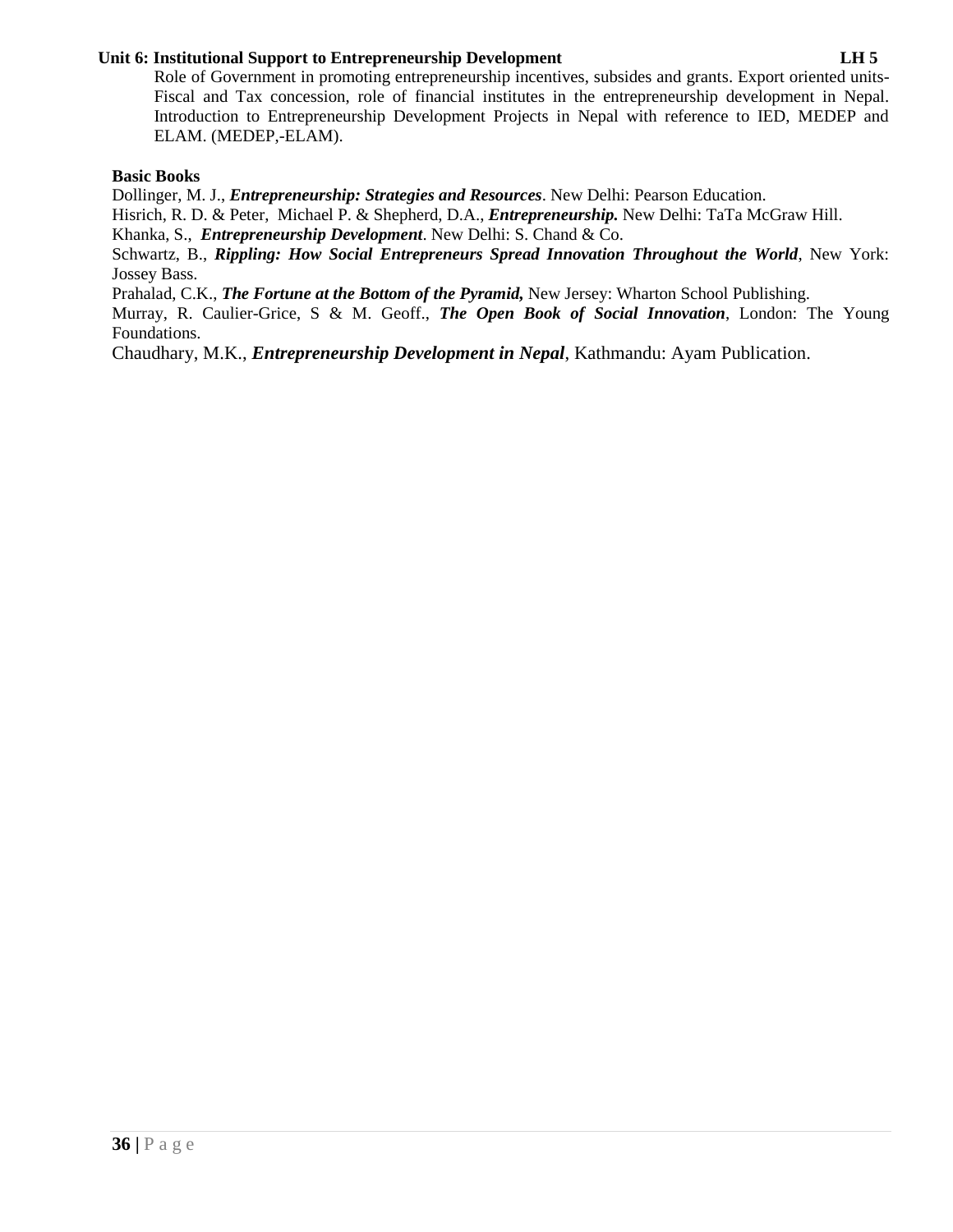# **FIN 650: Assets Management**

**Course Objectives** The course aims to provide the students a detail insight into the theory and practices of assets management for business and develop a clear understanding of various tools required for financial decision making in the context of Nepal.

### **Course Description**

This course provides the broad overview of types of assets, portfolio theory and assets pricing models, capital budgeting and risk analysis, real option in capital budgeting, working capital management and management of each component of current assets.

### **Course Details**

#### **Unit 1: Introduction LH 3**

Types of assets: real and financial, current and fixed; structure of assets of various industries; significance of assets management for business

### **Unit 2: Portfolio Theory and Assets Pricing Models LH 6**

Efficient portfolios; choosing the optimal portfolios, the basic assumptions of CAPM; the capital market line and the security market line; calculating beta coefficient; empirical tests of the CAPM; arbitrage pricing theory; the Fama-French three-factor model; and an alternative theory of risk and return.

#### **Unit 3: Capital Budgeting and Risk Analysis LH 7**

Overview of capital budgeting decision rules; special application of cash flow evaluation; the optimal capital budget; evaluating capital budgeting projects with and without inflation; project risk analysis: techniques for measuring stand-alone risk – sensitivity analysis, scenario analysis, and Monte Carlo simulation.

#### **Unit 4: Real Option in Capital Budgeting LH 8**

Introduction to real options; types of real options; valuing real options: the investment timing options – DCF analysis with and without the timing option, scenario analysis and decision trees, valuing the timing option with the Black-Scholes option pricing model, and financial engineering; the growth option – DCF analysis with and without the growth option, decision tree analysis of the growth option, and valuing the growth option with the Black-Scholes option pricing model.

### **Unit 5: Working Capital Management LH 6**

Nature and components of working capital; working capital policies; risk return trade-off of the working capital policy; planning for working capital; working capital and inflation; operating environment of working capital; and determination of working capital.

### **Unit 6: Liquidity and Cash Management LH 7**

Liquidity and its roles; cash management and collection; controls of disbursement; reasons for holding cash; cash management techniques; target cash balance; and investing idle cash.

### **Unit 7: Credit Management LH 5**

Credit terms; credit decision; optimal credit policy; credit analysis; and collection policy.

#### **Unit 8: Inventory Management LH 6**

**37 |** P a g e Types of inventory; managing inventory; inventory cost; economic order quantity and extension of EOQ; inventory control system, and monitoring inventory level.

*Credits: 3 Lecture Hours: 48*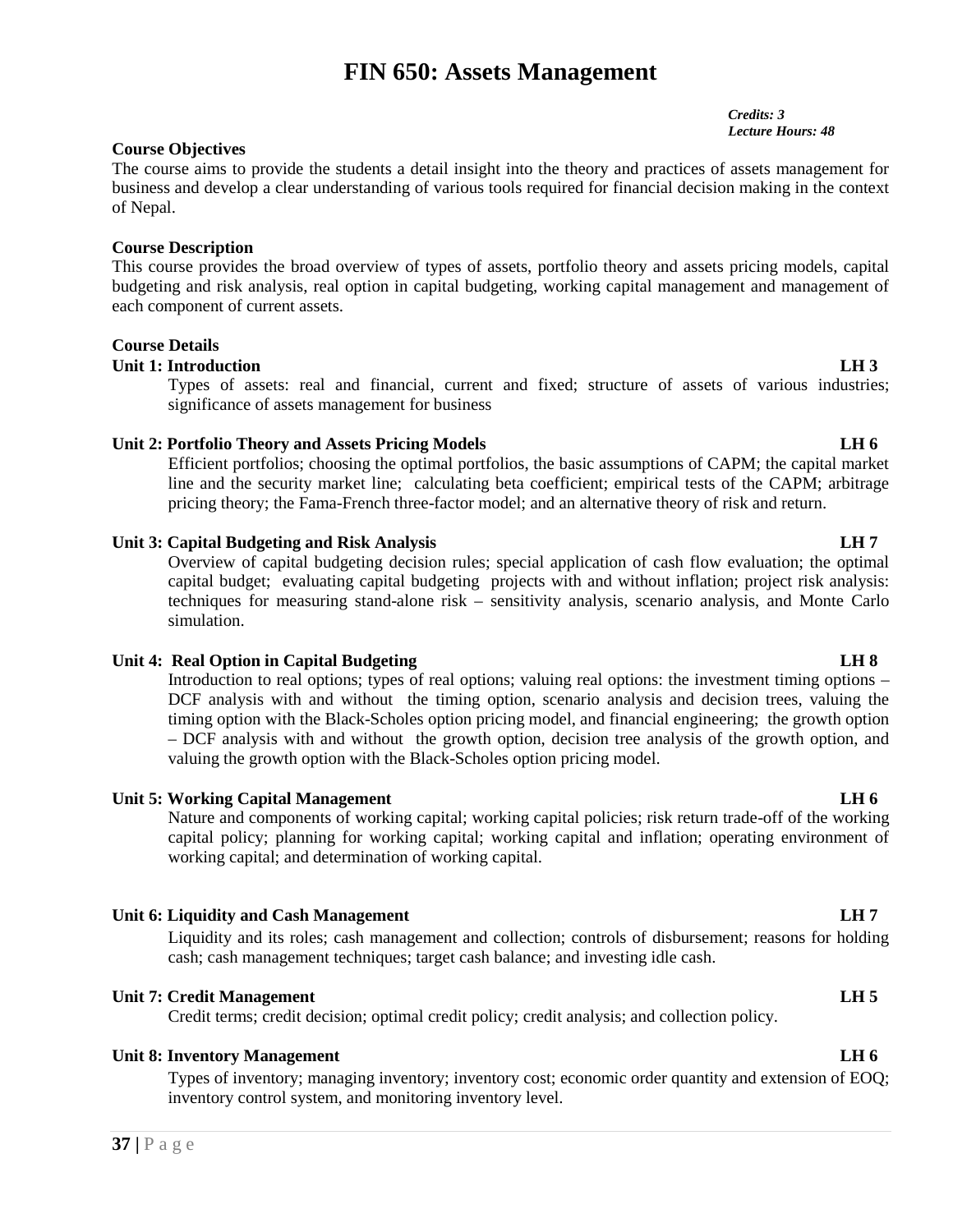### **Text and Reference Books**

Brigham, E. F. & Ehrhardt, M. C., *Financial management: Theory and practice*. New Delhi: Cengage Learning India.

Van Horne, J. C. & Dhamija S., *Financial management and policy*. New Delhi: Dorling Kindersley (India) Pvt. Ltd.

Rose, S. A., Westerfield, R. W., Jaffe, J. & Kakani, R. K., *Corporate finance*. New Delhi: McGraw-Hill Education (India) Pvt. Ltd.

Brealey, R. & Stewart, M., Alen F. & Mohanty, P., *Principles of corporate finance*. New Delhi: McGraw-Hill Book Company.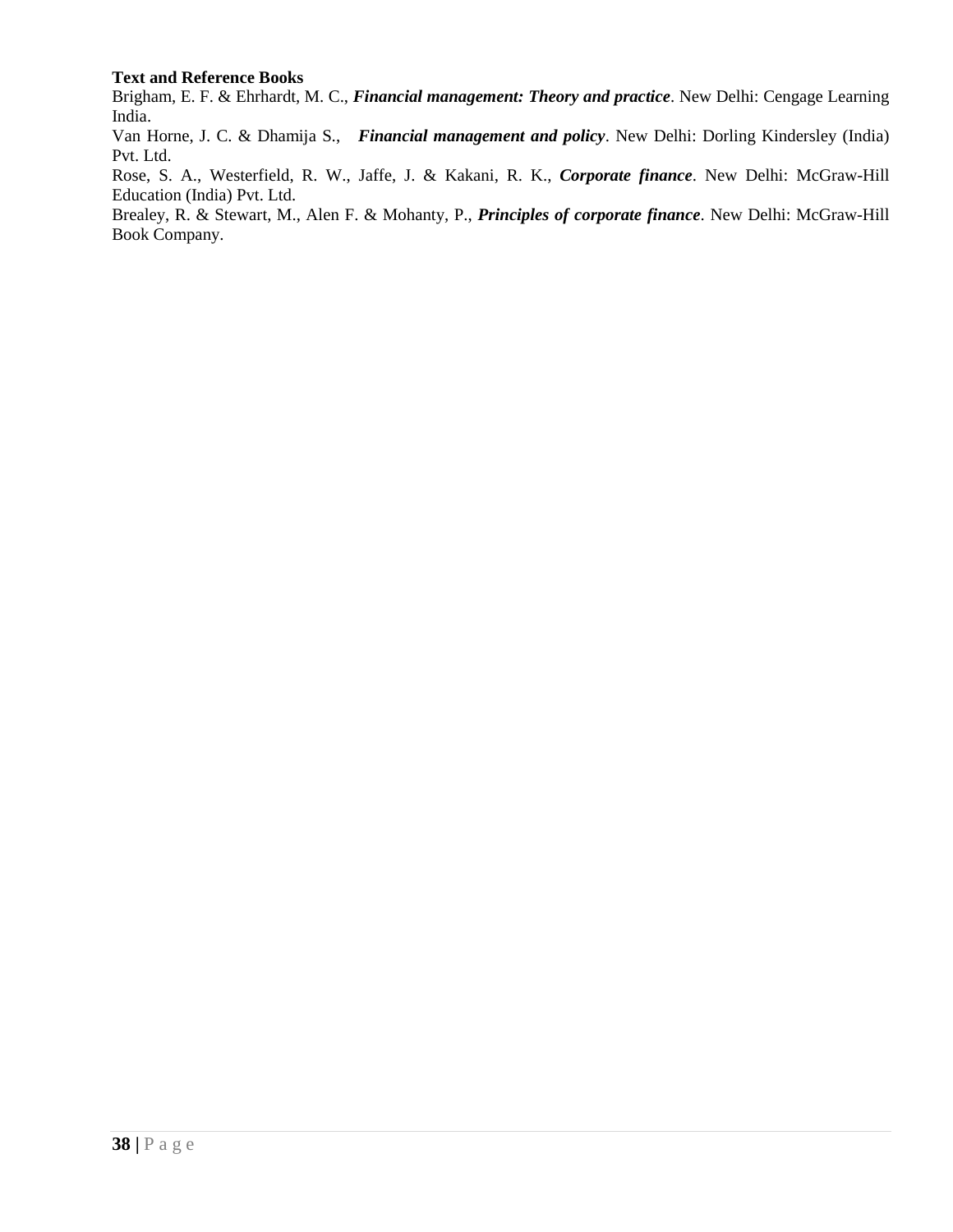# **FIN 651: Capital Structure Management**

*Credits: 3 Lecture Hours: 48*

### **Course Objective**

The course aims to provide the students a detail insight into the theory and practices of capital structure management for business and develop a clear understanding of various tools required for capital structure decisions.

### **Course Description**

This course provides the broad overview of sources of financing and discusses the theories of capital structure. Then it covers different aspects of short-term and long-term financing including the leasing. Finally, it covers topics related to instruments for raising long-term financing.

### **Course Details**

### **Unit 1: Introduction LH 3**

Sources of long-term and short-term financing; capital structure and financial structure; optimal capital structure; features of optimal capital structure; factors affecting capital structure.

### **Unit 2: Theory of Capital Structure LH 6**

Introduction to the theory – assumptions and definitions, net operating income approach, traditional approach; Modigliani-Miller position; taxes and capital structure; effect of bankruptcy costs; other imperfections; incentive issues and agency costs; financial signaling; a pecking order of financing.

### **Unit 3: Short-term Financing LH 6**

Liability structure of a company; trade credit financing; accrual accounts as spontaneous financing; unsecured short-term loans; secured lending arrangements; intermediate-term debt; protective covenants and loan agreements.

### **Unit 4: Foundations for Longer-term Financing LH 3**

Purpose of financial markets – efficiency of financial markets, disintermediation, securitization, financial innovation, allocation of funds; yield curves and their use; pricing default risk off treasuries.

### **Unit 5: Lease Financing LH 8**

Features of a lease; accounting and tax treatments of leases; return to the lessor; analysis of lease versus buy/ borrow decision; source of value in leasing.

#### **Unit 6: Issuing Securities LH 8**

Public offering of securities; selling common stock through a right issue, value of each right, effect of right offering on shareholders' wealth; financing a fledgling – founders and angels, venture capital, initial public offering; information effects.

### **Unit 7: Fixed-income Financing and Pension Fund Liability LH 6**

**39 |** P a g e Features of debt; types of debt financing; call features and refunding; private placement; preferred stocks; pension fund liability.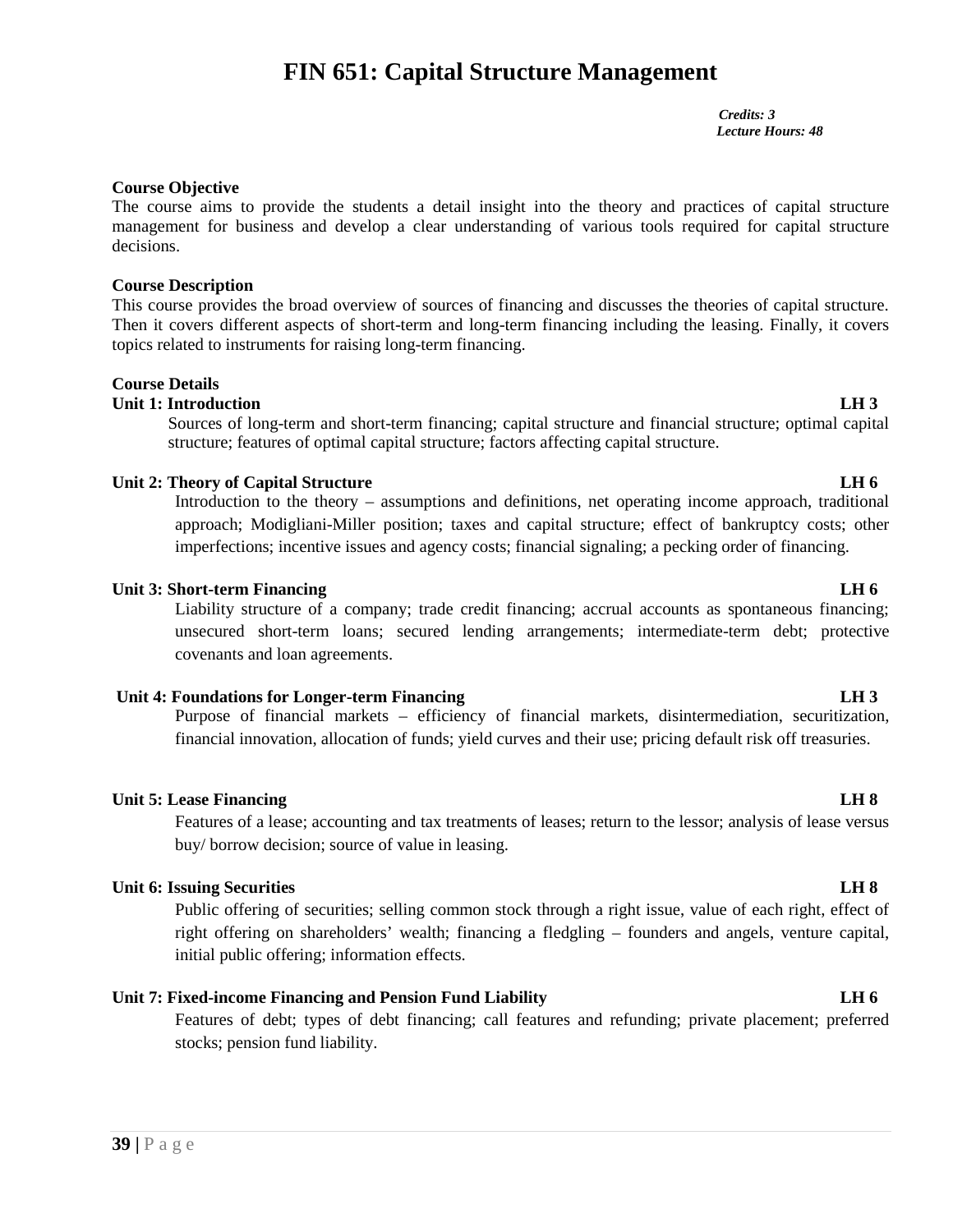### **Unit 8: Hybird Financing through Equity-Linked Securities LH 8**

### **Text and Reference Books**

Van Horne, J. C. & Dhamija S., *Financial management and policy*. New Delhi: Dorling Kindersley (India) Pvt. Ltd.

Brigham, E. F. & Ehrhardt, M. C., *Financial management: Theory and practice*. New Delhi: Cengage Learning India.

Rose, S. A., Westerfield, R. W., Jaffe, J. & Kakani, R. K., *Corporate finance*. New Delhi: McGraw-Hill Education (India) Pvt. Ltd.

Brealey, R. & Stewart, M., Alen F. & Mohanty, P., *Principles of corporate finance*. New Delhi: McGraw-Hill Book Company.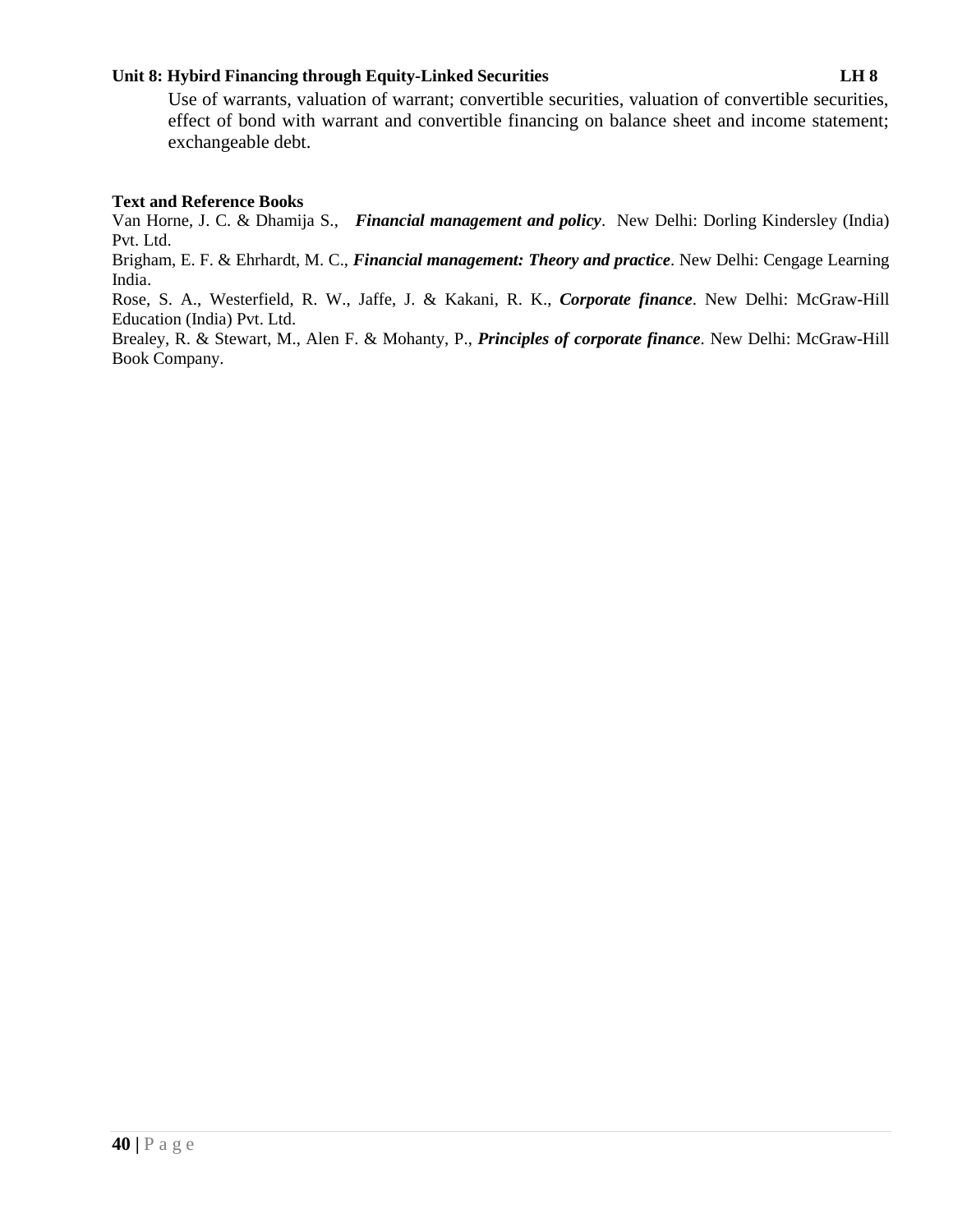# **FIN 652: Working Capital Management**

*Credits: 3 Lecture Hours: 48*

### **Course Objective**

This course aims to develop through understanding of major components of working capital management so that students are able to develop appropriate working capital policies for the firm. Further, it aims to develop students' skills for analyzing working capital requirements and identifying appropriate sources of financing the working capital requirements.

#### **Course Description**

This course covers detail contents on all aspects of working capital management. The major topics covered in this course are: working capital management and policy, inventory management, receivable management, cash and marketable securities, and short-term financing by banks in Nepal.

#### **Course Details**

### **Unit 1: Working Capital Management and Policy LH 7**

Working capital management; importance of working capital management; types of working capital; factors affecting working capital; working capital cycle; cash conversion cycle; working capital investment and financing policy; alternative working capital investment policies; and alternative working capital financing policies.

### **Unit 2: Liquidity, Cash and Marketable Securities LH 8**

Liquidity and its role; cash management and collection – concentration banking, lock-box system, and preauthorized checks; control of disbursement; cash management service by bank; investment in marketable securities; types of marketable securities; portfolio management; and cash budget.

### **Unit 3: Management of Accounts Receivable LH 8**

Credit policies – credit standards; credit period, discount, seasonal dating; collection policy and evaluation collection program, evaluating the credit applicants – sources of information, credit analysis, credit decision; outsourcing credit and collection; monitoring and control of account receivables; and application of discriminant analysis to the selection of accounts.

### **Unit 4: Management of Inventories LH 7**

Inventory management and control; classification system – ABC classification, VED classification, FSN classification; economic order quantity; uncertainty and safety stock; just-in-tine (JIT) control and the internet; and inventory and the financial manager.

### **Unit 5: Liability Management and Short-term Financing LH 12**

Liability structure of a company; trade credit financing; accrual accounts as spontaneous financing; unsecured short-term loans – line of credit, revolving credit agreement, transaction loan; interest rates; and secured lending arrangements – assignment of accounts receivable, factoring receivable, inventory loan, chattel mortgage, trust receipt loan, terminal warehouse receipt loan and field warehouse receipt loan.

### **Unit 6: Working Capital Financing by Banks in Nepal LH 6**

**41** P a g e<br> **41** P a g e<br> **41** P a g e Determination of working capital gap; fund-based facilities - cash credit, working capital demand loan, and bill discounting; non-fund-based facilities; security; and regulatory requirement for working capital loan.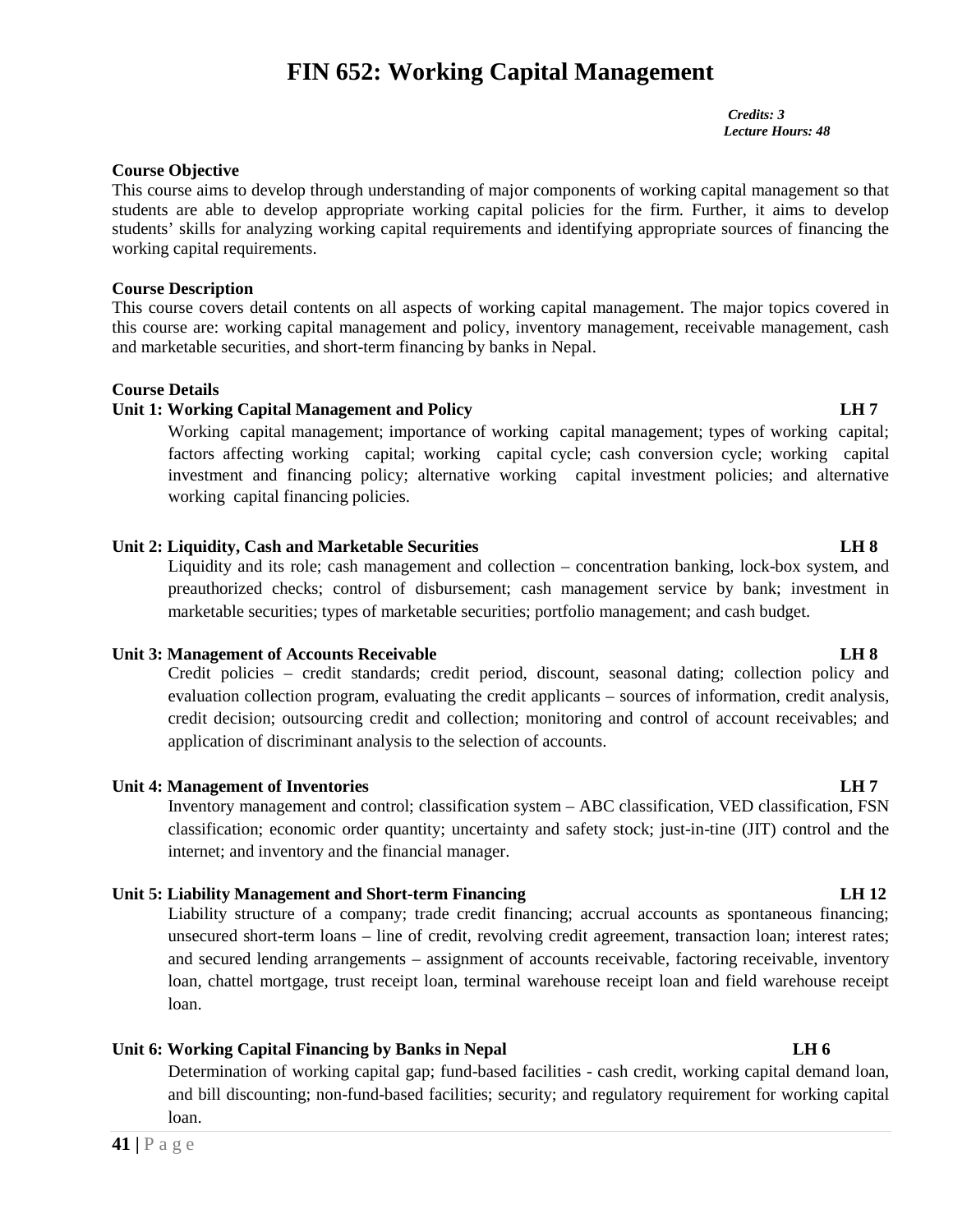### **Text and Reference Books**

Van Horne, J. C. & Dhamija, S., *Financial management and policy*. New Delhi: Dorling Kindersley (India) Pvt. Ltd.

Preve, L. A., Saria-Allende, V., *Working capital management***.** Oxford: Oxford University Press.

Bhattacharya, H., *Working capital management: Strategies and techniques.* New Delhi: Prentice-Hall of India.

Rose, S. A., Westerfield, R. W., Jaffe, J. & Kakani, R. K., *Corporate finance*. New Delhi: McGraw-Hill Education (India) Pvt. Ltd.

Brealey, R. & Stewart, M., Alen F. & Mohanty, P., *Principles of corporate finance*. New Delhi: McGraw-Hill Book Company.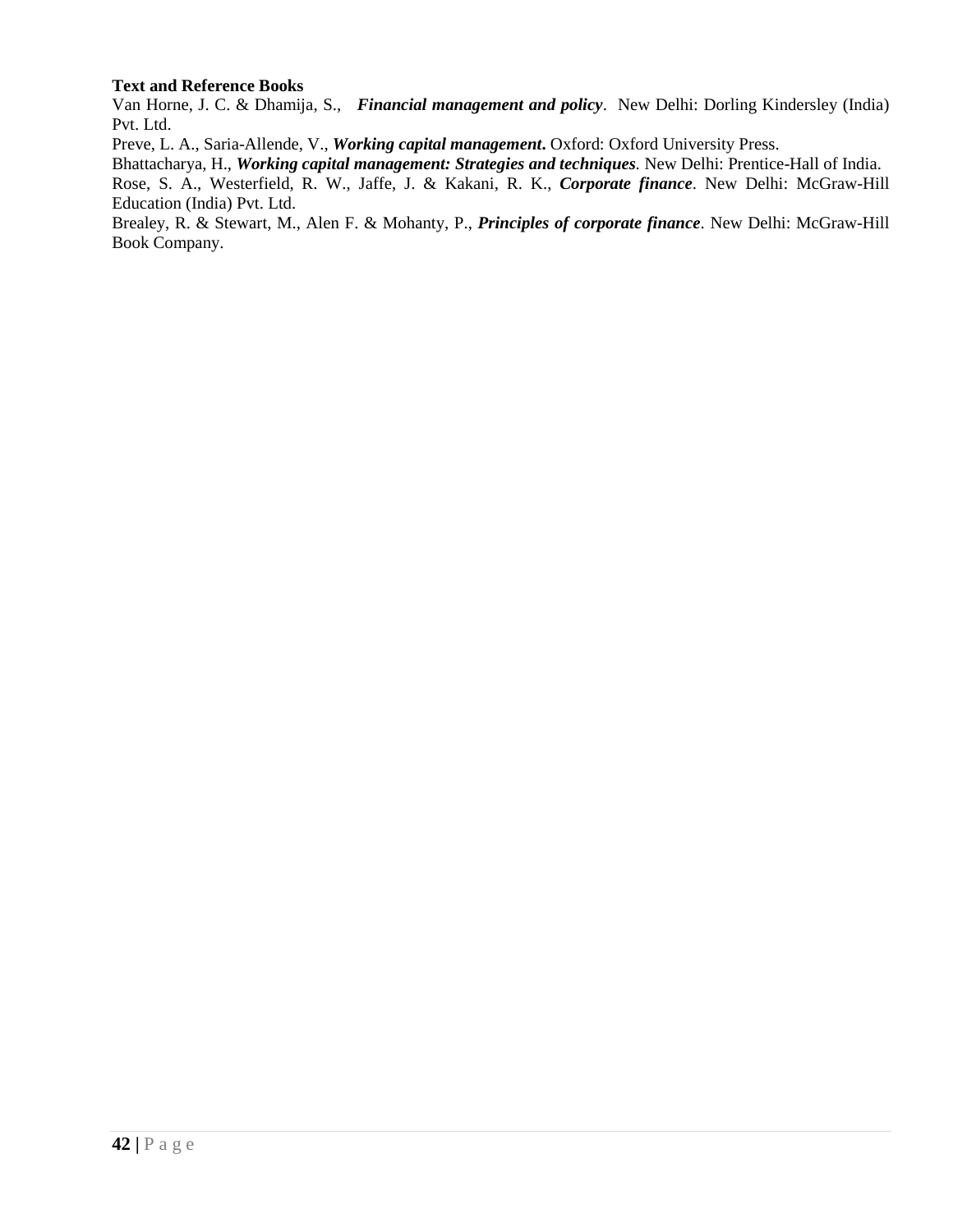# **FIN 653: Securities Analysis and Portfolio Management**

*Credits: 3 Lecture Hours: 48*

#### **Course Objectives**

The course aims to provide the students with knowledge of principles and theories of investment and develop analytical skills for appraisal of securities and management of investible funds from the viewpoint of investors, individuals as well as institutions, particularly in the context of Nepal.

#### **Course Description**

This course provides a broad overview of investment environment, trading of securities in financial market, mutual fund and other investment companies, capital allocation and optional risky portfolios, equilibrium in capital market and market efficiency, fixed income securities analysis, common stock analysis, economic and industry analysis and active portfolio management. This course also provides an overview of these topics in the context of Nepal.

#### **Course Details**

### **Unit 1: The Investment Environment LH 3**

Types of investment; investment process; financial markets and the economy; ongoing trends of investment; and investment environment in Nepal.

#### **Unit 2: Financial Market and Trading of Securities LH 5**

Market and Instruments: the money market and capital market; equities securities; stock and bond market indexes. Trading of Securities: issue of securities; trading of securities; markets for trading securities—trading on exchanges, trading on the OTC market; trading costs; buying on margin; short sales; and regulation of securities markets.

### **Unit 3: Mutual Funds and Other Investment Companies LH 4**

Investment companies; types of investment companies; mutual funds; costs of investing in mutual funds; mutual fund investment performance; and mutual funds in Nepal.

#### **Unit 4: Risk Aversion, Capital Allocation and Risky Portfolios LH 10**

Risk Aversion: risk and risk aversion**;** capital allocation across risky and risk-free portfolios; portfolios of one risky and a risk-free asset; the capital market line; portfolio of two risky assets. Optimal Risky Portfolios: diversification and portfolio risk; the Markowitz portfolio selection model.

#### **Unit 5: Equilibrium in Capital Market and Market Efficiency LH 10**

The Capital Asset Pricing Model: introduction; security market line; practicality of the CAPM; extensions of the CAPM. Arbitrage Pricing Theory: arbitrage opportunities and profits; the APT and well-diversified portfolios; a multifactor APT. Market Efficiency: random walk and the efficient market hypothesis (EMH); implications of the EMH for investment policy; and event studies.

### **Unit 6: Securities Analysis LH 10**

price-earning<br>and behavior<br>**43** | P a g e Fixed-income Securities Analysis: bond characteristics; bond pricing and default risk; bond yields; bond prices over time; the term structure of interest rates: the term structure under certainty; measuring the term structure; interest rate uncertainty and forward rates. Common Stock Analysis: equity valuation model; balance sheet valuation methods; intrinsic value versus market price; dividend discount models; price-earnings ratio; corporate finance and the free cash flow approach; inflation and equity valuation; and behavior of the aggregate stock market.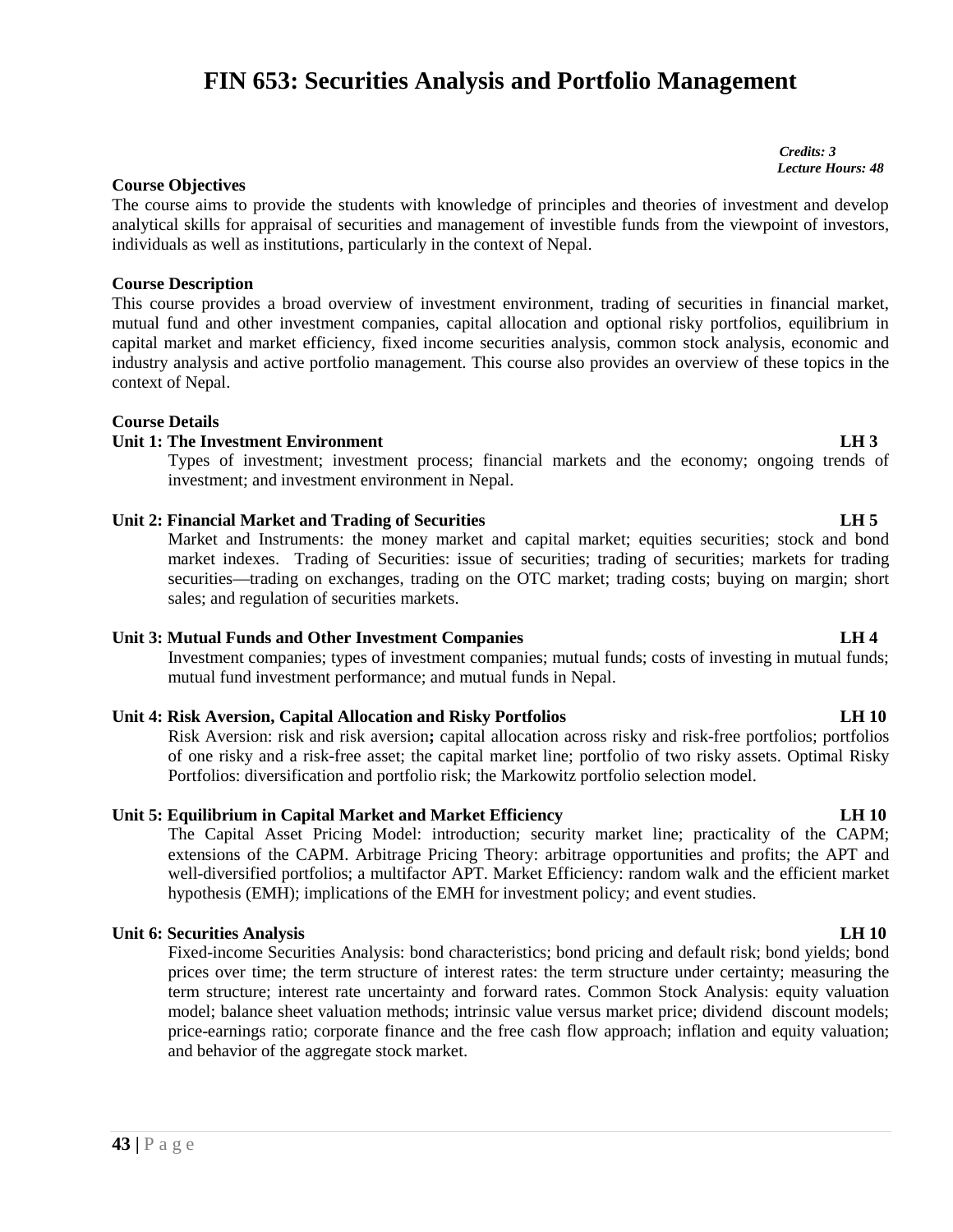#### **Unit 7: Macroeconomic and Industry Analysis LH 3**

The global economy; the domestic macro-economy; demand and supply shocks; government policy; business cycles; and industry analysis.

### **Unit 8: Portfolio Performance Evaluation LH 3**

Measuring investment returns; the conventional theory of performance evaluation; performance measurement with changing portfolio composition; market timing; evaluating performance evaluation; and performance attribution procedures.

### **Text and Reference Books**

Bodie, Z., Kane, A., Alan, M. J. & Mohanty, P., *Investments*. New Delhi: Tata McGraw Hill. Reilly, F. K. & Keith, C.B., *Investment analysis and portfolio management*. New Delhi: Cengage Learning

(India) Private Limited.

Sharpe, W.F., Gordon, J.A., & Jeffery, V.B., *Investments*. New Delhi: Prentice Hall of India Ltd.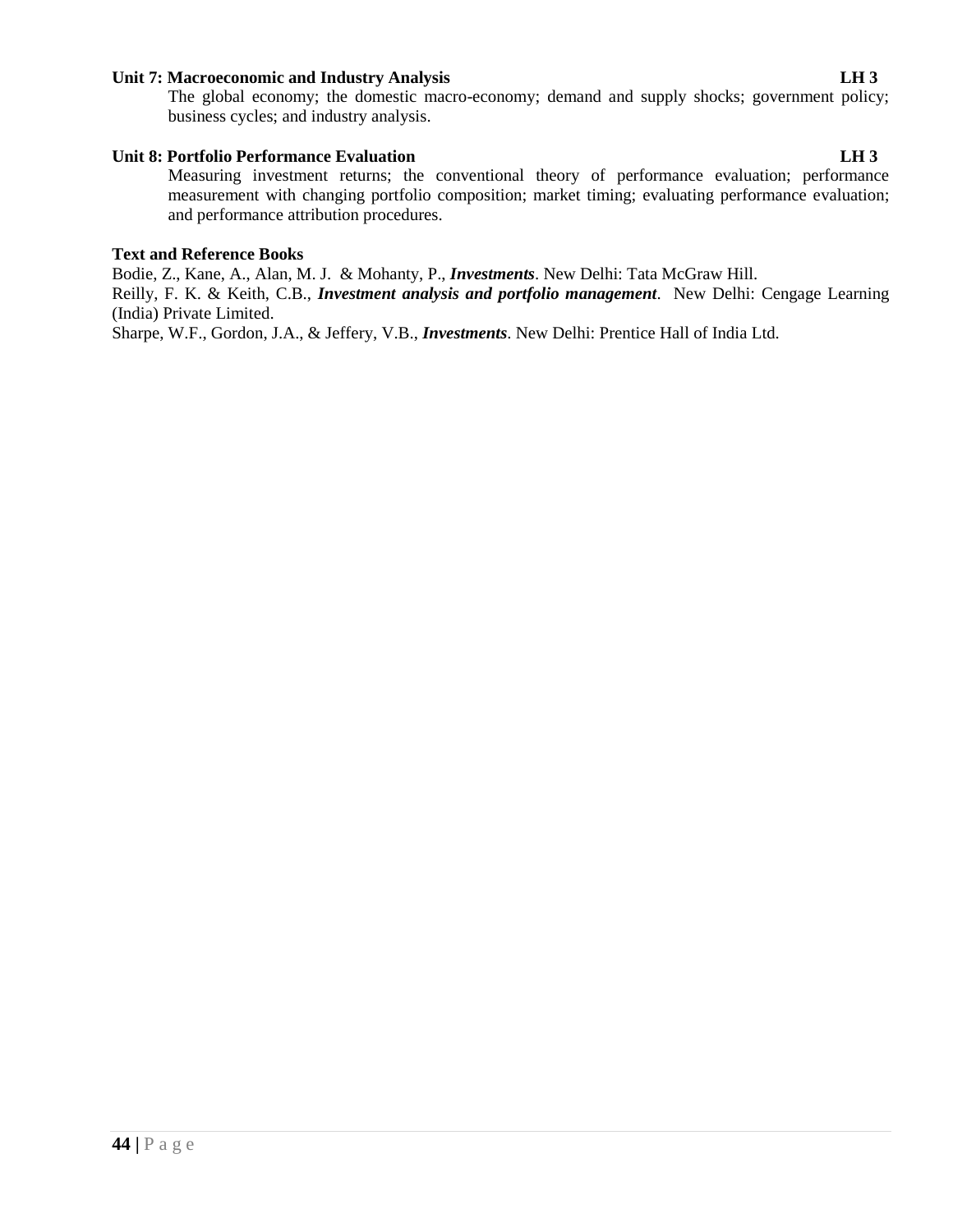# **FIN 654: Financial Markets and Institutions**

*Credits: 3 Lecture Hours: 48*

### **Course Objective**

The course aims to provide the students overall understanding on the financial markets and institutions in general and on interest rate theories, money and capital markets, money and capital market instruments, central bank, monetary policy, commercial banking industry and other financial institutions and contemporary issues of financial markets and institutions in particular. The course also aims to familiarize students with current issues on financial institutions and financial markets and enable them to critically analyze these issues.

#### **Course Description**

This course provides an overview of the financial markets and institutions with a special emphasis on financial markets, theories on interest, central bank, monetary policy and interest rates, capital markets, money markets and capital and money market instruments, commercial banking industry, mutual funds and other lending institutions, insurance company, pension funds, investment banks, securities brokers, and dealers.

#### **Course Details**

#### **Unit 1: Introduction LH 5**

Functions of financial markets; structure of financial markets; internationalization of financial markets; functions of financial intermediaries; types of financial intermediaries; regulation of financial system; and theory of interest – loanable funds theory, unbiased expectations theory, liquidity premium theory, and market segmentation theory.

### **Unit 2: The Central Banking and the Conduct of Monetary Policy LH 8**

Role of the central bank in the economic development; monetary tools - open market operations, the discount rate, and reserve requirements; goals of monetary policy – the price stability goal and the nominal anchor, and other goals; and monetary policy and tools in Nepal.

### **Unit 3: The Money Markets LH 5**

Purpose of money markets; participants of money markets; money markets instruments: treasury bills, federal funds, repurchase agreement, negotiable certificate of deposit, commercial paper; comparing money market securities; and international aspects of money markets.

#### **Unit 4: Capital Markets LH 5**

**P**urpose of the capital market; capital market participants; capital market trading; bonds – types, treasury notes and bonds, treasury STRIPS, agency bonds; municipal bonds; corporate bonds – characteristics, types; financial guarantees for bonds; current yield calculation; investing in bonds; the stock market: investing in stock, selling of stocks and review of stock valuation model.

#### **Unit 5: Commercial Bank LH 9**

Balance sheet; **g**eneral principles of bank management; off-balance sheet activities; measuring bank performance; regulation of commercial banks including NRB directives with reference to Basel II and III; CAMELS as off-site and on-site supervisory tools; and prompt corrective action (PCA)

#### **Unit 6: Mutual Funds and Other Lending Institutions LH 7**

**45** | P a g e Mutual funds: structure of mutual funds; investment objective classes – equity funds, bond funds, hybrid funds, money market funds, and index funds; fee structure of investment funds; hedge funds; and mutual fund industry in Nepal. Saving association and credit unions: mutual saving banks; saving and loan associations; saving and loan industry in Nepal; financial statements of saving and loan industry – balance sheet and income statement; and credit union.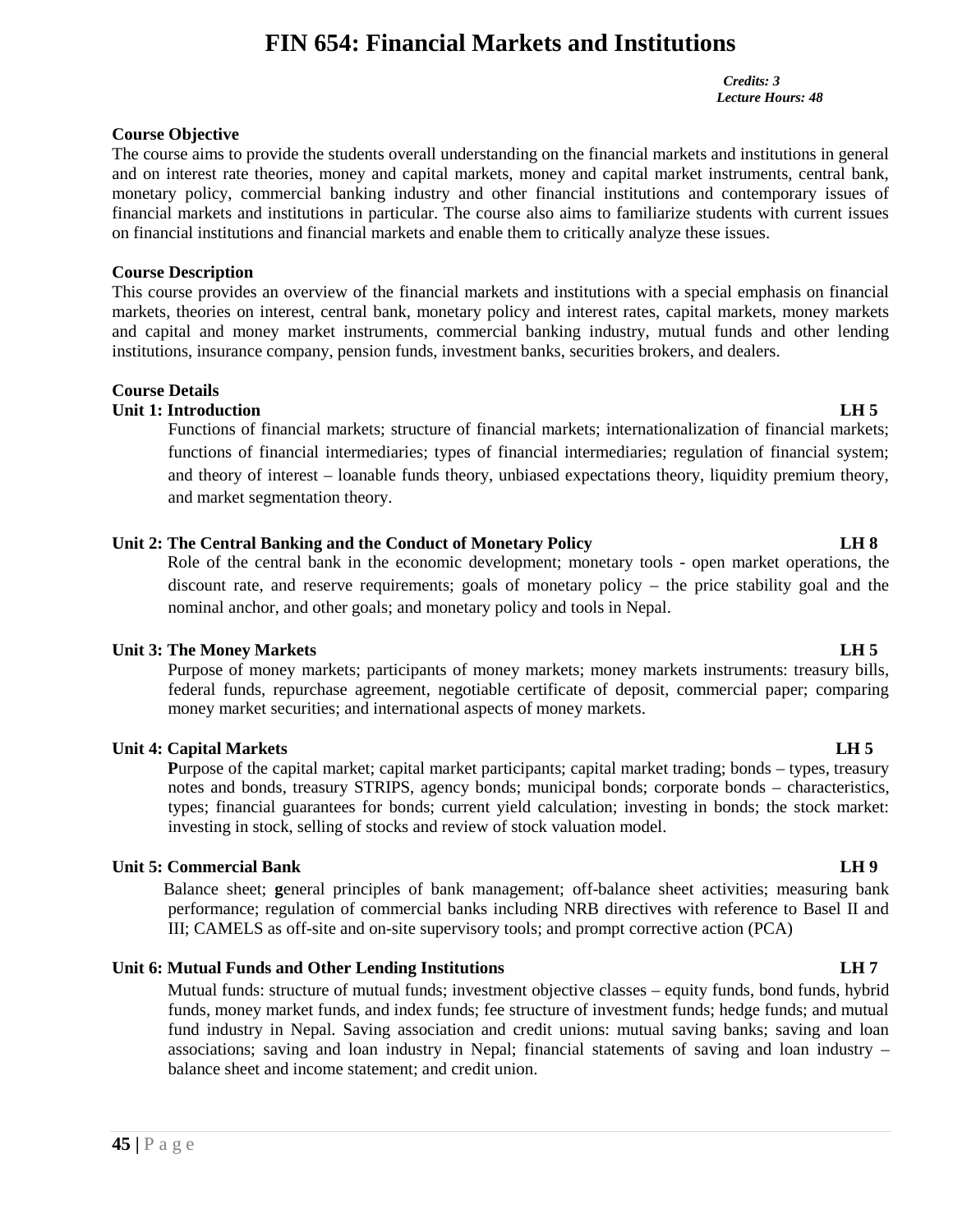### **Unit 7: Insurance Companies and Pension Funds LH 5**

Insurance companies: fundamentals of insurance; types of insurance – life insurance, health insurance, property and casualty insurance; regulatory body of insurance industry in Nepal. Pension funds: types of pensions; private and public pension plan; practices of pension in Nepalese context.

### **Unit 8: Investment Banks, Security Brokers and Dealers LH 4**

Functions of investment bank – underwriting stocks and bonds, equity sales, merger and acquisitions, brokerage services; securities dealers; regulation of securities firms; securities firm and investment banks; and regulation and regulatory body in Nepal.

#### **Text Books**

Mishkin, F. S. & Eakins, S. G., *Financial markets and Institutions*. Delhi: Dorling Kindersley. Saunders, A. & Marcia M. C., *Financial markets and institutions*. New Delhi: McGraw-Hill Education (India) Pvt. Ltd.

J. *Financial markets and institutions*. New Delhi: Cengage Learning (India) Private Limited.

Rose, P.S. & Marquis, M.H., *Money and capital markets: Financial institutions and instruments in a global marketplace*. New York: McGraw-Hill Irwin.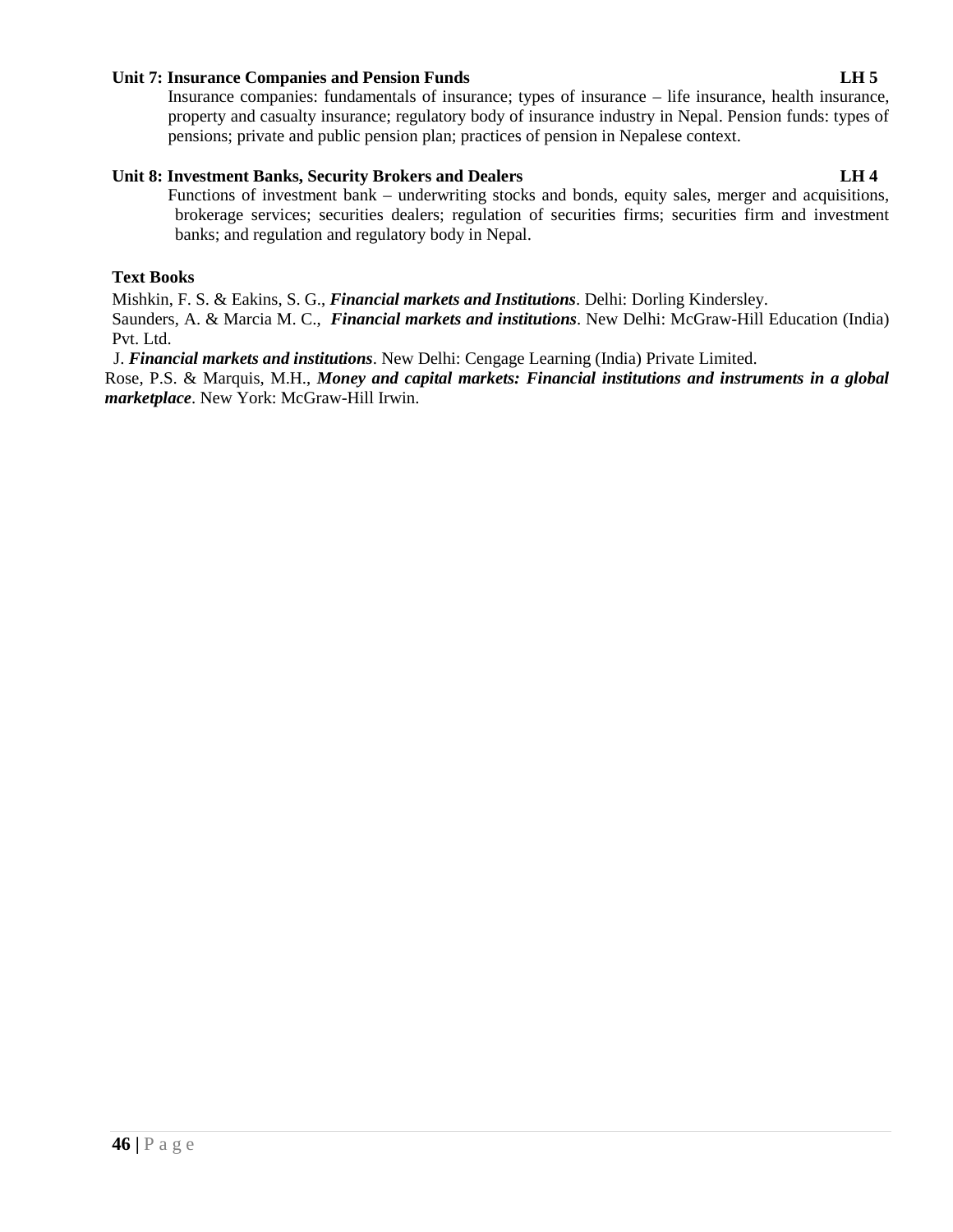# **FIN 655: International Financial Management**

*Credits: 3 Lecture Hours: 48*

#### **Course Objective**

The main purpose of this course is to provide an understanding of the framework for corporate financial decision-making in a multinational context. The course also intends to introduce various risks and management strategies associated with international finance.

#### **Course Description**

Companies operating globally are different from their domestic counterparts due to their expose to foreign exchange fluctuations, political risks, etc. To address these realities the course begins with a background of globalization, multinational enterprises and international monetary system. Then the course moves onto the balance of payment, foreign exchange markets, the determination of exchange rates along with international parity conditions. It further addresses foreign exchange exposures – transaction, operating and translation. Next, the core of financial management – capital budgeting, capital structure including the cost of capital and working capital management in the context of MNEs are covered. Finally, the course covers foreign direct investment and associated risk.

#### **Course Details**

The course consists of 8 units. The detailed contents of each unit along with contact hours are given below.

#### **Unit 1: Globalization and MNES LH 3**

Globalization and international business; rise of multinational corporations; process of overseas expansion, globalization process; and difference between multinational and domestic financial management.

#### **Unit 2: International Monetary System LH 3**

History of international monetary system; contemporary currency regime; fixed versus flexible exchange rates; emerging markets and regime choices; and monetary unification and the Euro.

#### **Unit 3: Balance of Payments LH 3**

Balance of payments – importance and accounting methods; international trade flows; and factors affecting international trade flows and its effect on BOP.

#### **Unit 4: Foreign Exchange Market and Foreign Exchange Rate Determination LH 10**

Foreign Exchange Market: geographical extent of foreign exchange market; functions of foreign exchange market; market participants; transactions in interbank market. International Parity Conditions: prices and exchange rates; interest rates and exchange rates. Foreign Exchange Rate Determination: the balance of payment approach; asset market approach to forecasting; disequilibrium; exchange rates in emerging markets; and forecasting in practice.

#### **Unit 5: Foreign Exchange Exposure LH 10**

**47 c** Present properties Consider the Section of the Section of the Section of  $\mathbf{47}$  | P a g e Types of foreign exchange exposure**.** Transaction Exposure: hedging; measurement of transaction exposure; techniques for management of transaction exposure and risk management in practice. Operating Exposure: attributes of operating exposure; measuring the impact of operating exposure; management of operating exposure – strategic and proactive management. Translation Exposure: overview of translation; managing translation exposure; and evaluation of performance.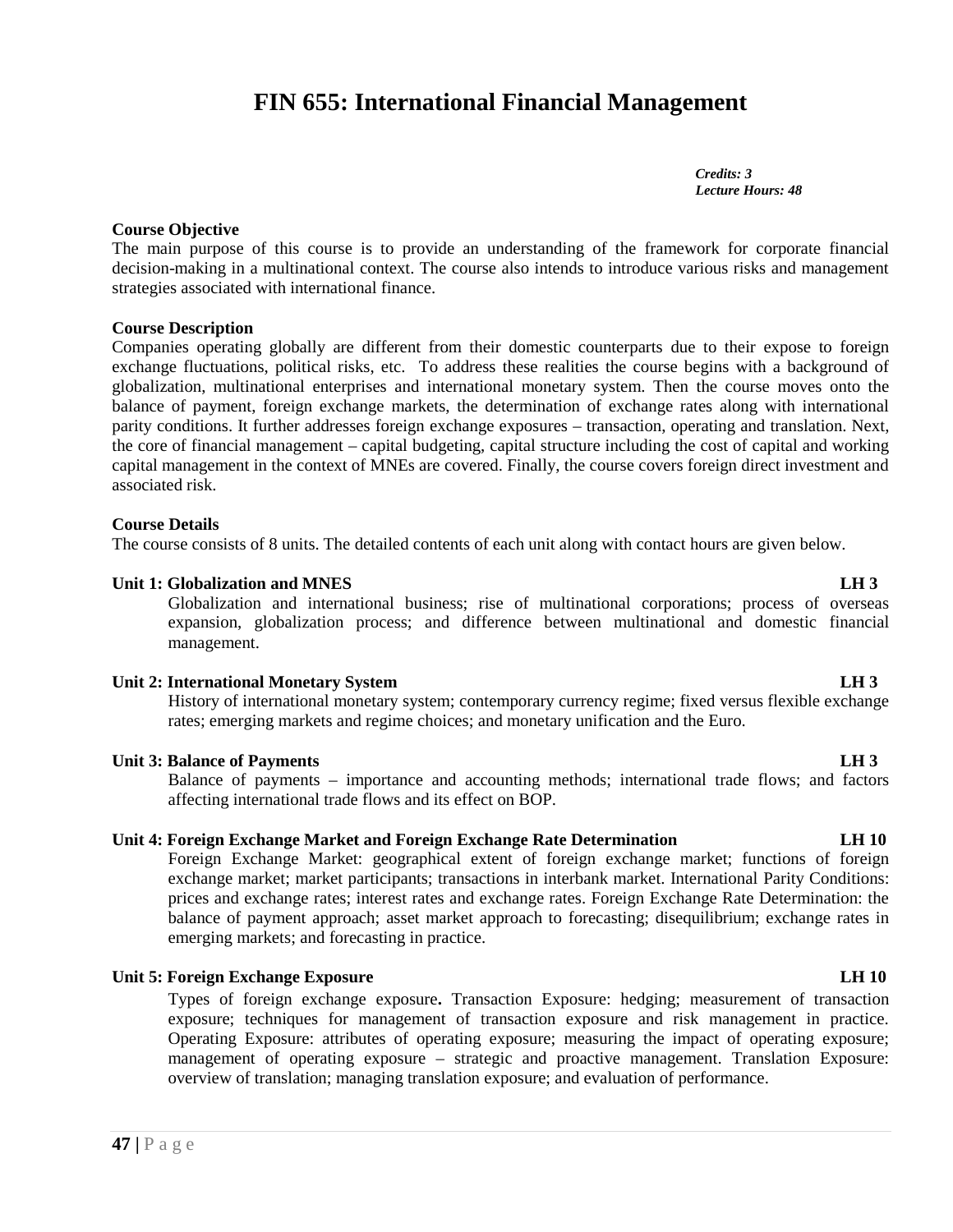### **Unit 6: Global Cost of Capital and Capital Structure LH 4**

Global Cost of Capital: weighted average cost of capital; demand for foreign securities; cost of capital for MNCs compared to domestic firms. Financial Structure: optimal financial structure; optimal financial structure and the MNE; and financial structure of foreign subsidiary.

#### **Unit 7: Multinational Capital Budgeting LH 6**

Complexities of budgeting for a foreign project; and project vs. parent valuation.

### **Unit 8: Multinational Working Capital Management LH 6**

Working capital management – operating cycle, managing receivables, inventory management, international cash management, and financing working capital.

#### **Unit 9: FDI and Risk Analysis LH 3**

Reasons and benefits of FDI; country risk; political risk factors; financial risk factors, types and techniques for the assessment of country risk.

#### **Text and Reference Books**

Eiteman, D. K., Arthur I. S., Moffett, M. H. & Pandey, A., *Multinational business finance***.** Delhi; Dorling Kindersley (India) Pvt. Ltd**.**

Madura, J., *International financial management*. Singapore: Thomson South-Western Shapiro, A. C., *Multinational financial management*. New Delhi: Wiley India Pvt. Ltd.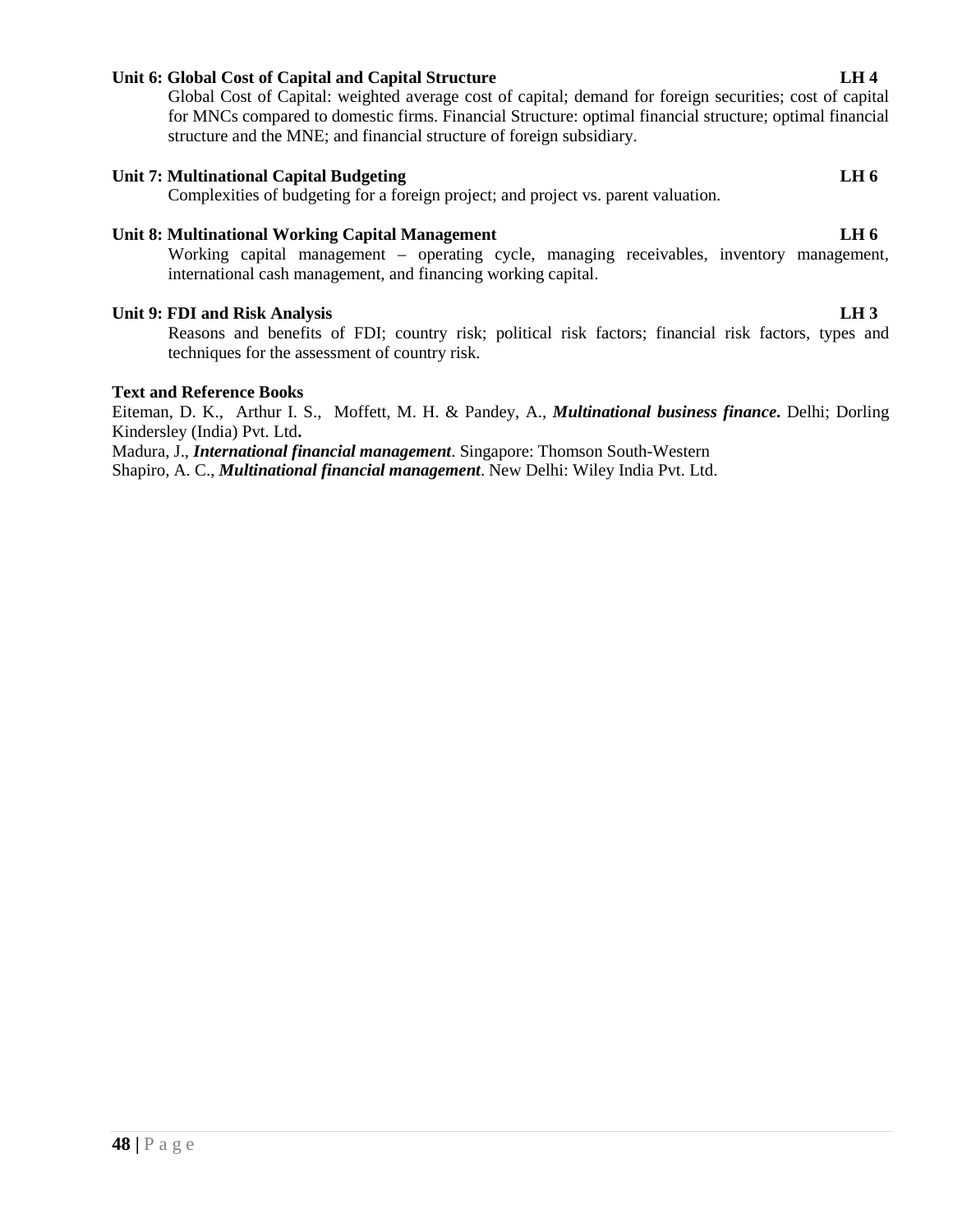# **FIN 656: Financial Derivatives and Markets**

### **Course Objective**

The purpose of this course is to enable students to understand and analyze financial derivative instruments. The course also intends to use derivative securities to hedge risk and take advantage of the speculative derivative markets.

### **Course Description**

This course broadly covers forward and future markets, various aspects of option markets and hedging strategies and swaps. Major topics covered include: Introduction, The structure of forward and future markets, Option markets and properties of stock options,Trading strategies involving options, Option pricing models, Hedging strategies using futures, Swaps, and Derivative markets in developing countries.

### **Course Details**

### **Unit 1: Introduction LH 4**

Financial derivatives: features, types, and historical overview; types of traders, and criticism of derivatives markets.

### **Unit 2: The Structure of Forward and Future Markets LH 6**

Development of forward and future markets; over-the-counter forward market; organized future trading; future traders, quotation, types of future contracts, mechanics of future trading; transaction costs in forwards and future trading; Regulation. (Chance).

### **Unit 3: Option Markets and Properties of Stock Options LH 8**

Types of options; option positions; underlying assets; specification of stock options; trading, commission, margins, option clearing corporation; regulation and taxation; OTC options markets; factors affecting option prices; assumptions, upper and lower bounds for option prices; Put-call parity, Effect of dividend.

### **Unit 4: Trading Strategies involving Options LH 6**

Strategies involving a single option and a stock, Spreads, Combinations.

### **Unit 5: Option Pricing Models LH 10**

One step binomial model; risk neutral valuation; two-step binomial trees; a put example; and Black- Scholes option pricing model.

### **Unit 6: Hedging Strategies Using Futures LH 7**

Basic principles; arguments for and against hedging; basis risk and cross hedging, Stock index futures.

### **Unit 7: Swaps LH 5**

Mechanics of interest rate swap; the comparative advantage arguments; the nature of swap rates; determining LIBOR/ Swap zero ratio, Valuation of interest rate swaps, Currency swaps, Valuation of currency swaps, Credit risks and Other types of swaps.

### **Unit 8: Derivative Markets in Developing Countries LH 2**

China's markets; Indian markets; commodity derivatives in Nepal; lessons for all users of derivatives.

*Credits: 3 Lecture Hours: 48*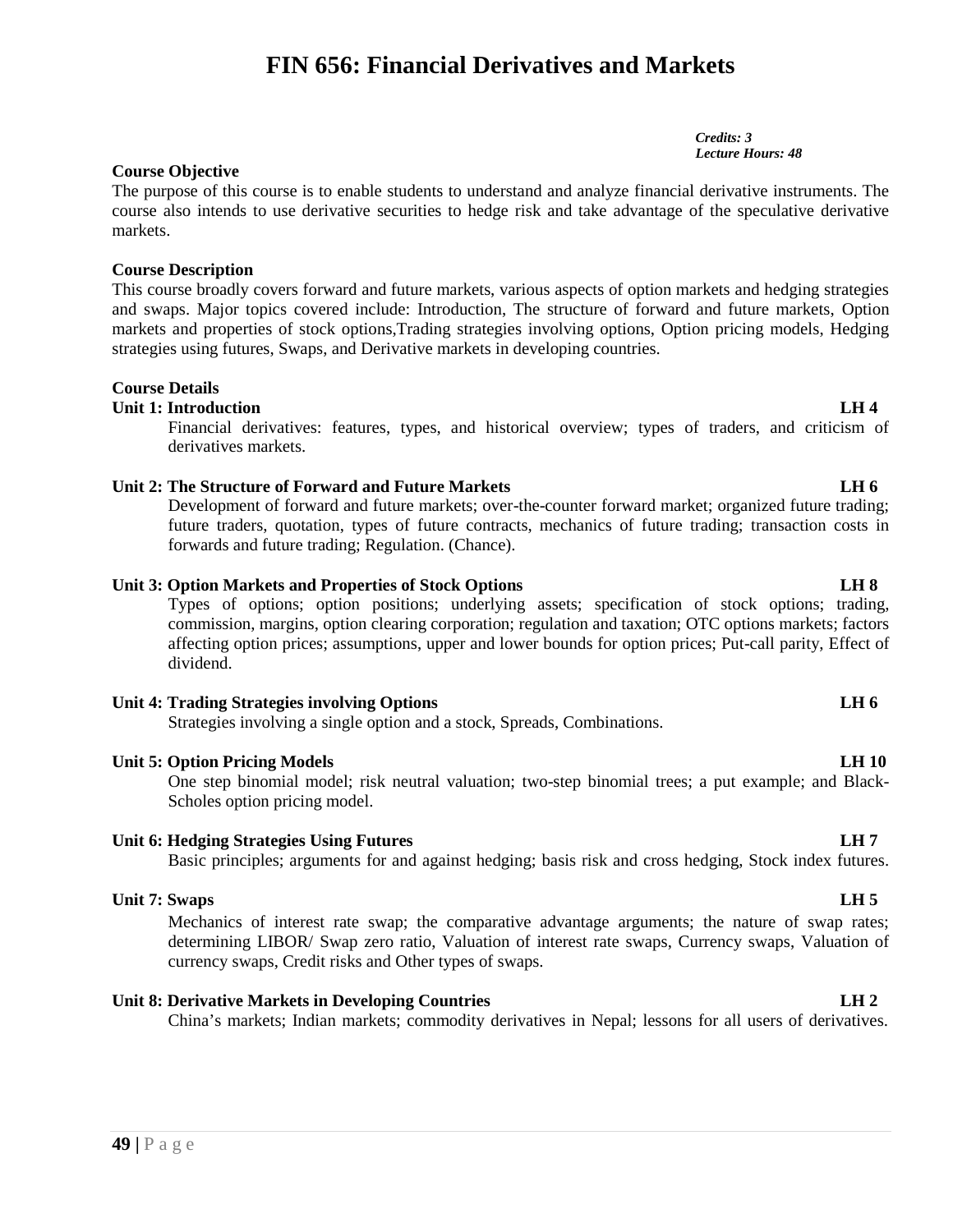### **Text and References Books**

Hull, J. C. & Basu, S., *Options, Futures, and Other Derivatives .* New Delhi: Dorling Kindersley (India) Pvt. Ltd.

Chance, D. M. & Brooks, R., *An Introduction to Derivative and Risk Management.* New Delhi: Cengage Learning India Pvt. Ltd.

Parasuraman, N. R., *Fundamentals of Financial Derivatives.* New Delhi: Wiley India.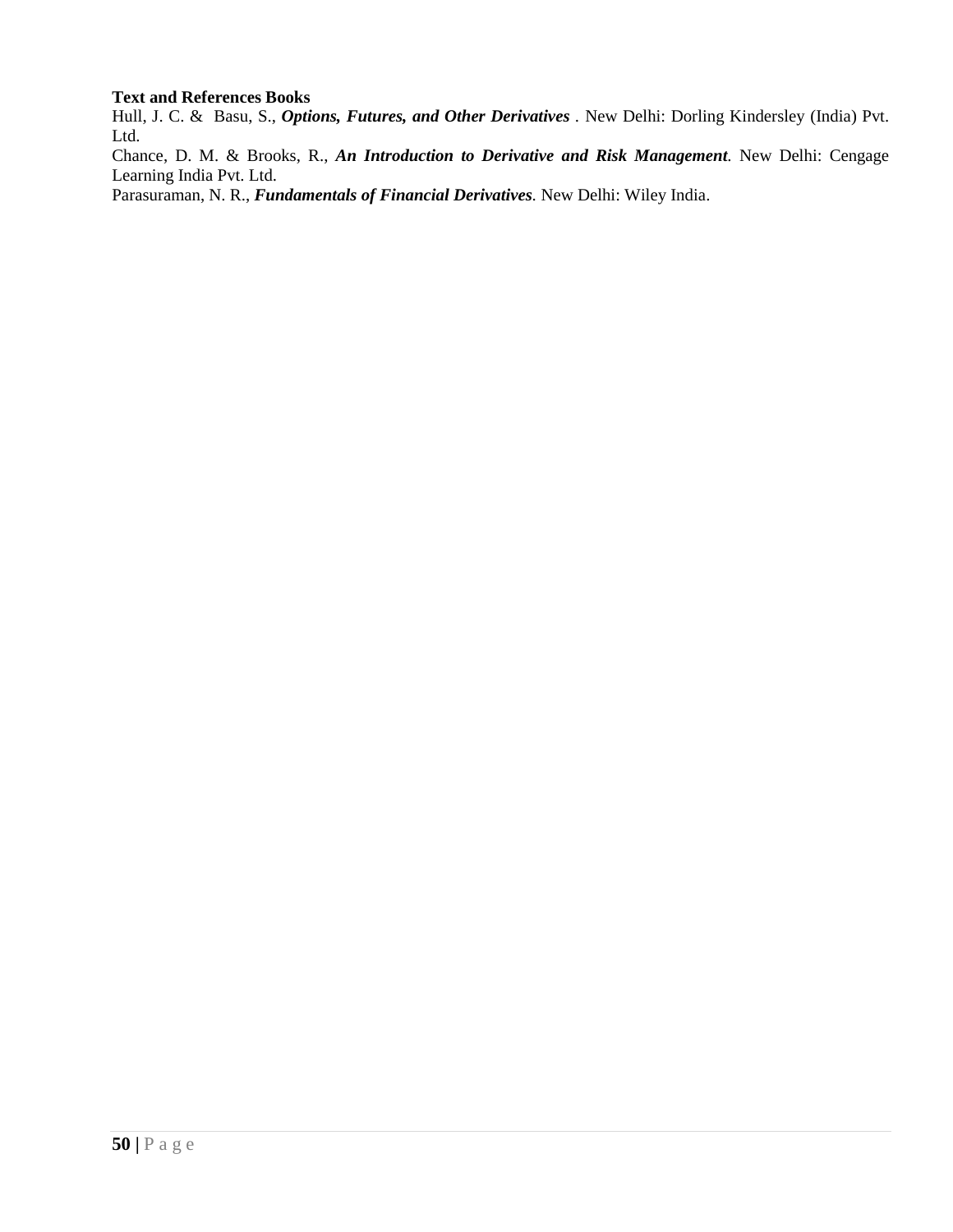# **MKT 657: Consumer Behavior**

*Credits: 3 Lecture Hours: 48*

#### **Course Objective**

This course provides the theoretical basis for analyzing consumers' purchase behaviors and their applications in various areas of marketing.

#### **Course Description**

Consumer behavior analysis is the basic science of marketing and provides a deep understanding of the buying process and buying reasons of the end users of products and services. It includes topics on the use of the consumer behavior analysis in business and non-business decisions, buying process of consumers, individual and socio-cultural determinants of consumer behavior.

#### **Course Details**

#### **Unit 1: Introduction LH 6**

Concept and nature of consumer behavior. Application of consumer behavior knowledge in business decisions, marketing management, social marketing, and public policy decisions. The microeconomic and behavioral economics' explanation of consumer behavior. Simple input-output based model of consumer behavior.

#### **Unit 2: Consumer Buying Decision Process LH 12**

Consumer buying decision process in high-involvement and low involvement purchase situations. Problem/need recognition**:** Consumer problem recognition process, types of consumer problems, results of problem recognition. Marketing implications of problem recognition. Information search: Types of information sought, sources of information, amount of information gathered. Marketing implications of the information search process. Evaluation: Evaluative criteria, Reducing range of alternatives, Evaluation of alternatives. Marketing implications of evaluation. Purchase: Brand choice factors and determinants of brand loyalty. Impulse buying behavior. Store choice factors and determinants of store loyalty. In-store purchasing behavior. Situational Influences in buying. Non-store purchasing behavior. Marketing interventions in purchase decisions. Post purchase behavior: Consumer satisfaction and dissatisfaction. Consumer complaint behavior. Cognitive dissonance and solutions. Product disposition behavior. Marketing implications of the post purchase outcomes.

#### **Unit 3: Individual Determinants of Consumer Behavior LH 18**

**Consumer Motivations:** Nature and role of consumer motives, Classification of motives – Maslow's hierarchy and McGuire's classifications. Motive arousal process. Marketing implications of consumer motivations.

**Personality, Self-concept, and Lifestyle:** Personality Theories – Psychoanalytical theory, Social theories and trait theory. Applications of personality in marketing. Self-concept: types of self. Product image congruence. Life style – measurement and applications.

**Consumer Information Processing and Perception:** Information processing framework. Information Acquisition, Perceptual Encoding, and Interpretation.

**Consumer Learning and Memory:** Learning Characteristics and Elements. Types of Consumer Learning - Classical conditioning, Instrumental conditioning, and Vicarious Learning. Marketing applications of consumer learning. Consumer memory systems – storage, retrieval and forgetting. Advertising applications of consumer memory.

**151 c** low and high<br>51 | P a g e **Consumer Attitude:** Attitude characteristics and functions, Attitude formation process. Attitude theories and models – Congruity theory, balance theory, Fishbein's structural models. Attitude Change – low and high-involvement strategies. Persuasive communications and attitude change.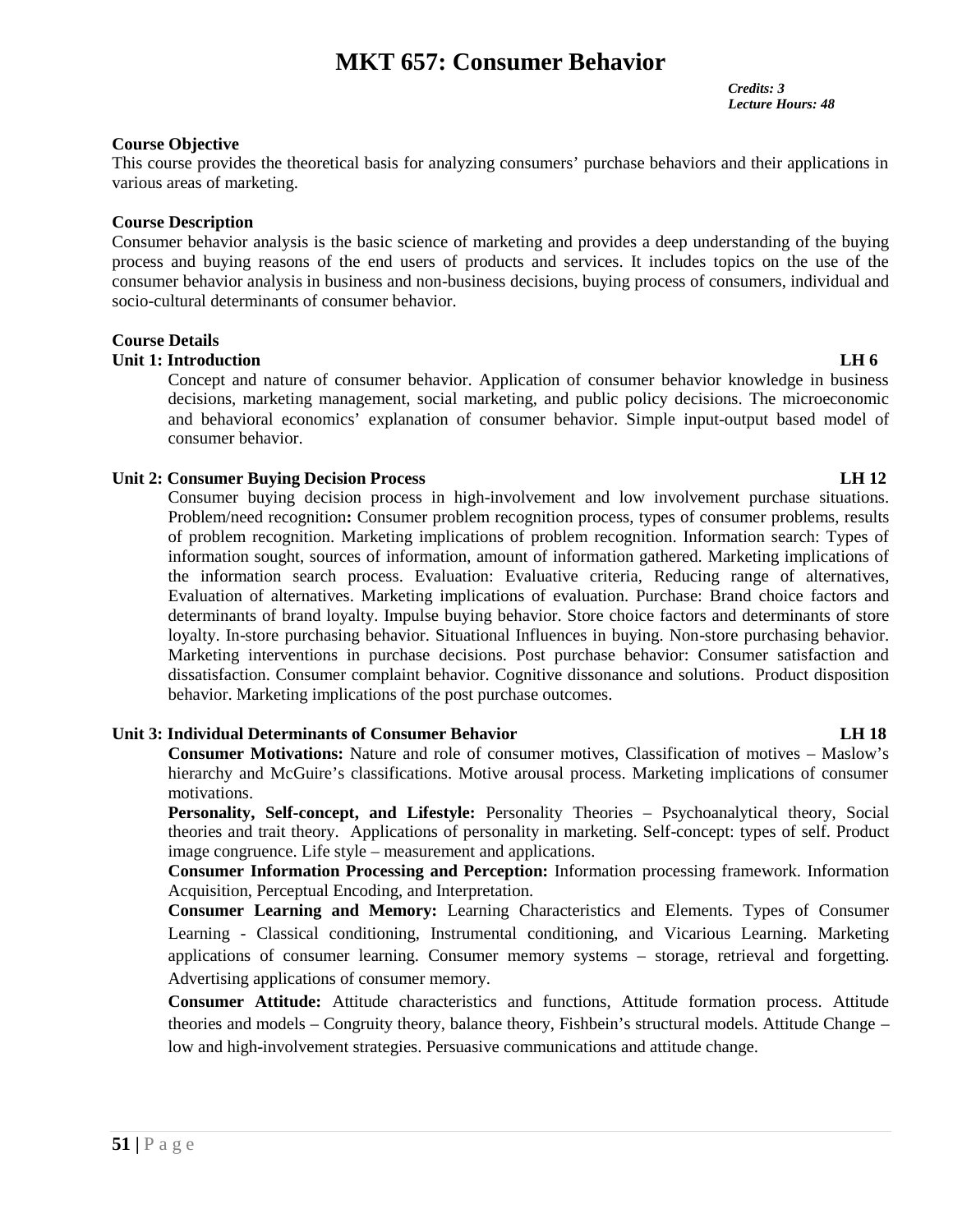### **Unit 4: Socio-environmental Determinants of Consumer Behavior LH 12**

**Social groups:** Types of social groups. Group properties. Influence of reference group on consumer behavior. Influence of opinion leaders and word-of-mouth communications.

**Family influences:** Family purchase roles. Family life cycle – traditional and modern. Influence of family in household and individual purchases. Consumer socialization and spousal role in family purchase.

**Social class:** Social class stratification and characteristics. Social class's influence in consumer behavior. Social classes in Nepal and consumption behavior.

**Culture and Sub-culture:** Characteristics of culture. Nepalese core cultural values and adopted cultural values and their implications in consumer behavior. Sub-cultural consumption dynamism in Nepal.

### **References Books**

David L. L. & Albert J. D. Bitta**,** *Consumer Behavior.* New Delhi: Tata McGraw Hill.

Del I. H., Roger J. B. & Coney, K.A., *Consumer Behavior: Implications for Marketing Strategy.* New Delhi: Tata McGraw Hill.

Leon G. S., *Consumer Behavior.* New Delhi: Prentice Hall Of India.

Krishna, R., *Consumer Behavior.* New Delhi: Oxford University Press.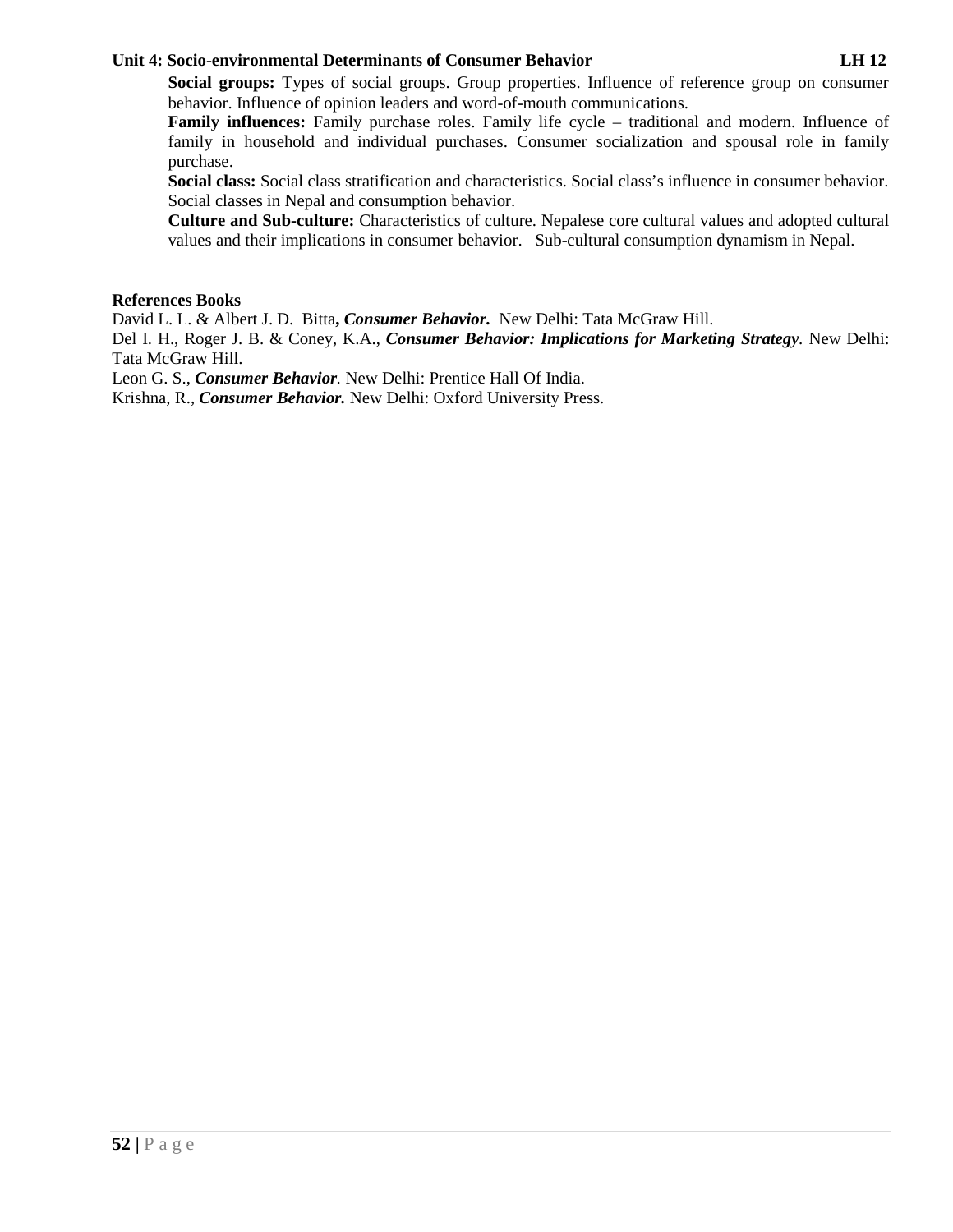# **MKT 658: International Marketing**

*Credits: 3 Lecture Hours: 48*

#### **Course Objective**

This course aims to provide an understanding of the process and dynamism of marketing practiced across the international markets.

#### C**ourse Description**

This is a comprehensive course that deals on the process and challenges of international marketing. The course includes topics such as scope and challenges of international marketing, dynamism in international trade, the cultural, political, and legal international environment, global marketing strategies, regional and multinational trade arrangements, and structure and dynamism in Nepal's international trade.

### **Course Details**

### **Unit1: Introduction LH 6**

Concept and growth of international marketing. International marketing tasks. Stages of international marketing involvement. Strategic orientations in international marketing. The dynamism in international trade – trade barriers, balance of payments, protectionism, tariffs, quotas, and embargoes. Movements against trade restrictions – GATT and WTO. Regional trading blocks.

### **Unit 2: International Marketing Environment LH 12**

**Cultural environment:** Concept and origins of culture. Elements of culture. Cultural barriers in international trade. Importance of international cultural knowledge and cultural change in marketing. Bribery and corruption in international marketing.

**Political environment:** Sovereignty of nations. Political risks of international business. Political vulnerability assessment and risk minimization strategies.

**Legal environment:** Bases of legal systems. Jurisdictions in international legal disputes and dispute resolution methods. Green marketing and antitrust laws.

#### **Unit 3: International Marketing Research LH 8**

Scope of international marketing research. Process of research – problem identification and research objectives, availability of secondary data, gathering primary data through quantitative and qualitative research, multi-cultural research, research on the Internet.

#### **Unit 4: International Marketing Management LH 12**

Product development for international markets – quality, green marketing, and adaptation issues. Marketing opportunities in services. Challenges of managing brands globally. International marketing channels – distribution patterns in international markets. Marketing intermediaries and choice factors. Locating, selecting, and motivating middlemen. Communications – Integrated marketing communications in international marketing. International advertising goals and strategy. International pricing – approaches to international pricing, price escalation and its effects, leasing and dumping in international markets, countertrade. Transfer pricing strategy.

### **Unit 5: Nepal's International Trade LH 10**

Structural dynamism in Nepal's foreign trade. Import and export sources. Import and export procedures and documentations. Institutional mechanism for international trade – Public, private, and non governmental agencies for trade and export promotions. Key problems in Nepal's international trade. Emergence of WTO and its impact in Nepal's trade regimes. SAPTA and SAFTA.

#### **References Books**

Emergence C<br> **References Books**<br>
Cateora, P., Graham,<br>
Terpstra, V. & Saratl<br>
Jain, S., *Internatione*<br>
53 | P a g e Cateora, P., Graham, J. & Salwan, P., *International Marketing,* New Delhi: Tata McGraw Hill. Terpstra, V. & Sarathy,R., *International Marketing,* New Delhi: Dryden Press. Jain, S., *International Marketing Management,* New Delhi: CBS Publications.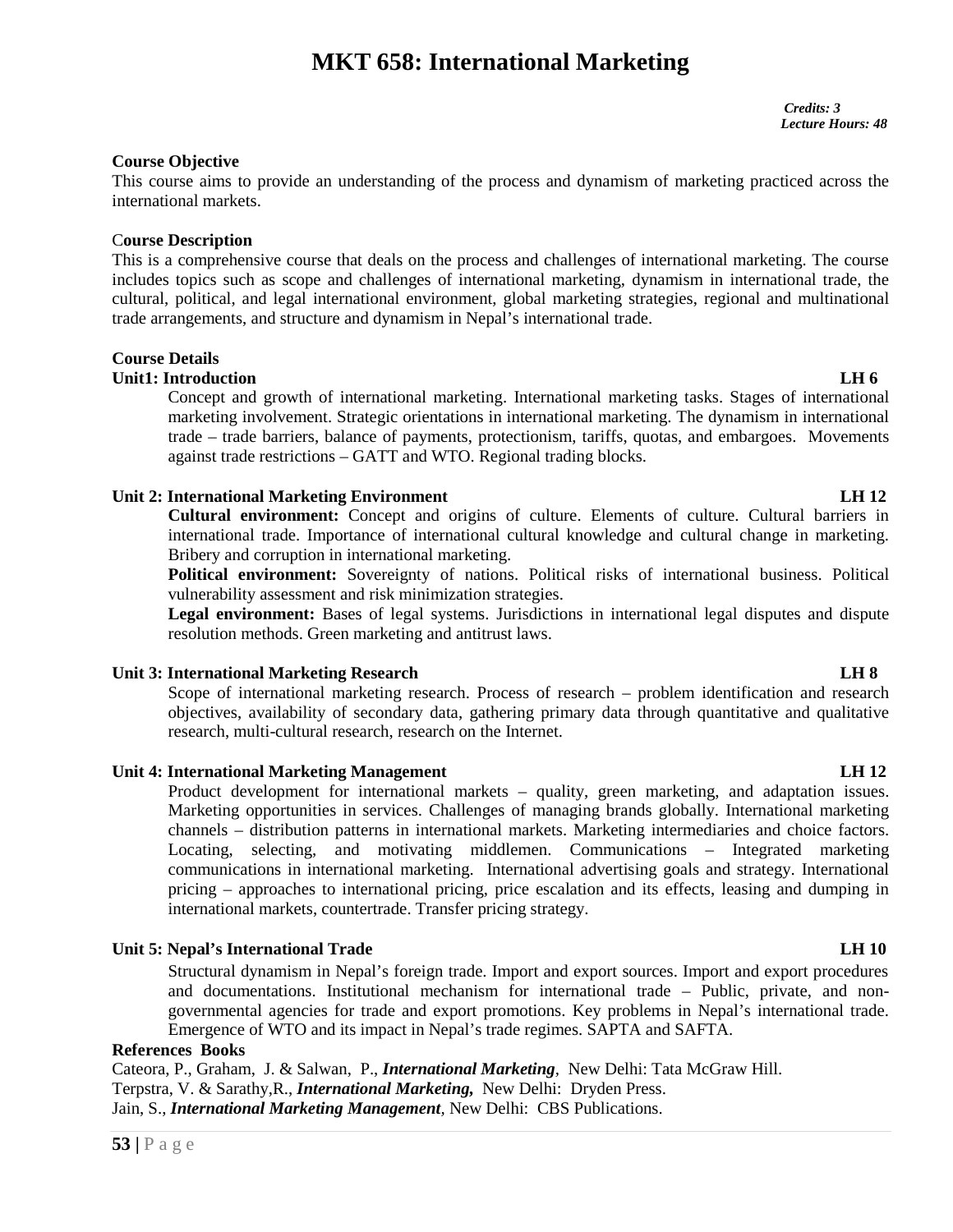# **MKT 660: Sales Management**

*Credits: 3 Lecture Hours: 48*

#### **Course Objective**

This course aims to provide students with the knowledge and skill in developing as well as implementing sales management strategies and managerial techniques in the real business world.

### **Course Description**

This course contains introduction of sales management, planning the sales organization, Sales Force Management, Sales Forecasting and Management of Sales Territories and Sales Quotas, Channel. Decision in Sales Management, Management of Sales Promotion, International Sales Management, Sales Evaluation and Control**.**

### **Course Details**

### **Unit 1: Introduction LH6**

Concept and Evolution of sales management; Nature and role of salespeople and sales manager in sales management; Relation of sales management with marketing management; Review of sales process; Theories of sales management – The AIDAS approach, The RIGHT SET OF CIRCUMSTANCES APPROACH, The BUYING FORMULA approach, and The BEHAVIORAL EQUATION approach; Objective and Sales Management Process – *Planning the sales organization, Recruitment and selection of Sales force, Training and motivating the sales personnel, Supervising and controlling the sales force performance.*

#### **Unit 2: Planning the Sales Organization LH 5**

Concept and Evolution of sales department; Principles of sales organization; Process of setting up a sales organization – *Defining objectives, Determination of activities and their volume of performance, Grouping activities into positions, Assignment of personnel to positions, Provision for coordination and control;* Organizational Design – *Line organization, Territorial organization, Functional organization, Product-based organization, Customer-based organization, combined organization;* Factors affecting sales organization structure.

#### **Unit 3: Sales Force Management LH 6**

Tasks of sales force management; Designing the sales force strategy; Recruiting and selecting the sales people; Challenges in sales force selection; Training the sales force – *Objective and principles of sales force training, Process of sales force training, Methods of training;* Directing and motivating the Sales force – *Nature of directing the sales force, Nature and importance of motivation, The process of motivation, Factors influencing the motivation of the sales force;* Compensating the sales people – *Objective and characteristics of an effective compensation plan, Types of sales force compensation, Steps in designing a compensation plan;* Supervising and controlling the sales force performance.

#### **Unit 4: Sales Forecasting and Management of Sales Territories and Sales Quotas LH 7**

Essential contracts account objecture<br>  $\frac{a}{b}$  customer events<br>  $\frac{1}{2}$  P a g e Concept, approaches and methods of sales forecasting; Reasons for establishing and not having sales territories; Procedure for setting up sales territories; Assignment of sales personnel to territories; Essential components of territorial management – *Allocation of sales quota, account analysis, develop account objectives and sales quotas, customer sales planning, scheduling and routine, territory and customer evaluation; Types and methods of sales quotas; Methods of setting sales quotas; Problems/reasons for not using sales quotas.*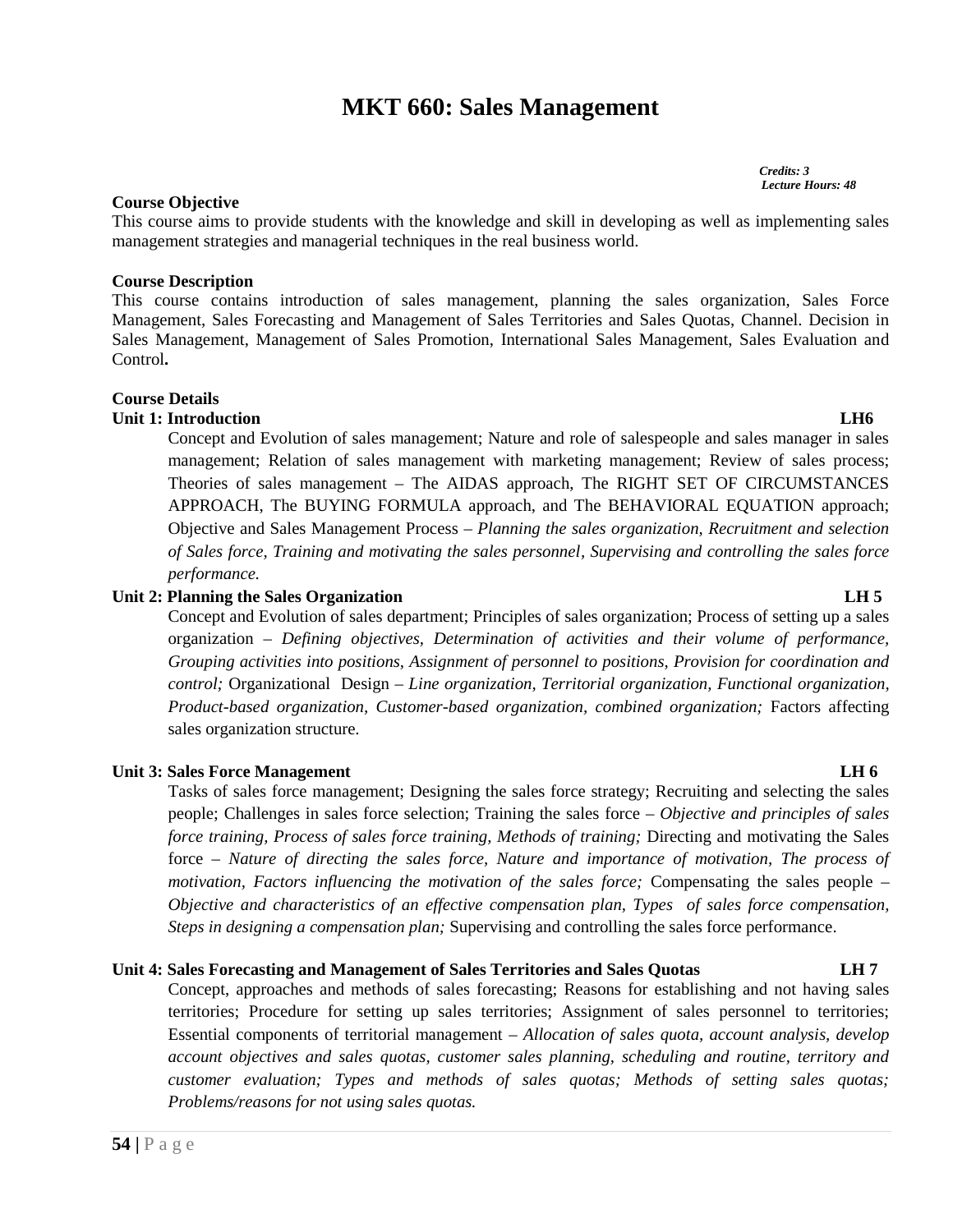### **Unit 5: Channel Decision in Sales Management LH 4**

role of channel decision in sales management; Methods of distribution; Distribution channels for consumer and industrial products; Role of wholesalers and retailers in sales management; Nature of channel conflicts; Methods of resolving channel conflicts; Physical distribution and logistics management.

### **Unit 6: Management of Sales Promotion LH 4**

Concept and Types of sales promotion – Consumer promotion, trade or dealer promotion, business or business-to-business promotion, sales force promotion; Benefits and drawbacks of sales promotion to manufacturers, consumers, and traders; Coordinating sales promotion with advertising and personal selling; Evaluation of sales promotion – at pre-testing stage, at concurrent testing stage, and at post testing stage.

### **Unit 7: International Sales Management LH 6**

Features and opportunities of international sales; Methods of selling in foreign markets; Sources of identifying overseas distributors; Referral marketing techniques in international sales; Challenges of international sales.

### **Unit 8: Sales Evaluation and Control LH 6**

Need of sales evaluation and control; Process of sales control; Tools of sales control and analysis – Sales audit, Market audit, Sales force expense analysis; Methods of measuring sales organization effectiveness – sales analysis, marketing cost analysis, classification of marketing expenses, credit control, market share analysis, budgetary control, ratio analysis, management objectives (MBO).

### **Reference Books**

Futrell, C. M*.., Sales Management: Teamwork, Leadership and Technology*, United States: Thomson South- Western.

Havaldar, K.K & Cavale, U.M., *Sales and Distribution Management: Text and Cases*. New Delhi: Tata McGraw Hill Education Private Limited.

Panda, T.K. & Sahadev, S., *Sales and Distribution Management*. New Delhi: Oxford University Press

Still,R.R., Cundiff, E.W. & Govoni, N. *Sales Management: Decisions, Strategies and Cases*. New Delhi: Prentice-Hall of

Shrestha, S. K., **F***undamentals of Selling: a professional approach*. Kathmandu: Asmita Books & Distributors (P) Ltd.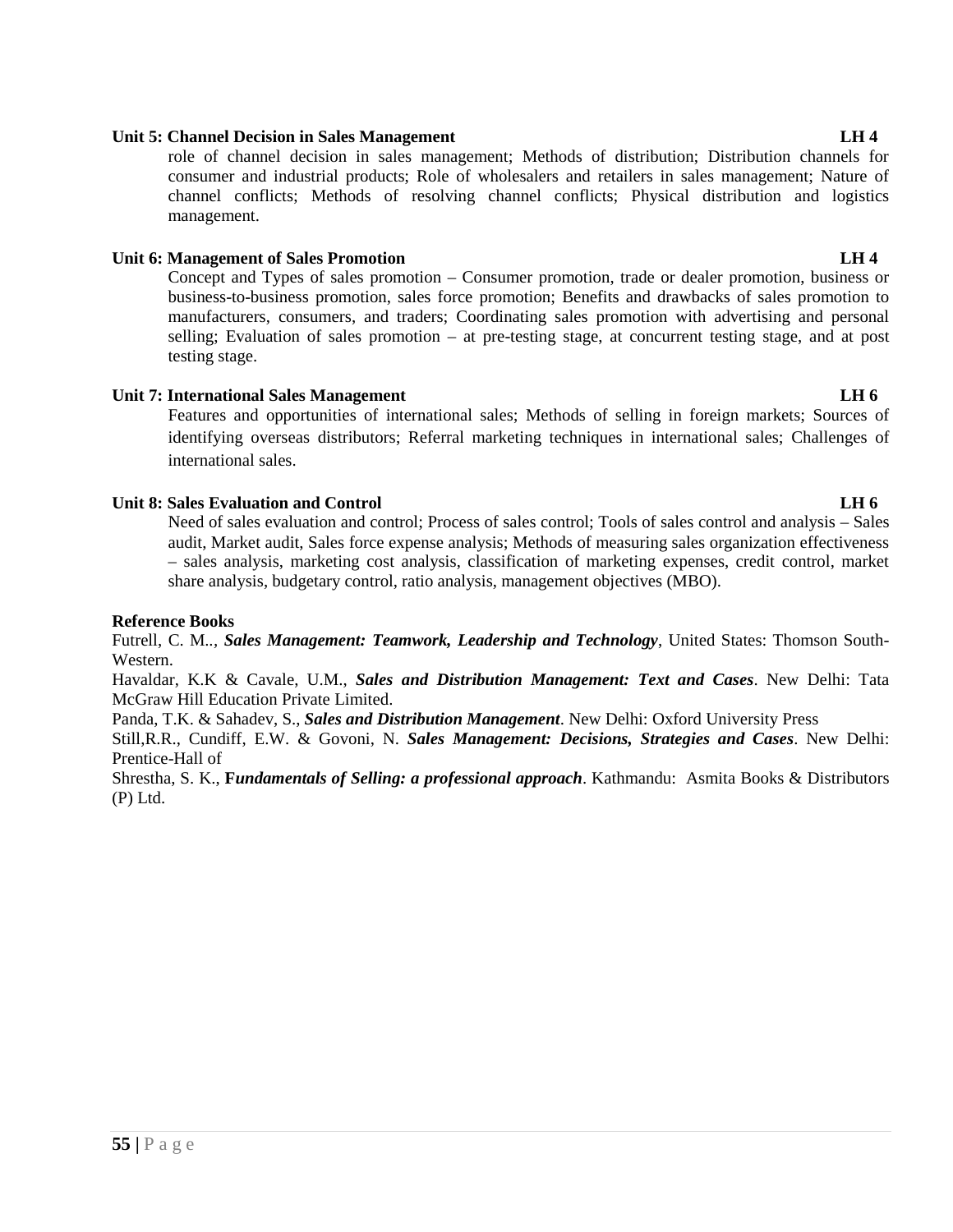# **MKT 661: Retail Management**

*Credits: 3 Lecture Hours: 48*

### **Course Objectives**

This course aims to build students' understanding of the retail operations, management, and marketing. By the end of this course, students should be able to comprehensively understand the nature, process, and strategies of retail business and perform basic retail management functions including analyzing retail customers, managing merchandise and supply chain, and effectively manage the retail marketing mix.

#### **Course Description**

This course deals on the marketing aspects of retail business and includes topics such as the retail environment, retail organization, retail shopping behavior, category management, supply chain management in retail business, retail outlet design, and retail marketing mix management.

#### **Course Details**

#### **Unit 1: Retail Environment LH 6**

Meaning of retailing. Functions of retailing. Types of retail operations- in store and of-store retailing. Recent trends in retail business – e-tailing, department stores, supermarkets, hypermarkets, discount stores, mall-retailing, and specialty stores. Success factors in retail business. The retail scenario in Nepal.

#### **Unit 2: Retail Consumer Behavior LH 6**

Consumers' reasons for retail shopping. The retail shopping process and behavior. Key influences in retail shopping - demographic, psychological, environmental, and life-style influences on retail shopping.

#### **Unit 3: Category and Supply Chain Management LH 12**

Factors influencing category management – consumer dynamics, competition, and technology. Category management process – strategic and operational decisions. Managing category mix. Concept and importance of supply chain management. Factors influencing successful supply chain management. Framework for supply chain management. Supply chain business process. Supply chain components.

#### **Unit 4: Retail Buying, Store Layout and Design LH 12**

Retail buying objectives. Organizational buying process and behavior. Functions and responsibilities of a retail buyer. Merchandise and assortment plans – concept and planning process. Group buying. Concept and objectives of store layout and design. Circulation planning. Circulation graphics. Store fronts and entrance designs. Merchandise display – fixtures and positioning. Material choice – floors, interior walls, ceilings. Lighting of retail outlets. Music and signage graphics.

#### **Unit 5: Retail Marketing Mix LH 12**

Retail brand management – importance of retail brand, retail brand equity, and store loyalty factors. Retail promotions – promotion mix for retailing, sales promotions, and point of purchase communications. Retail pricing – pricing objectives, pricing approaches, strategies and tactics. Retail atmospherics – role of atmospherics, components, and color planning. Customer relationship management – concept of CRM, personalization, special treatments, communications and rewards. Customer loyalty programs in Nepal.

### **References Books**

**Eajaj, C., Tuli. R & Srivastava, N.,** *Retail Management*. New Delhi: Oxford University Press.<br>David, G. *Retail Marketing Management*. New Delhi: Pearson Education.<br>Sinha, P.K. & Uniyal, D. P., *Managing Retailing*, New David, G. *Retail Marketing Management.* New Delhi: Pearson Education. Sinha, P.K. & Uniyal, D. P., *Managing Retailing***,** New Delhi : Oxford University Press.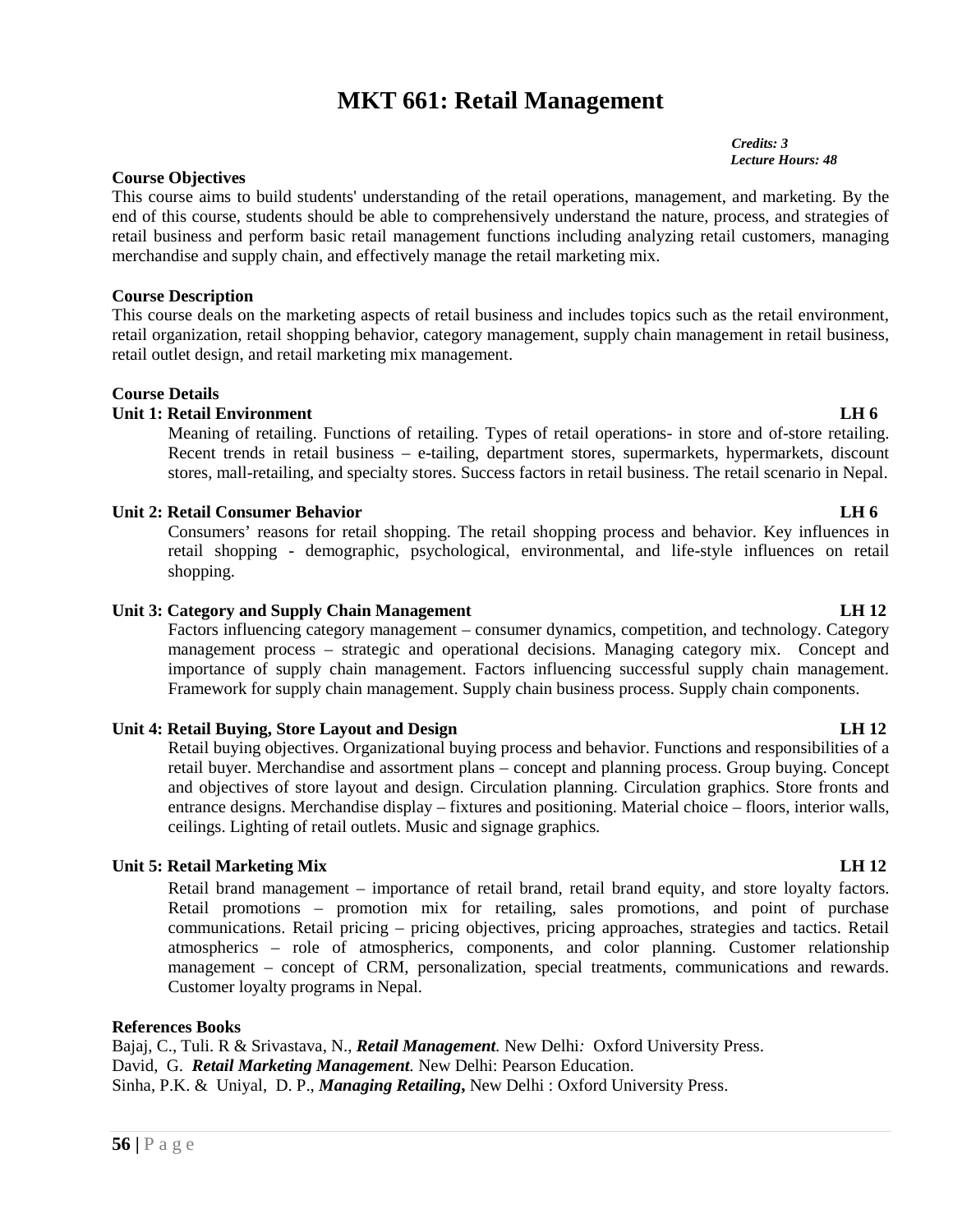# **MKT 663: Service Marketing**

*Credits: 3 Lecture Hours: 48*

### **Course Objective**

This course aims to develop students' understanding of the strategic issues related to marketing of services.

### **Course Description**

The unique nature of services requires a different marketing approach and strategy than that traditionally used for marketing of goods. Through this course students are expected to learn the nature of services and service marketing; measurement of service customers' expectations and perception; service quality; and management of the service product mix. By the end of this course, students should be able to understand importance of services and service marketing; demonstrate a detailed understanding of the service quality management issues; and develop their analytical perspectives on management of the service marketing mix management.

### **Course Details**

### **Unit 1: Introduction to Services and Services Marketing LH 12**

Meaning of service. Perspectives on services. Nature of service products and its management challenges. Types of services. Role of services in the economy. Services marketing: concept and nature. Reasons for the development of service marketing. Importance of service marketing to a firm. The service marketing mix (7Ps). The service marketing triangle: external, internal and interactive marketing in services.

### **Unit 2: Customers' Expectations and Perceptions of Services LH 8**

Customers' expectations: concept, levels of customers' expectations and zone of tolerance. Sources of customers' expectations. Customers' perceptions: concept, areas of perception, customer satisfaction determinants, customers' evaluation of the service outcomes, measurement of satisfaction.

### **Unit 3: Service Quality and Encounter Management LH 12**

Service Quality: Approaches to service quality - traditional and contemporary approaches. Main drivers of service quality: people, process, and service product. Dimensions of service quality. The service quality gaps model: reasons for the gaps and possible strategies to reduce the gaps. Measurement of service quality: The SERVQUAL instrument. Service Encounter: Concept and types of encounter. Service encounter and customer participation. Encounter characteristics. Areas of service failures. Service failures and customers' complaints. Service recovery: concept and strategies. Service guarantees: importance and types.

### **Unit 4: Service Marketing Mix Management LH 16**

Service product management: new service development – the systematic approach, new service development process. Branding and positioning of a service product. Service distribution: distribution options and strategic decisions. Location of service outlets. Service pricing: The uniqueness of service pricing. Approaches to service pricing. Service promotions: IMC for services. Promotion strategies in services. People: managing internal people (employee) – service vision, mission and culture. The service profit chain. Managing external people (customers) – customer care and customer participation in services. Process: Types of service processing. The service process matrix. Physical evidences and services capes: concept and role of physical evidences. Types of service scapes. Services capes' impact on customers and employee.

### **References Books**

**References Books**<br>Zeithamel, V., Mary<br>Bhattacharjee, C., *Se*<br>Apte, G., *Services M*<br>57 | P a g e Zeithamel, V., Mary Jo Bitner, D. G., & Pandit, A., *Services Marketing***,** MeGraw Hill India. Bhattacharjee, C., *Services Marketing,* Excel Books India. Apte, G., *Services Marketing,* Oxford University Press.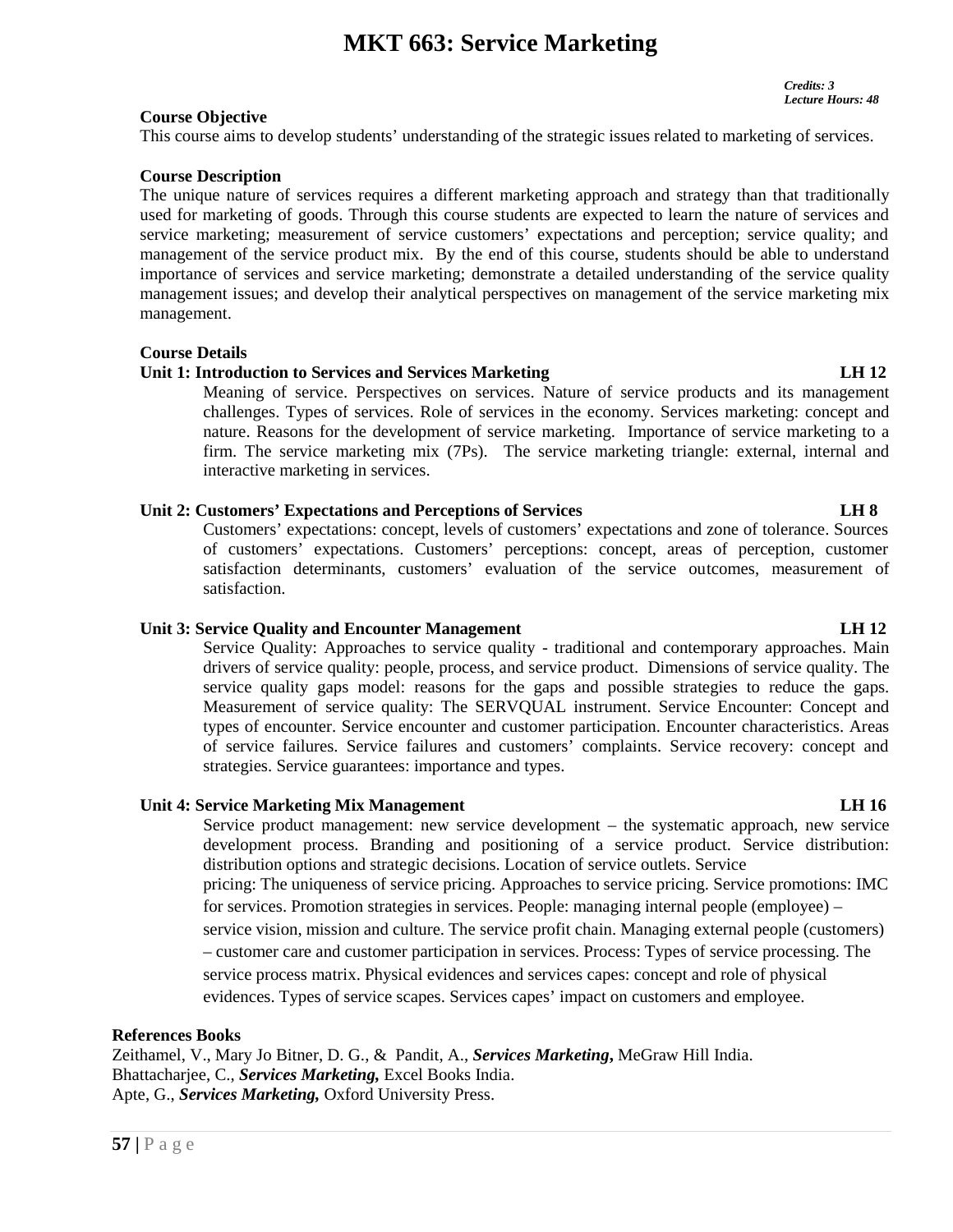# **MGT 665: Organizational Development and Change**

*Credits: 3 Lecture Hours: 48*

#### **Course objectives**

The course orients the students with the various tools and techniques for Organizational Development. This course in organizational development is framed to help the students to learn the concepts related to organizational development so as to understand how a successful Business are framed at different levels of Management for organizational success and smooth functioning of an organization in today's dynamic environment.

#### **Course Description**

This course contains introduction to organizational development, organizational development interventions, designing organizational structures, key issues in organizational development.

#### **Course Details**

#### **Unit 1: Introduction to Organizational Development LH 13**

Foundations of Organizational Development and Managing the Organizational Development Process. Approaches to understanding organizations, Key organizational design, procedures, differentiation and integration, Leaders role in shaping and reinforcing organizational culture, developing a global organizational culture. History of OD and value, assumption and belief in OD.

### **Unit 2: Organizational Development Interventions LH 12**

Organizational development and change, Change Agents: skills, Levin's Change model, organizational reality, Sensitivity Training, Team Interventions, Third- Party Peacemaking Interventions, Inter Group Interventions, Comprehensive Interventions, Strategic interventions MBO, Role Playing, Future Challenges. Managing OD process, OD interventions in Nepalese organizations.

### **Unit 3: Designing Organizational Structures LH 10**

Functional, Divisional (Product, Geographic, Market), Nature and Network Structure, the Learning organization, Virtual/ Boundary Less organization, Organic Vs, Mechanistic structure, 360 degree organizational structure.

### **Unit 4: Key Issues in Organizational Development LH 13**

Issues in Consultant-client Relationships, system ramification, power, politics and OD. Action Research, Ethical Issues in Organizational Development and Future of Organizational Development, Emerging issues of work organization and quality of working life – career stage model – moving up the career ladder, Forces reshaping organization – Life cycles in organization, key issues in OD in Nepalese organization.

#### **Text and Reference Books**

French, W., Cecil, H. Bell & Jr., *Organizational Development*, New Delhi: Prentice Hall of India Pvt. Ltd. Jones, G. R., *Organizational Theory.* Massachusetts: Addison-Wesley Publishing Company. Burnes B., *Managing Change: A Strategic Approach to Organizational Dynamics*. London: Pitman. Cummings, T. G. & Warley, C. G., *Organizational Development & Change.* Cincinnati, Ohio: South-Western.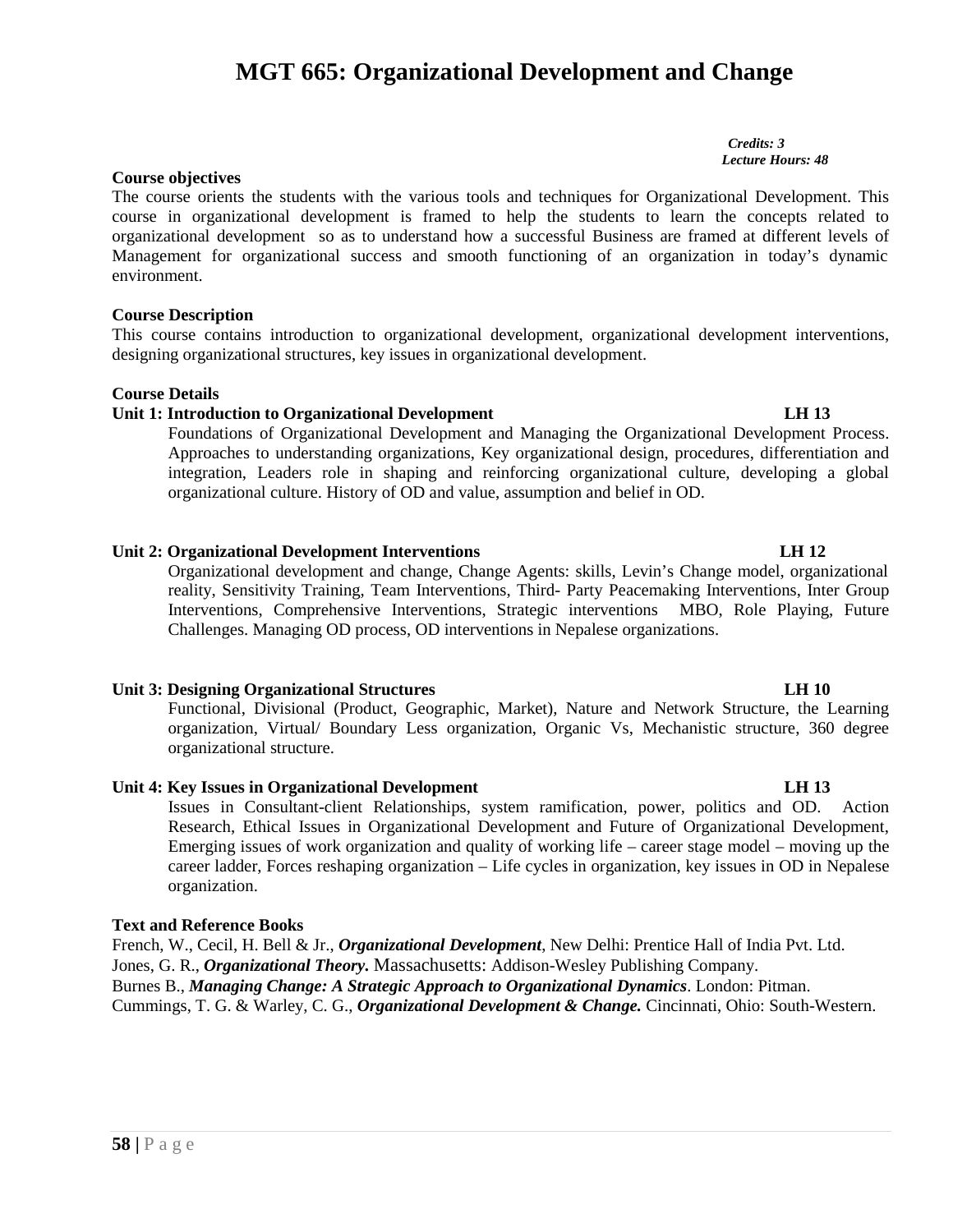# **MGT 666: Quality Management**

*Credits: 3 Lecture Hours: 48*

### **Course Objectives**

The course introduces the fundamental concepts of total quality management, statistical process control, six sigma and the application of these concepts, philosophies, and strategies to quality related issues. It also imparts the knowledge and skills in diagnosing and analyzing problems causing variation in manufacturing and service industry processes. The students will get a basic understanding of "widely-used" quality analysis tools and techniques.

#### **Course Description**

This course contains Quality, Strategic planning and competitive advantage, Principles of Total Quality Management, Customer Focus, Quality Control and Quality Assurance, Statistical Process Control, Quality Management Assistance Tools, Managing and organization for quality, Quality Management Standards: (Introductory aspects only).

#### **Course Details**

### **Unit 1: Quality, Strategic planning and competitive advantage LH 5**

Concept of quality, quality in manufacturing and service system, quality and price, quality and market share, quality and cost, quality and competitive advantage. Introduction to Quality Control – Quality and Cost Considerations – Statistics and its applications in Quality Control.

#### **Unit 2: Principles of Total Quality Management: LH 7**

Introduction - Elements of Total Quality Management - Malcolm Baldrige National Quality Award Award Criteria. Benefits of Total Quality Management. The Deming Management Philosophy – The Juran Philosophy – The Crosby Philosophy.

#### **Unit 3: Customer Focus LH 5**

The Customer-Driven Quality Cycle - Quality Function Deployment –Customer Satisfaction Measurement Techniques – Customer Relationship Management Techniques.

### **Unit 4: Quality Control and Quality Assurance LH 8**

Concept of Quality Control – Concept of Process Variation – Acceptance Sampling – Sampling Inspection Vs. Inspection – Attributes and variable sampling plans – OC Curves – Producer and Consumer Risk – AQL, RQL, TQL, AOQL and AOL.

#### **Unit 5: Statistical Process Control LH4**

Control Charts – X-R, P, np and C Charts – Benefits of Control Charts and Applications

#### **Unit 6: Quality Management Assistance Tools LH6**

Recent Technique for Quality Improvement – Zero Defect – A Quality Motivation Techniques – Quality Management system and Total Quality Control. Ishikawa Fish Done diagram, Quality Circles, Kaizen method, lean manufacturing, 5's methodology, six sigma, kanban system, Pareto Analysis,Poka Yoke

### **Unit 7: Managing and organization for quality LH6**

**Quality Poli**<br>Functional T<br>**59** | P a g e Quality Policy – Quality Objectives –Leadership for Quality – Quality and organization culture – Cross- Functional Teams– Supplier/Customer Partnerships.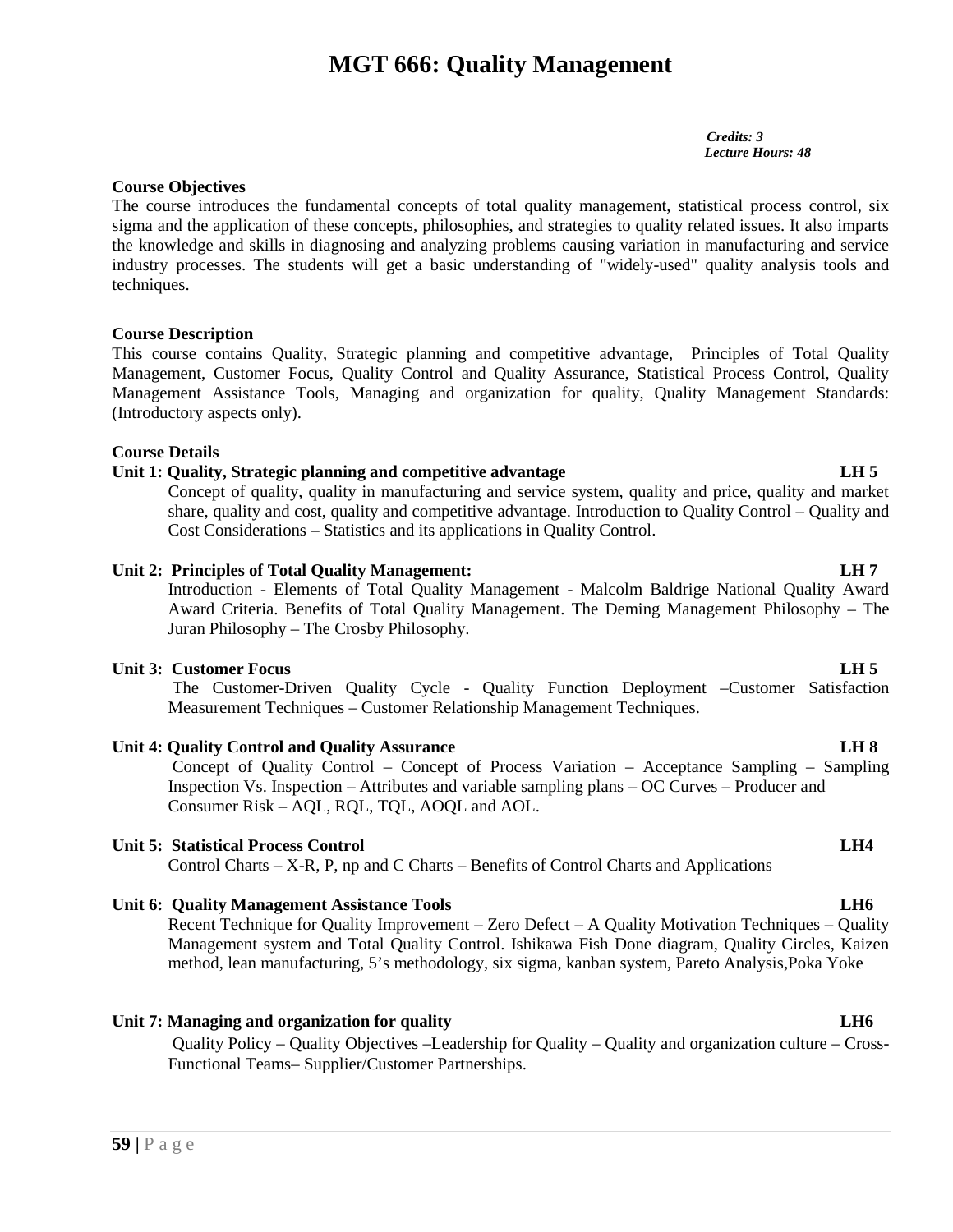### **Unit 8: Quality Management Standards: (Introductory aspects only) LH7**

### **Reference Books**

Dahigaard J. J., Kristensen K.,Kanji, G. K, *Fundamental of Total Quality Management*, London: Bross Chapman & Hall.

George, S.& Weimerskirch, A., *Total Quality Management – Strategies and Techniques Proven*", Mohit Publications.

Juran, J. M., **Total Quality Management,** New York: Mc Graw-Hill Pub

Hakes, C. (editor) *Total Quality Management* : *The Key to Business Success,* New York: Chapman and Hall Pub.

Fox, R., *Making Quality Happen. Six steps to Total Quality Management*" McGraw-Hill.

Jain, P.L. *Quality Control And Total Quality Management*, New Delhi: Tata McGraw Hill.

H, Lal *Total Quality Management: A Practical Approach*, New Delhi: New Age International Private Ltd.

Besterfield, D.H., *Total Quality Management,* New Delhi: Pearson Education India.

Rao, A., *Total Quality Management: A Cross Functional Perspective*, New Delhi: Wiley & Sons.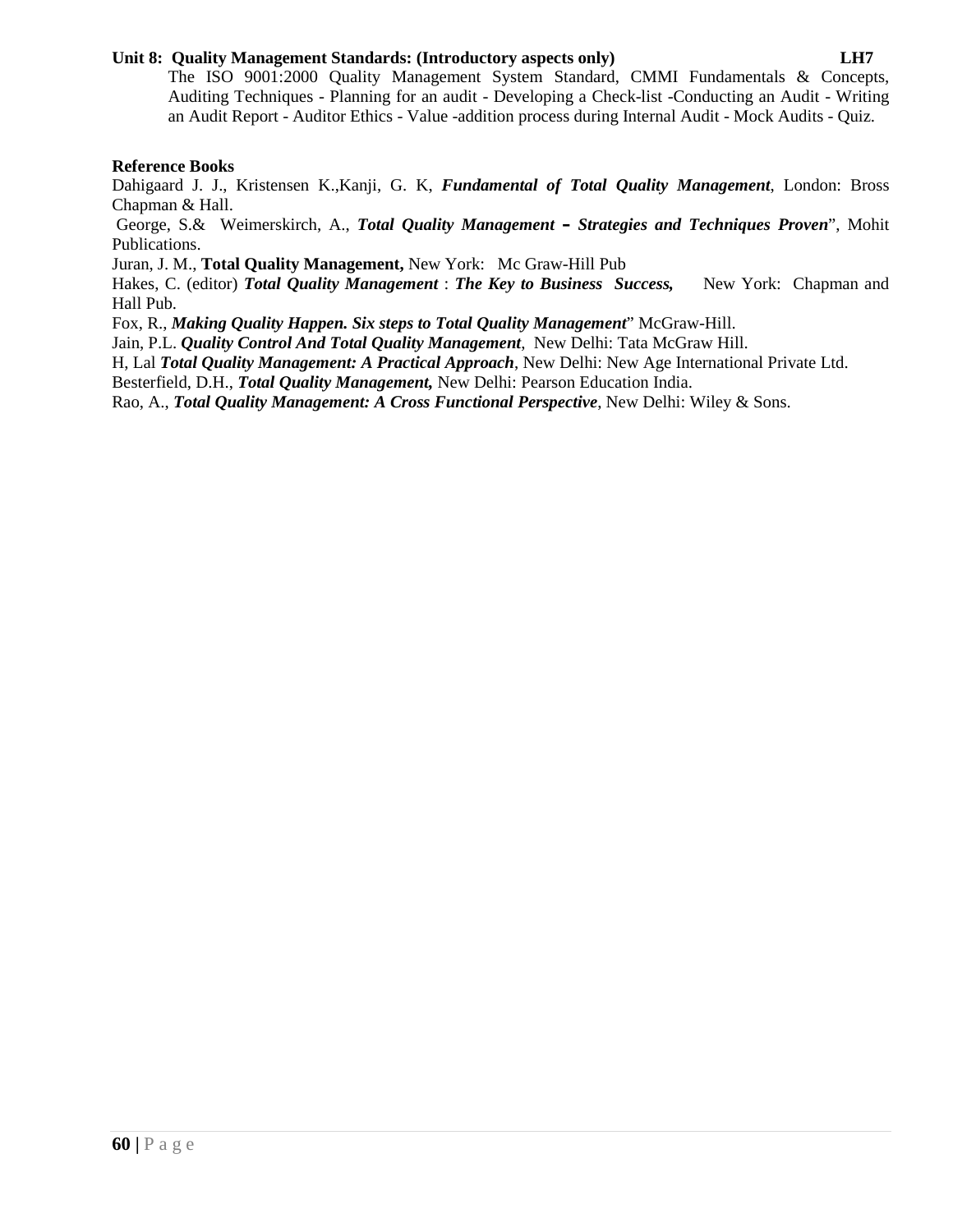# **MGT 667: Recent Trends in Management**

*Credits: 3 Lecture Hours: 48*

### **Course Objective**

This course aims to acquaint the students with the recent trends of developments in the field of management. The topics selected in this course are published in Harvard Business Review.

#### **Course Description**

This course contains Management System and Strategy for Competitive Advantage, Leadership, Knowledge and Innovation, Motivation and Team work, Talent Management.

### **Course Details**

| Unit 1: Management System and Strategy for Competitive Advantage         | <b>LH 11</b>                                 |
|--------------------------------------------------------------------------|----------------------------------------------|
| The Simple rules of strategy                                             | (Sept 2002, HBR, p.68)                       |
| Picking the right transition strategy<br>$\bullet$                       | (January 2009, HBR, p. 34)                   |
| The chief strategy officer                                               | (Oct 2007, HBR, p.84)                        |
| Implementing a new strategy without disrupting organization<br>$\bullet$ | (March 2006, HBR, p.100)                     |
| Managing your Mission<br>$\bullet$                                       | $\langle$ Jan $\rangle$ Feb 2015, HBR, p.86) |
| Case Discussion                                                          |                                              |

#### **Unit 2: Leadership LH 8**

| Becoming the boss<br>$\bullet$                            | (Jan 2007, HBR, p.48)     |
|-----------------------------------------------------------|---------------------------|
| How successful leaders think<br>$\bullet$                 | (June 2007, HBR, $p.60$ ) |
| • Leadership in the age of transparency                   | (April 2010, HBR, p.38)   |
| The real leadership lession from steve jobs.<br>$\bullet$ | (April 2012, HBR, p.94)   |
| The Leadership Lessions from India<br>$\bullet$           | (March 2010, HBR, p.90)   |

• Case Discussion

#### **Unit 3: Knowledge and Innovation LH 10**

- Where important innovation takes place (Sept 2012, HBR, p.44)
- Redesigning Knowledge work (on future of Knowledge) **(**Jan\Feb2013,HBR, p.60)
- Sustainability as a key driver of innovation (Sept 2009, HBR, p.56)
- 10 rules for managing Global innovation. (Oct 2012, HBR, p.84)
- Case Discussion

#### **Unit 4: Motivation and Team work LH 11**

- The new science of building great teams
- $\bullet$  Why team don't work
- How GE teaches teams to lead change
- Managing multicultural teams.
- **61** | P a g e • Case Discussion

| (April 2012, HBR, p.60) |
|-------------------------|
| (May 2009, HBR, p.77)   |
| (Jan 2009, HBR, p.87)   |
| (Nov 2006, HBR, p.84)   |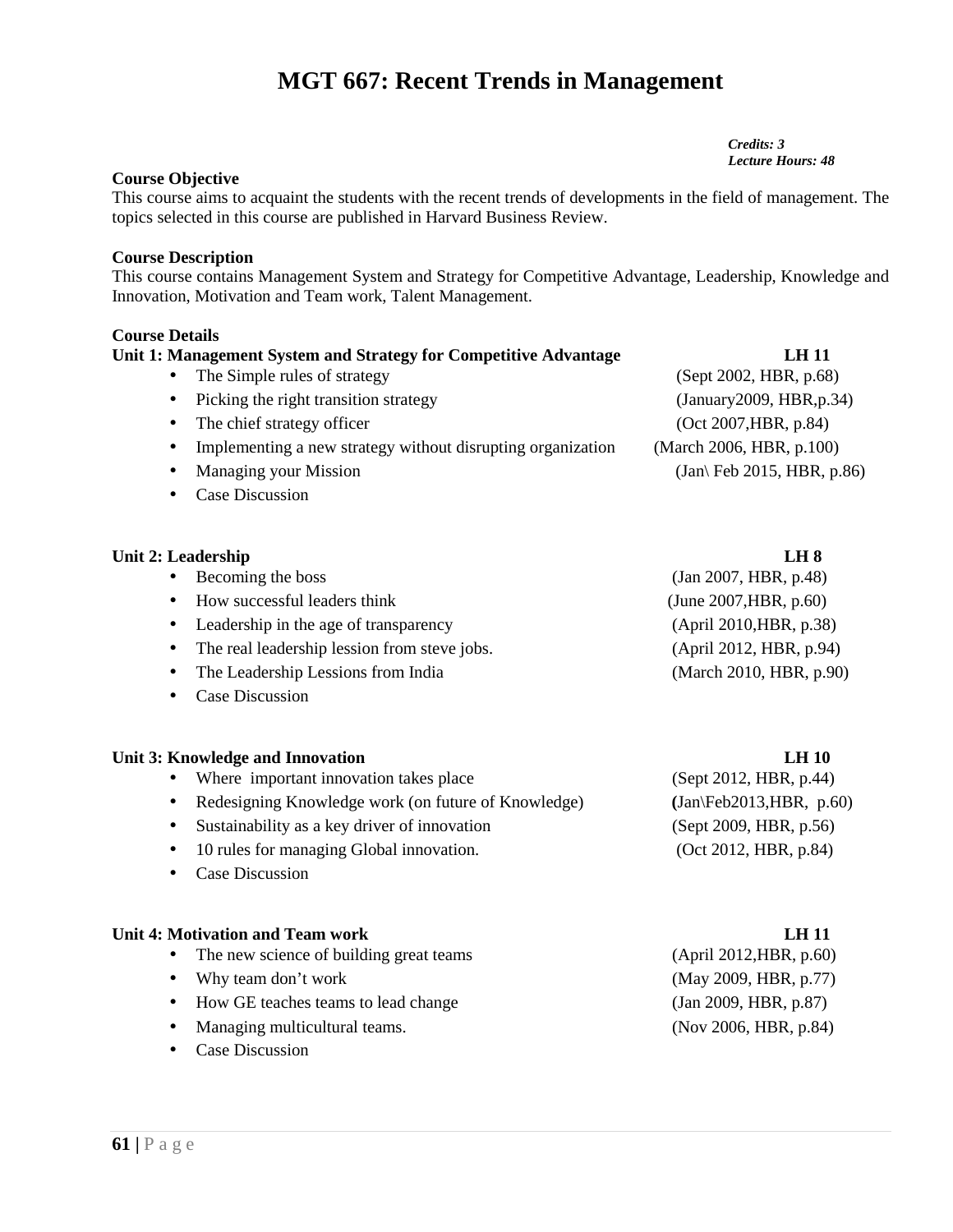- Unit 5: Talent Management<br>
 Winning the race for talent in emerging market (Nov 2008, HBR, p.62)  $\bullet$  Winning the race for talent in emerging market
	- How to keep your top talent (May 2010, HBR, p. 54)
	- The Battle for female talent in emerging markets (May 2010, HBR, p.101)
	- Make your company a talent factory. (June 2007, HBR, p.68)
	- The Rise (and likely fall) of the Talent Economy (Oct 2014, HBR, p.36)
	- Case Discussion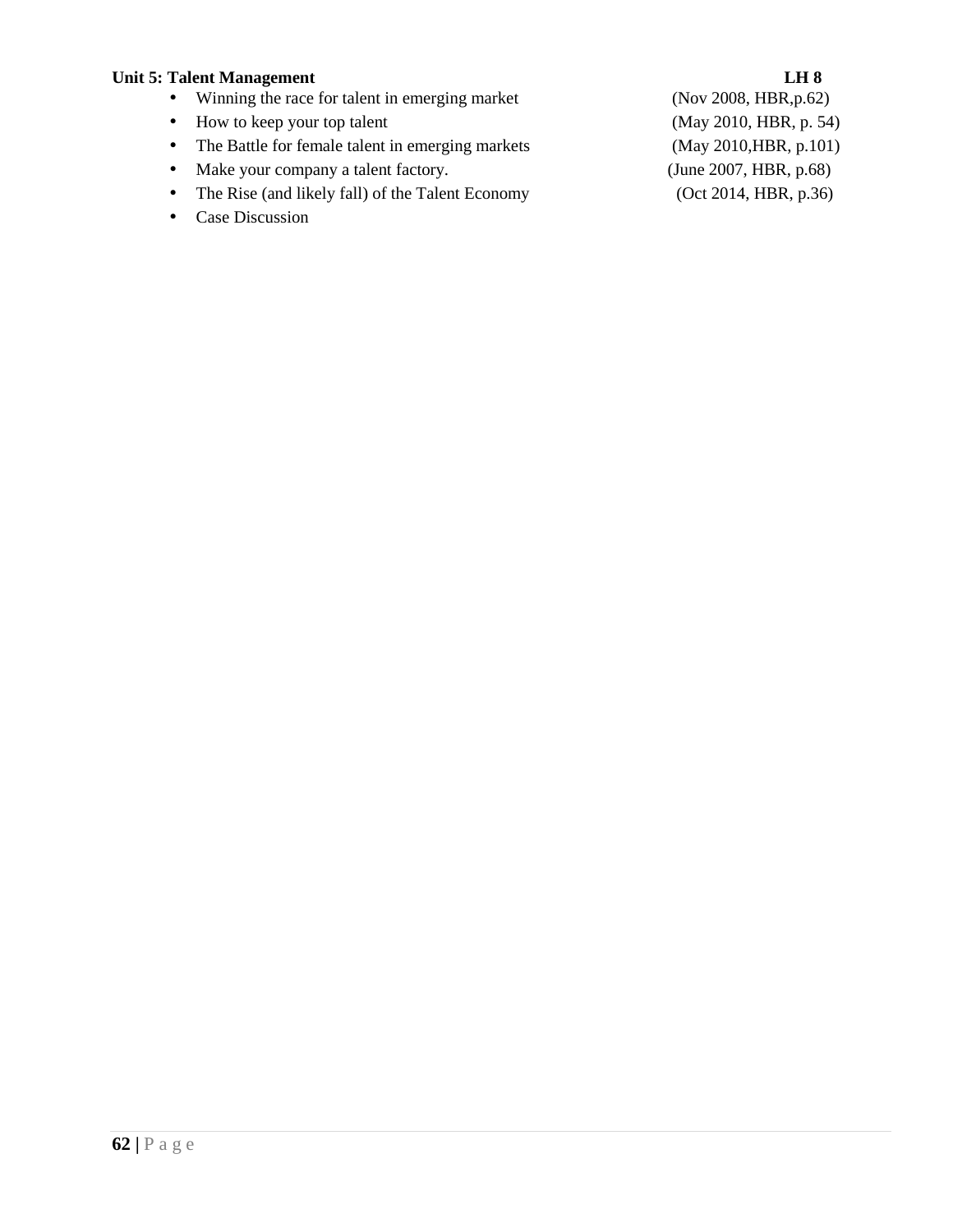# **MGT 668: Organization Theory**

#### *Credits: 3 Lecture Hours: 48*

#### **Course Objective**

This course deals with the organization theory from its origins through to the most recent debates. Understanding of different theories or organization enhances capacity to comprehend what goes on in organizations. Thus, this course aims to provide a clearly structured and interesting exploration of the ways in which the verity of theories perspectives that constitute organization theory provide profound challenges for organizations in the  $21<sup>st</sup>$  century.

#### **Course Description**

This course contains introduction of organizational theory, modernism and neo- modernism organizational theories, post- modernism and reflective organization theories, organization design, structure and effectiveness, organizational culture and ethics.

### **Course Details**

### **Unit 1: Introduction LH 7**

Concept of organization theory, the relationship between organization theory and human activities, the relationship between organization theory and management practice, social engineering and organization theory, critical alternatives to managerialism in organization theory, philosophical disputes and debates in explaining and understanding organization theories.

### **Unit 2: Modernism and Neo-Modernism Organization theories LH 13**

Concept of modernism, historical roots, overview of modernist organization theory, general system theory, the organization as a simple machine, mechanistic vs. organic structure, modernist themes in organizational design, concept of neo-modernist organization theory, human relationship school, neo modernist theory challenging organizations, organization culture and design, perspectives and challenges.

### **Unit 3: Post- Modernism and Reflective Organization Theories LH 15**

Concept of post-modernism, post industrialism and the information society, Neo-Fordism, flexible specialization and post-Fordism, the key thinkers of post modernism, organizational culture, the challenges of post-modernism to organizational theory, concept of reflective organization theory, symbolic interactionism, ethno methodology, developing a sense of self in organizations, understanding organization as culture through symbols, the development of critical theory challenging organization theory, the development of psychoanalysis to challenge organization theory; the challenges of critical theory and psychoanalysis for understanding the individual, the group and the organization, perspectives and challenges.

### **Unit 4: Organization Design, Structure and Effectiveness LH 7**

Concept, importance, the consequences of poor organizational design, levels of analysis, organizational stakeholders, top managers and organizational authority, vertical and horizontal differentiation, bureaucratic structure, the principles and advantages of bureaucratic structure, the specialization and coordination- functional, divisional, network and matrix structure measuring organizational effectiveness, factor affecting organizational effectiveness.

### **Unit 5: Organizational Culture and Ethics LH 6**

**63** | P a g e Concept of organizational culture, transmitting culture to organizational members, genesis of culture in organization, managing organizational culture, concept of ethics in organization, ethical and unethical behavior, factors influencing ethical behavior, justifying unethical behavior, guides to ethical behavior, approaches to corporate social responsibility.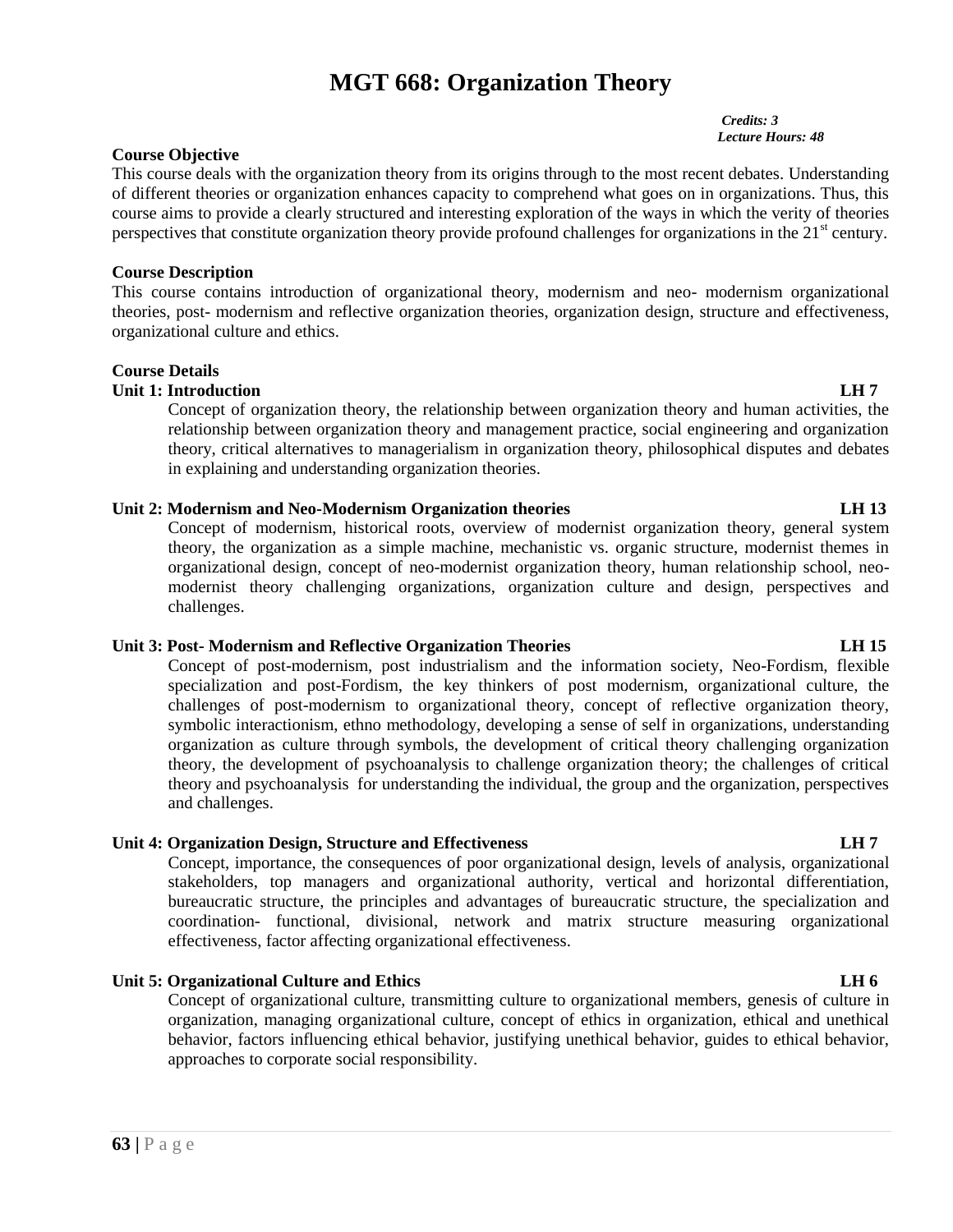### **Text and Reference Books**

McAuley, J. & Duberley, J., *Organization Theory*: Challenges and Perspectives, New Delhi: Prentice-Hall. Jones, G.R., *Organizational Theory*: Text and Cases, Massachusetts: Addison-Wesley Publishing company. Jones, G.R. & Mathew, M., *Organizational Theory.* Design, and Change, India: Pearson. Cummints, T.G. & Worli, C.G., **Theory of Organization Development and Change**, Mason, OH: CENGAGE Learning.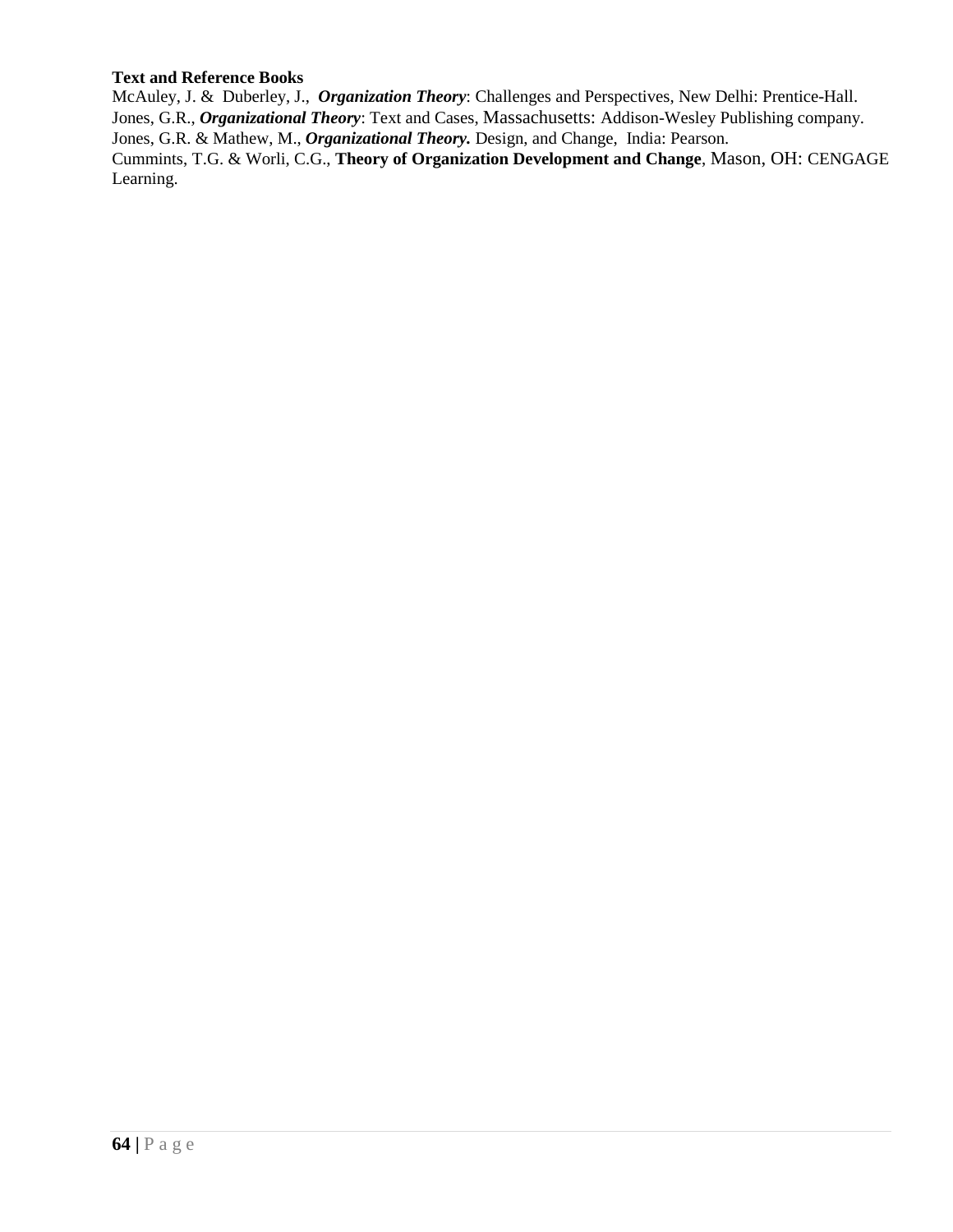# **MGT 669: Performance Management**

*Credits: 3 Lecture Hours: 48*

### **Course Objective**

Performance management is the most critical function and strong determinant of organizational excellence. This course is designed to develop appreciation and skills essential for designing and instituting effective performance management systems and strategies. Students will gain practical skills through self-reflection, discussion, case studies, reading, literature reviews, research and application.

### **Course Description**

This course contains introduction to performance management, performance management system and strategic, performance planning and appraisal, performance management implementation, performance monitoring and counseling, Performance Management Strategic and Interventions, Ethics in Performance Management, Role of HR Professionals in Performance Management System, Emerging Concepts.

### **Course Details**

### **Unit 1**: **Introduction to Performance Management LH 5**

Concept of Performance Management, Characteristics, Objectives and Principles of Performance Management, Role of Appraisal in Performance Management, Challenges to Performance Management, Performance Management Process, Performance Management Process-Conceptual Model and its Application.

### **Unit 2: Performance Management System and Strategies LH 6**

Objectives, Functions, Characteristics of effective PMS, Components of PMS, Competency based PMS, Electronic Performance Management, Corporate and Business Level Strategic Plans, Objectives, Targets, Goals, Target and Performance Management, Scorecards.

### **Unit 3**: **Performance Planning and Appraisal LH 7**

Concept of Performance Planning, Characteristics, Objectives, Importance & Methodologies, Components of Performance Planning, KPIs (Key performance Indicators) Process & Barriers to Performance Planning, Competency Mapping, Methods of Competency Mapping, Appraisal Process, Approaches, Methods & Common Rating Errors. e-HR Managing 360 Degree performance appraisal.

### **Unit 4**: **Performance Management Implementation LH 6**

Bottlenecks, Strategies & Factors affecting PM implementation, Operationalizing Change through Performance Management, Building & Leading high performance team, Organizational Culture and Performance Management.

### **Unit 5**: **Performance Monitoring and Counseling LH 7**

Concept, Characteristics, Objectives, Importance and Process of Performance Monitoring, Ongoing Mentoring and Protégé Development **Performance Counseling:** Concept, Principles of Performance Counseling, Performance Counseling Skills & Performance Counseling for higher job performance.

### **Unit 6**: **Performance Management Strategic and Interventions LH 6**

**65** | P a g e Reward based performance management; career based performance management, team based performance management, culture based performance management; measurement based performance management; competency based performance management; leadership based performance management.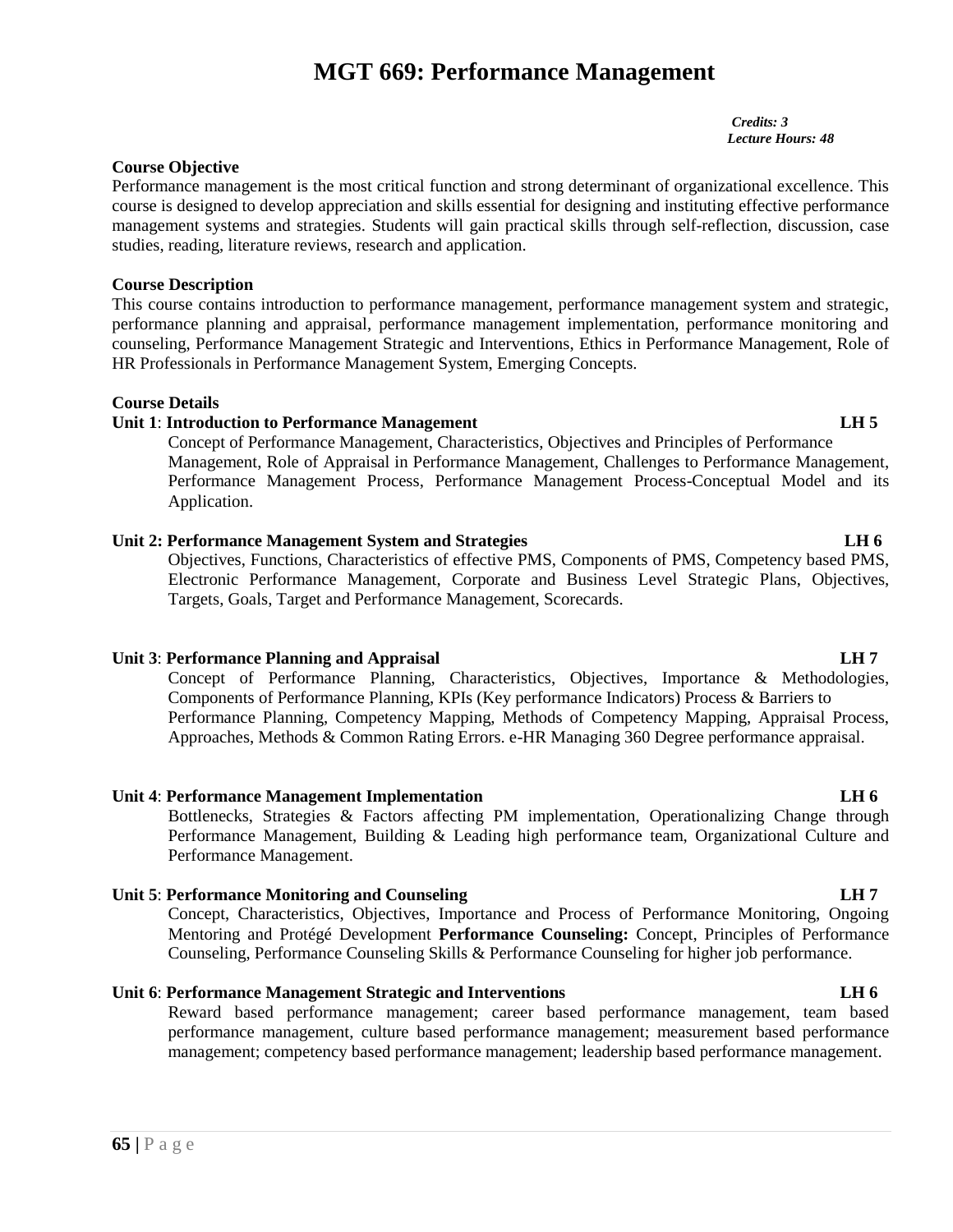#### **Unit 7**: **Ethics in Performance Management LH 4**

Principles, Ethical Issues & Dilemmas, Developing Code of Ethics, Performance Management in MNCs.

### **Unit 8: Role of HR Professionals in Performance Management System LH 3**

Appraising HR function, Future role of HR Professionals in Performance Management in Knowledge Millennium.

### **Unit 9**: **Emerging Concepts LH 4**

HR Bench Marking and Performance Management, HR Out Sourcing and Performance Management, Role of Mentoring on Performance Management, Performance Management in Developing Countries.

### **Reference Books**

Aguinis, H., *Performance Management*, New Delhi: Pearson Education, Inc. Kandula, S. R., *Performance Management*, New Delhi: PHI. Rao, T.V., *Performance Management and Appraisal Systems.* New Delhi: Response Bank. Cardy, R. L., *Performance Management*: Concepts, Skills and Exercise, New Delhi: PHI, Cascio, W. F., *Managing Human Resources: Productivity, Quality of work life, Profits.* Singapur: MGraw Hills.

Dessler, G.& Varkkey, B., *Human Resource Management*, New Delhi: Prentice Hall.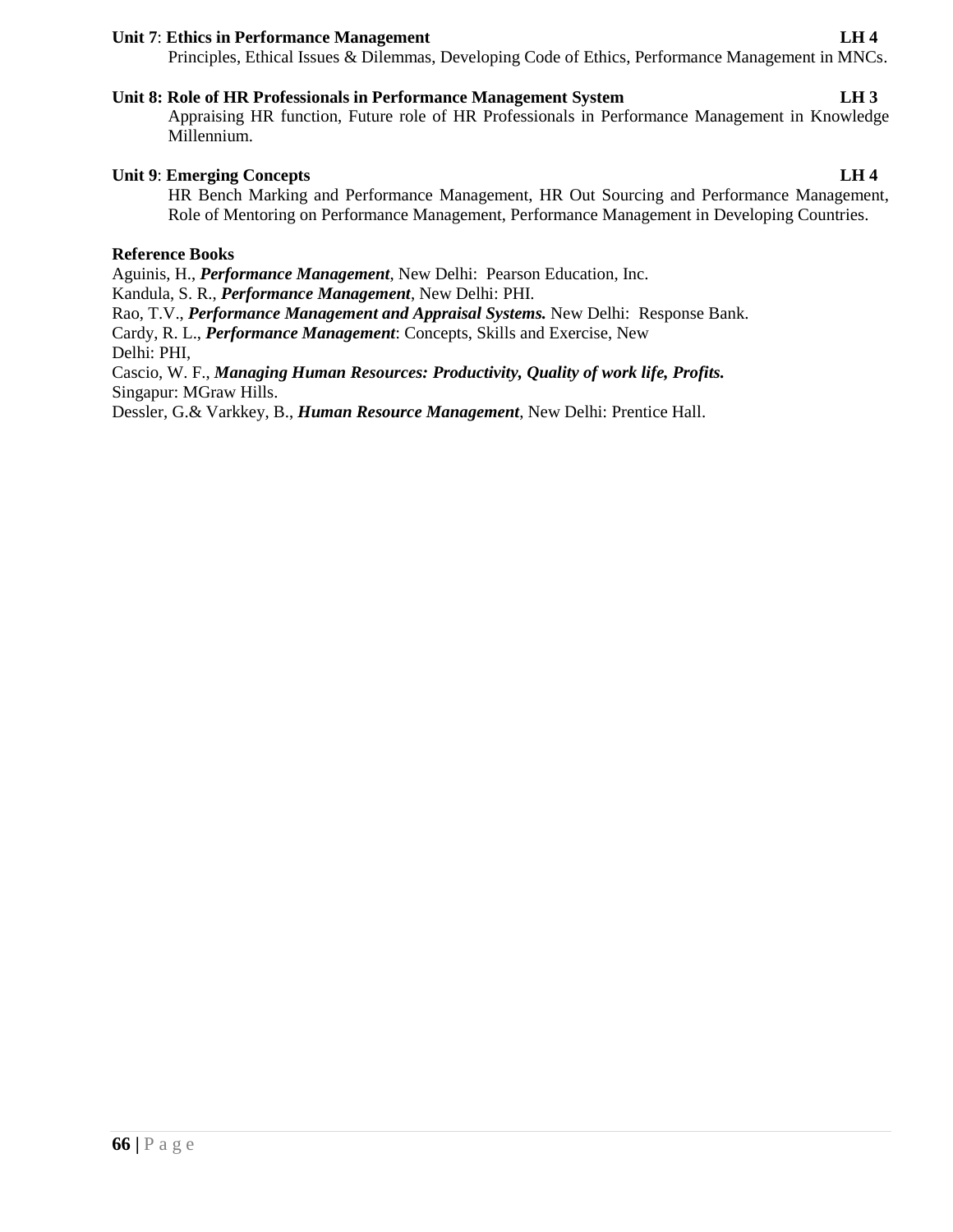# **MGT 670: Leadership and communication**

#### **Course Objective**

Leadership is fundamental to improving groups, organizations, and society and communication is fundamental to leadership. Leadership is an interactive process through which leaders and followers develop an effective approach to collective goals. This course aims to increase understanding of the leadership process and the communication involved enhances the skills of all participants and fosters more effective collaboration.

#### **Course Description**

This course contains introduction of leadership and communication, leadership styles and behavior, politics, power and influence, leadership in groups and teams, leadership, culture and diversity, ethical leadership and followership.

### **Course Details**

### **Unit 1: Introduction LH** 7

Concept, prerequisites of organizational leaders, leadership from a communication perspective, The dimensions of leadership communication styles, Authoritarian, democratic and leissez-fair leadership, Task and interpersonal leadership, followers communication styles, communication styles and information processing.

### **Unit 2: Leadership Styles and behavior LH 10**

Leadership traits, situation, transactional, functional and relationship leadership, Steward and servant leadership, transformation and charismatic leadership, value-based leadership, assessing leadership potential, measuring the effects of leadership, managerial derailment and self-defeating behavior, developing planning and pipeline, professional development, Leader-member exchange theory

### **Unit 3: Politics, power and Influence LH 8**

The nature of organizational politics, Use of political behavior, guidelines for developing political skills, Power and leadership, sources of power, types of power and influencing tactics, credibility, compliance gaining strategies, developing argumentative competence, Negotiating, the leader as negotiator, the process of negotiation, resisting influence.

### **Unit 4: Leadership in Groups and Teams LH 8**

Use of teams in organizations, Fundamentals of group interaction, Basic and advance skills of team leaders, Making team effective, emergent leadership, leadership skills in effective team meetings, group decision making, team leadership, fostering team leadership, self-managed teams.

### **Unit 5: Leadership, Culture and Diversity LH 8**

Leadership in different cultures, the leader as culture maker, the leader as sense maker, intergroup leadership, the power of expectation: the Pygmalion effect, managing diversity, understanding cultural differences, benefits of embracing diversity, the downside of diversity, fostering diversity, effect of globalization on diversity leadership.

### **Unit 6: Ethical Leadership and Followership LH7**

**factors** influe<br>responsibiliti<br>**67** | P a g e Personal values, organizational practices that foster an ethical work environment, authentic leadership, factors influencing ethical behavior, justifying unethical behavior, guides to ethical behavior, Roles and responsibilities of followers, trusting relationships, strategies to promote followership.

#### *Credits: 3 Lecture Hours: 48*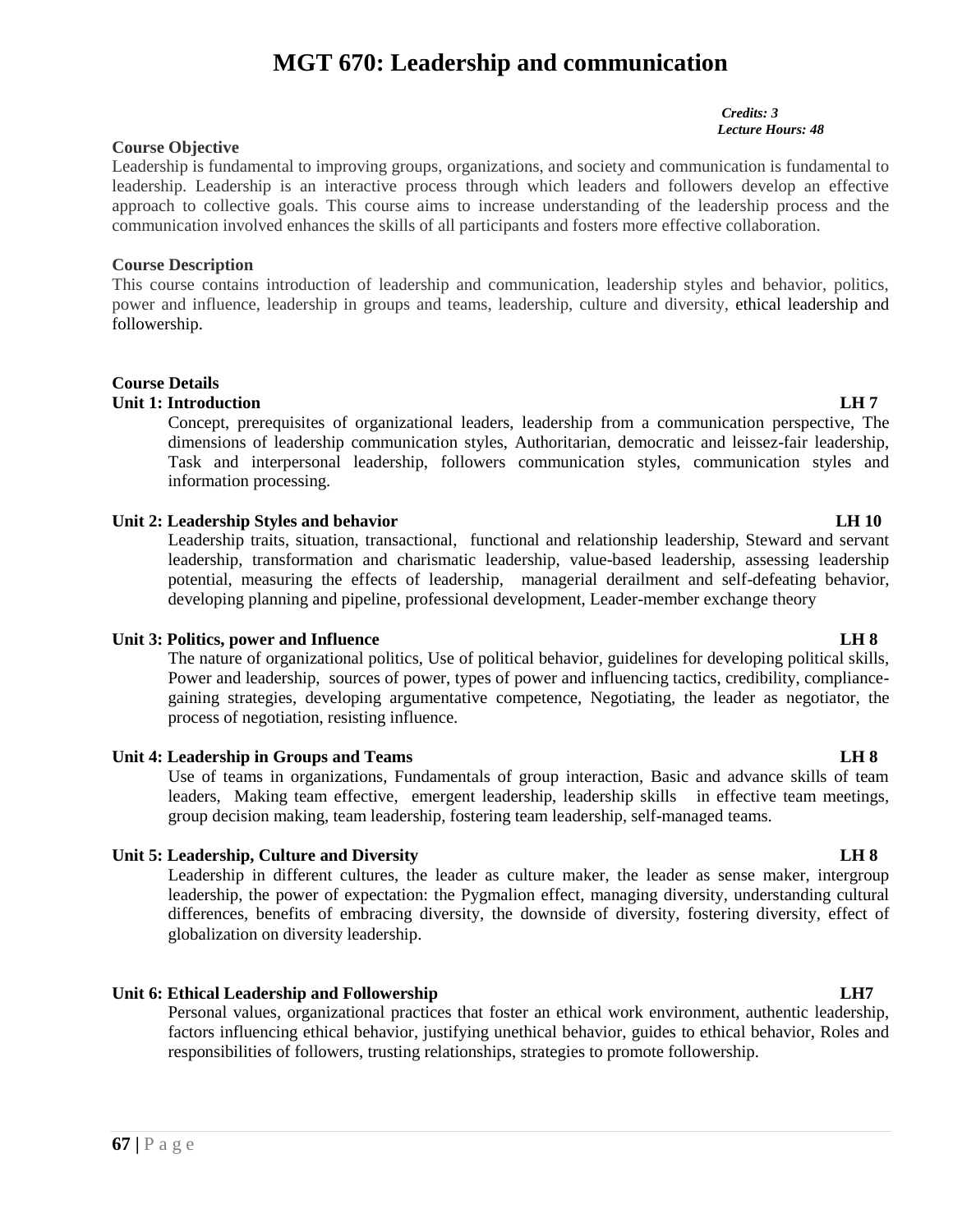### **Text and Reference Books**

Hackman, M. Z. & Johnson, C.E., *Leadership: A Communication Perspective*, Long Grove: Waveland Press Johnson, C.E. & Hackman, M.Z., *Creative Communication,* Long Grove: Waveland Press. Haldar, K.K. & Cavale, U.M., *Leadership and Team Building*. New Delhi: Oxford Achua, C.F. & Lussier, R.N., *Effective Leadership.* London: CENGAGE Learning Rowe, W. G. & Guerrero L., *Cases in Leadership* New Delhi: Sage.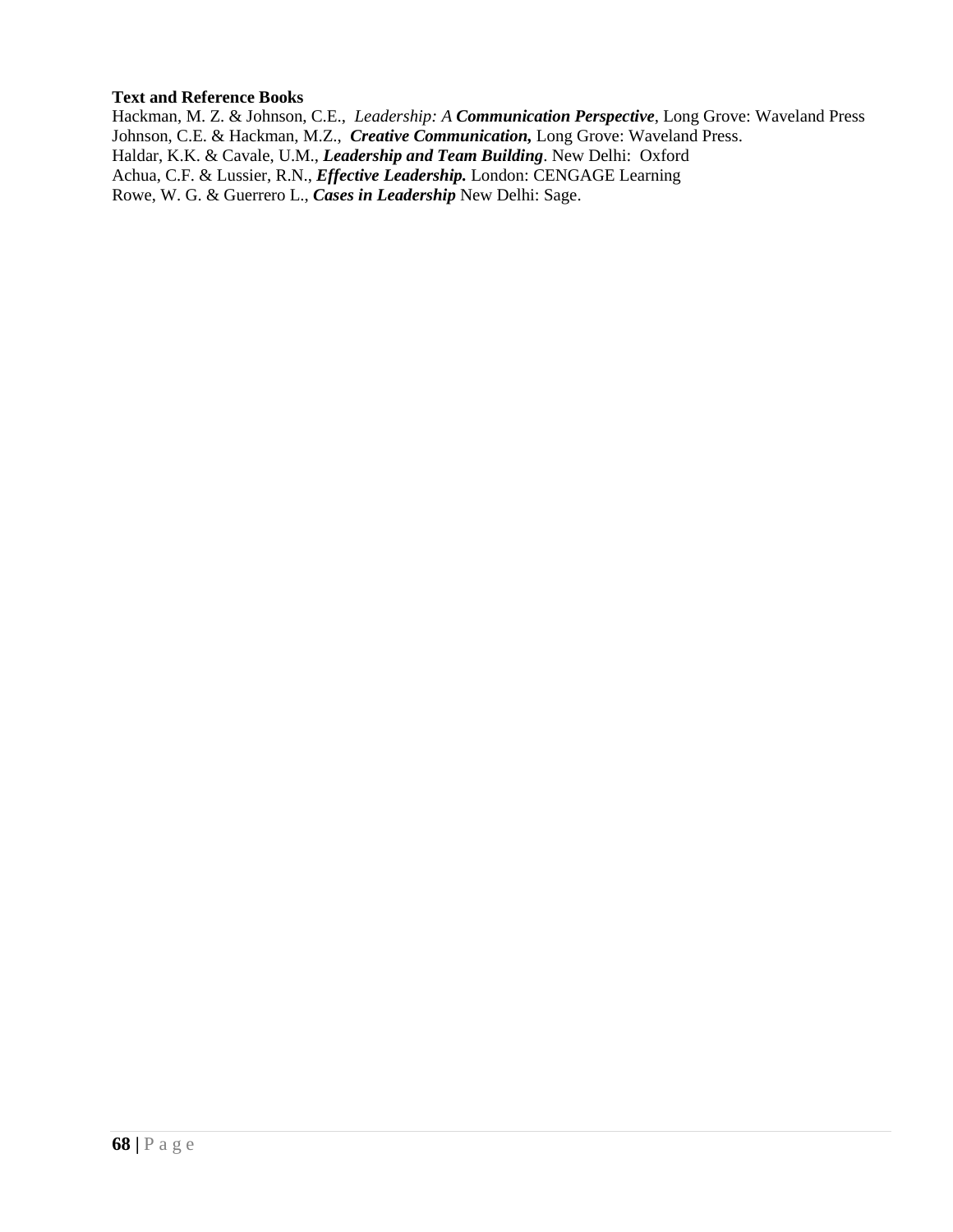# **69 |** P a g e

# **ACC 672: Corporate Taxation**

#### *Credits: 3 Lecture Hours 48*

### **Course Objectives**

This course aims to provide the students with the knowledge of tax laws and tax planning for decision making and enable them to work as tax consultants in the corporate sector and tax officers in the government sector.

### **Course Description**

This course includes income tax, value added tax system and procedures in Nepal. It also covers tax planning concept and its uses in Nepal.

#### **Course Details**

#### **Unit 1: Conceptual Foundation LH 3**

Sources of financing in Nepal. Structure of taxation in Nepal. Historical development of tax laws in Nepal. Definition of related terms.

#### **Unit 2: Income Tax LH 20**

Sources of income, tax exempted income, tax exempted institutions, tax rates, tax exemptions, tax rebates, treatment of provisions related to deductions and reductions, tax deduction at source and its treatment, types of assessment, computation of assessable income, taxable income and tax liability under business and investment, set off and carry forward of losses, inter-source and inter-head adjustments within country and outside country.

#### **Unit 3: Value Added Tax LH 6**

Taxable transactions, tax exemptions and zero rate, tax deduction and tax refund, tax invoice, tax accounting, tax calculation, tax registration, collection.

#### **Unit 4: Revenue Administration LH 5**

Structure of revenue administration, Inland Revenue Department, Ministry of Finance, Revenue Investigation Department. Tax audit and investigation. Method of collection and realization, rights and duties of tax authorities and assessee, advance ruling, fines and penalties for breach of rules, review and appeal under Income Tax and Value Added Tax Acts and Rules.

### **Unit 5: Tax Planning Concept LH 8**

Concept of tax planning, significance of tax planning, tax evasion and tax planning, tax avoidance and tax planning, scope of tax planning. Tax Planning for various payments and activities i.e. remuneration payment, location of industrial set up and timing activities.

### **Unit 6: International Taxation LH 4**

Taxation of non-resident (service providers) related to shipping, airlines, transport, telecommunication or remittances, foreign tax credit, double taxation avoidance treaties.

### **Unit 7: Contribution of Income Tax and Value Added Tax LH 2**

Contribution of Income Tax and Value Added Tax to total revenue and tax revenue of Nepal.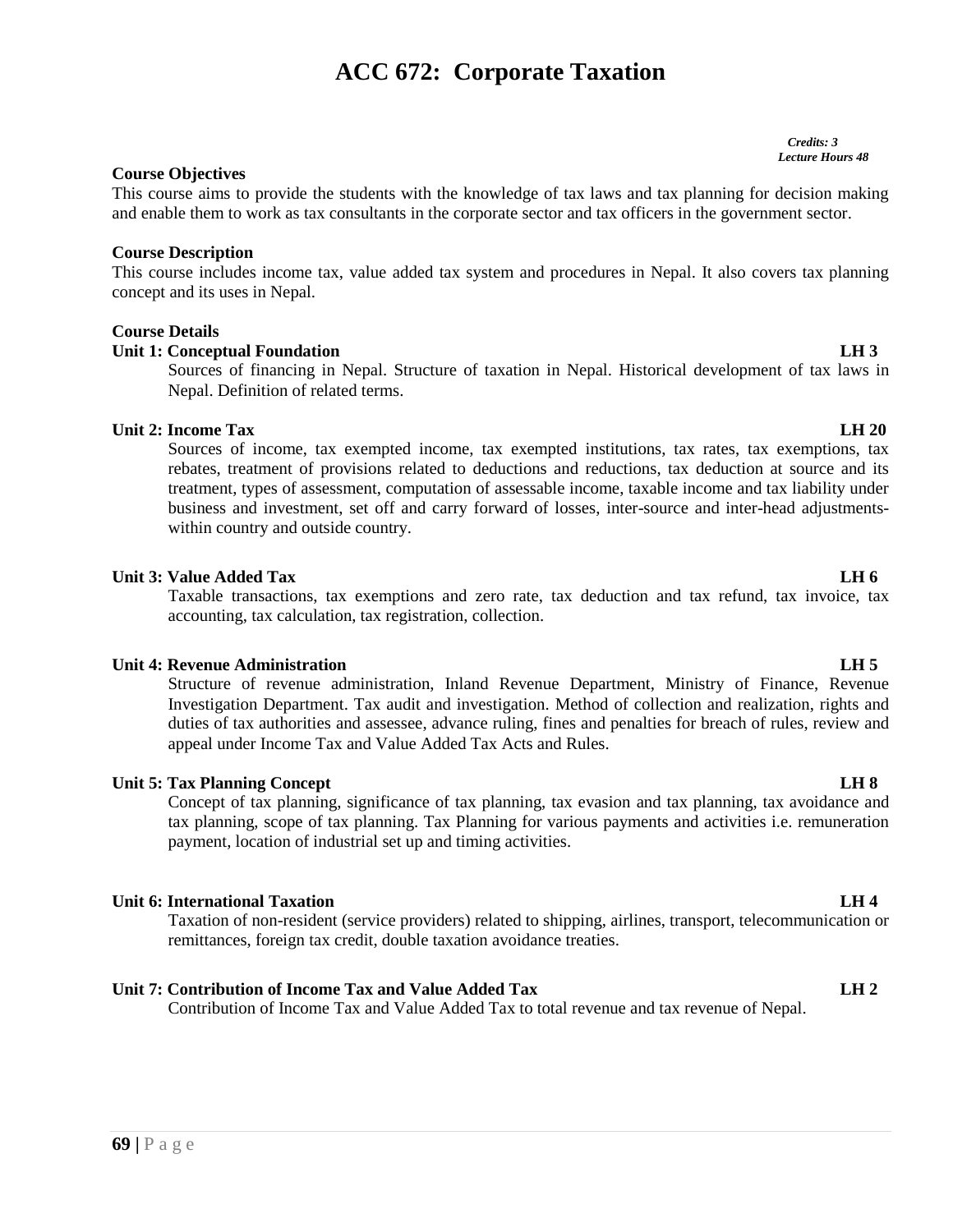### **Basic References**

Nepal Government. *Budget Speech and Finance Act* (Recent)

Nepal Government. *Double Taxation Avoidance Treaties* with various countries

Nepal Government. *Income Tax Act 2058* with amendments. Kathmandu: Ministry of Law, Justice and Constituent Assembly

Nepal Government. *Income Tax Rules 2059* with amendments. Kathmandu: Ministry of Law, Justice and Constituent Assembly

Nepal Government. *Value Added Tax Act 2052* with amendments. Kathmandu: Ministry of Law, Justice and Constituent Assembly

Nepal Government. *Value Added Tax Rules 2053* with amendments. Kathmandu: Ministry of Law, Justice and Constituent Assembly

### **Supplementary Readings**

Dhakal, K.D., Pandey, B. & Bhattarai, R., *Corporate Taxation with Tax Planning* Kathmandu: M.K. Publishers and Distributors Pvt. Ltd.

Kandel, P.R., *Tax Laws and Tax Planning in Nepal* (Updated Edition). Kathmandu: Buddha Academic Publishers

K.C., J.B. *Tax Laws and Tax Planning: Theory and Practice* (Updated Edition). Kathmandu: Khanal Books Prakashan.

Bhattarai, I. & Koirala, G.P., *Tax Laws and Tax Planning* (Updated Edition). Kathmandu: Asmita Publication. Khadka, R., *Vat in Nepal*. (New Edition), New Delhi: UBS Publisher Distributors Ltd.

Lekhi, R.K., *Public Finance.* (New Edition), New Delhi: Kalyani Pbulishers

Prasad, B., *Direct Taxes: Laws and Practice* (Updated Edition). New Delhi: Vishwa Prakashan.

Singhaniya, V.K., *Direct Taxes: Laws and Practice* (Updated Edition). New Delhi: Taxman Publication Pvt. Ltd.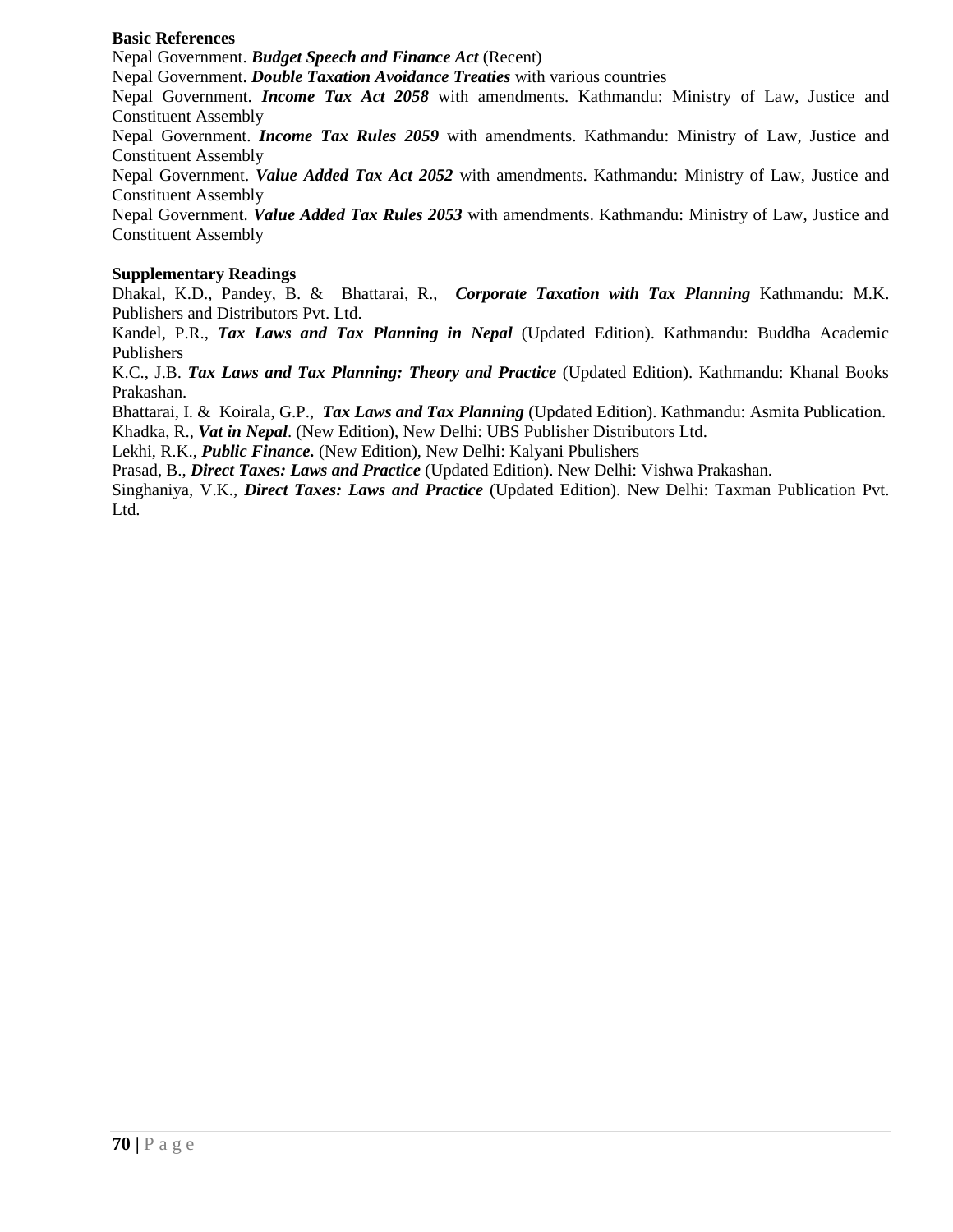# **ACC 673: Cost Management**

*Credits: 3 Lecture Hours: 48*

### **Course Objectives**

This course aims to impart advanced knowledge of existing costing systems, their drawbacks and development of improved methods and techniques, so as to make costing systems tools of strategic decision making.

#### **Course Description**

This course contain introduction to cost management, product costing system, activity based costing, managing customer profitability, process costing and cost allocation, financial and cost value Profit (CVP) models, cost management and decisions making, strategic issues in making decisions.

#### **Course Details**

#### **Unit 1: Introduction to Cost Management LH 3**

Cost management: concept, importance; strategic role of cost management; characteristics of cost management analysis; cost management and strategic decision making; formulation of strategic action plans; evaluation of plans and outcomes: benefit cost analysis and benefit & cost variance.

#### **Unit 2: Product Costing System LH 3**

Concept and type of cost; Cost reported in financial statement: service, retail and manufacturing company.

#### **Unit 3: Activity Based Costing (ABC) LH 4**

Concept, advantages and limitations of activity based costing system. Traditional costing system, Procedures of absorption of overhead cost under ABC technique, Estimation of costs of new products using ABC, ABC in service and merchandized companies, Cost and benefit of using ABC technique, Activity Based Costing and target Costing.

#### **Unit 4: Managing Customer Profitability LH 5**

Concept and importance of customer profitability; Customer sales analysis Sale and administrative cost analysis; Customer profitability analysis.

### **Unit 5: Process Costing and Cost Allocation LH 8**

Concept, importance and characteristics Process Costing System, Assignment of costs to product; Concept, importance and characteristic of Joint Process Costing, estimation of profit from Joint Product, Reason for allocating Joint Costs, Joint Costs allocation methods: Net Realizable Method and Physical Measures Method, Accounting for By-Product.

#### **Unit 6: Planning and Decisions Making LH 5**

Cost estimation, Reasons for estimating costs, A simple method: One cost driver and fixed and variable cost behavior, A complex method: multiple cost driver and complex cost behavior, Cost estimation method: simple regression analysis and high low method, Account analysis method and Engineering method.

### **Unit 7: Financial and Cost Value Profit (CVP) Models LH 6**

**Point, CVP r**<br>planning mo<br>**71** | P a g e Concept and objectives Financial Modeling, Using CVP Planning models: CVP models and Break Even Point, CVP model in graphical format, CVP and target income, Operating Leverage, Multiproduct profit planning model.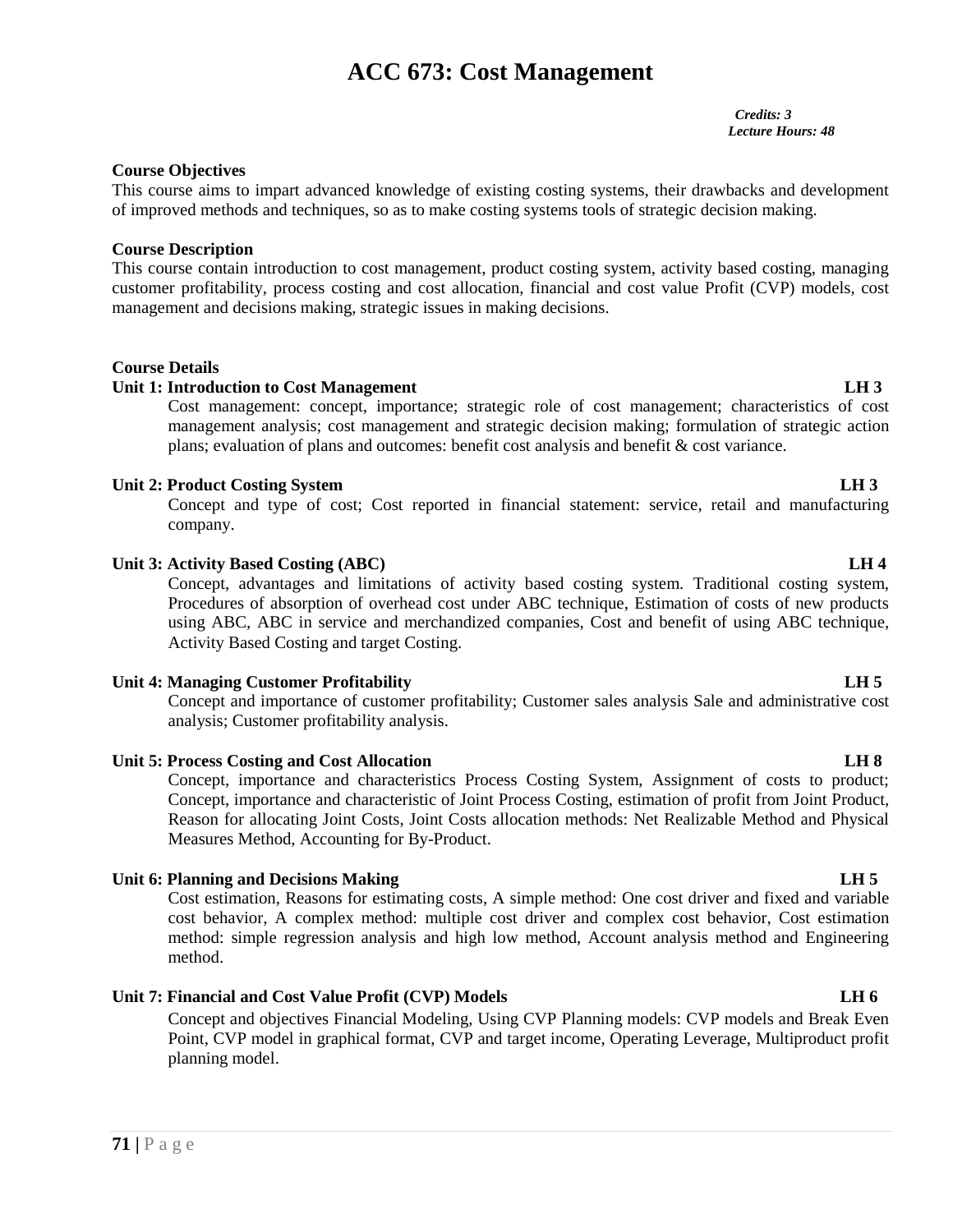### **Unit 8: Cost Management and Decisions Making LH 7**

Decision making process: setting goals and objectives, gathering information, Evaluating alternatives, Decision making alternatives: make or buy, add or drop a product, service or business unit, replacement of equipment and sales or further process, pricing decisions: influence on prices, special order price decision.

# **Unit 9: Strategic Issues in Making Decisions LH 7**

Concept and importance of investment decision, Strategic investments, Legal and ethical issues in strategic investment analysis, discounted cash flow analysis: importance of discount rate, computing Net Present Value and Internal Rate of Return.

#### **Basic Books**

Hilton, R. W., Maher, M. W. & Selto, F. H., *Cost Management, Strategies for Business Decisions,* New York: Mc- Graw Hill, Irwin

Blocher, E., David Stoot N. C. & Lokins O. G., *Cost Management, A Strategic Emphasis***,** New Delhi**:** Tata Mcgraw Hill Co.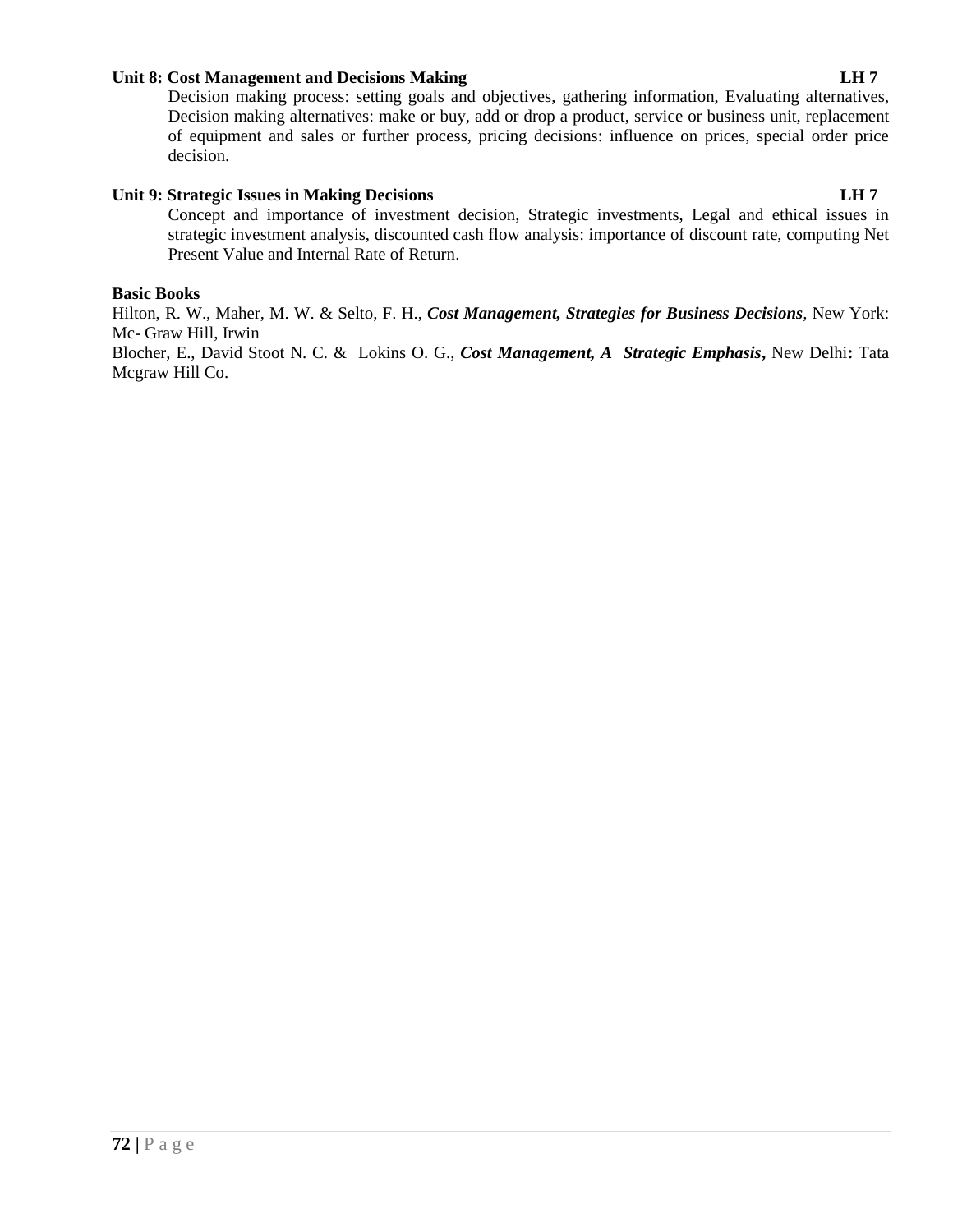# **ACC 674: Contemporary Auditing**

*Credits: 3 Lecture Hours: 48*

#### **Course Objectives**

This course aims to develop student's capability in performing and reporting on audit and assurance to increase reliability of financial and non-financial information. It also aims to develop student's capability to identify, gather and assess evidences for sufficiency and appropriateness in performing audit.

#### **Course Description**

This course examines statutory requirement for audit, audit process, strategy and planning, special audit techniques and procedures, audit of organizations under computerized environment, audit types and auditors' report and trends in auditing

#### **Course Details**

#### **Unit 1: Statutory Requirements LH 20**

Legal and professional requirements: Provisions of auditing in Company Act, BAFIA, Corporation Act, Social Organization Act, Education and Cooperative Acts and Nepal Standards on auditing (mandatory, voluntary and exposure drafts) including guidance notes and practice statements issued by the Institute of Chartered Accountants of Nepal and/or Auditing Standard Board.

#### **Unit 2: Auditing Processes, Audit Strategy and Planning LH 5**

Understanding of business and assessing audit risks, review of internal and accounting control, consideration of error, fraud and misstatement in financial statements, development of overall audit plan and program, time and resource schedule, conducting audit, collection and evaluation of audit evidences, maintenance of working paper and permanent files, independent review of audit files and confidentiality of information obtained during the audit.

#### **Unit 3: Special Audit Techniques and Procedures LH 10**

Sample selection, ratio analysis and trend analysis, physical verification of fixed assets, inventory and cash, setting materiality level, enquiry, balance confirmation, inspection, drawing conclusion and steps to mitigate audit risks.

#### **Unit 4: Audits under Computerized Environment LH 3**

Concept and Specific issues related to EDP audit; Techniques of EDP audit, Use of Computer and Computer Assisted Audit; Roles and risks of auditor.

#### **Unit 5: Auditor's Report LH 5**

Types of audit and auditor's report, management letter, disclosure requirement, difference between certificate and report, report related to commercial and government auditing, Modification to auditor's report.

### **Unit 6: Trends in Auditing LH 5**

**73 |** P a g e Financial forecasts, human resources auditing, reports on financial sickness, special requirements of different users, Risk based auditing and its significance.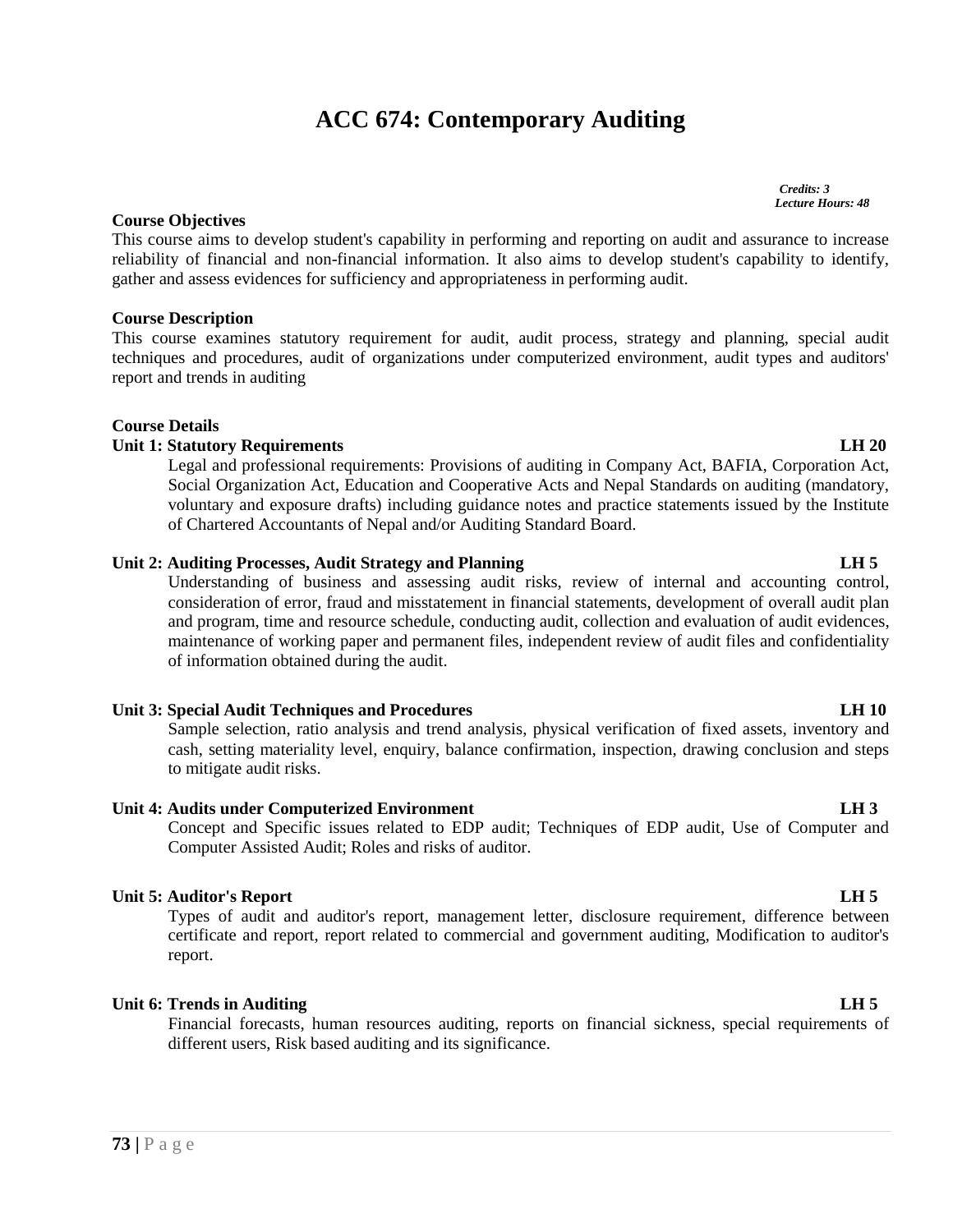# **Basic References**

*Company Act, Income Tax Act, Auditing Act, Banking and Financial Institution Act (BAFIA), Corporation Act, Cooperative Act, Education Act, Self Governance Act, Constitution of Nepal*

Gupta, K. *Contemporary Auditing.* New Delhi: Tata McGraw Hill.

Nepal Standards on Auditing, including preface, framework, guidelines, practice statements: Auditing Standards Board.

## **Supplementary Readings**

Batra, V.K. & Bagardia, K.C., *Text Book of Auditing.* New Delhi : Tata McGraw-Hill Publishing Co. Ltd. Dhakal, K.D., Bhattarai, I & Koirala, G.P. *The Principles and Practice of Auditing*. Kathmandu, Asmita Books Publishers.

Millichamp, A.H. *Auditing*. London: ELST

Prakash, J. *Auditing Principles, Practices and Problems*. New Delhi: Kalyani Publishers.

Saxena, R.G. *Principles of Auditing*. Mumbai, Himalayan Publishing House.

Tondon, B.N. *Practicle Auditing*. New Delhi: S. Chand, and Co.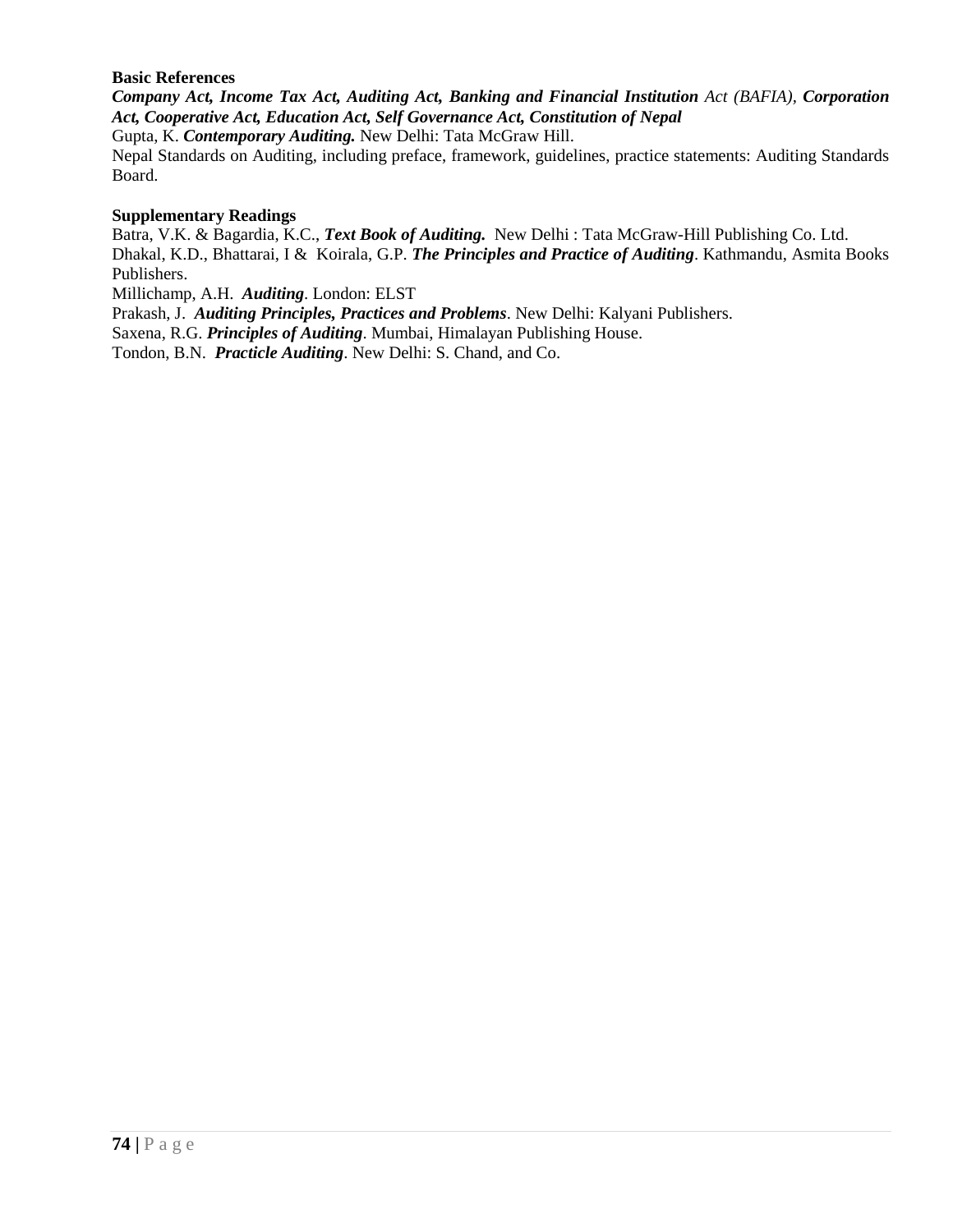# **Acc 676: Accounting Theory and Financial Reporting**

*Credits: 3 Lecture Hours: 48*

#### **Course Objectives**

This course aims to provide the accounting theories and their applications, practical and conceptual issues of general financial statements for reporting financial position and performance and financial analysis for performance appraisal of business enterprises including financial institutions. It also aims to provide exposure to disclosure required for financial statements and reporting, accounting standards issued by Nepal Accounting Standards Board and International Accounting Standards Boards.

#### **Course Description**

This Course contains introduction, corporate reporting and disclosure in financial reporting, Reporting and Analysis of Changes in Stockholders' Equities, Contemporary Issues in Accounting.

### **Course Details**

# **Unit 1: Introduction LH 9**

Concept, objectives, approaches, classifications and origin of Accounting Theory, Influence of government regulatory bodies; Influence of taxation. Structure of Accounting Theory: accounting principles, concepts and conventions. Accounting standards: National and International Standard setting bodies (Nepal): responsibilities and processes, national and international accounting and reporting standards (mandatory, recommendatory, exposure draft), interpretations, framework for preparation and presentation of financial statements, recognition and measurement of elements of financial statements, departure from current corporate practices.

# **Unit 2: Corporate Reporting and Disclosure in Financial Reporting LH 21**

Nature and objectives of external financial reporting. Corporate Financial reports: Income statement, Balance sheet and Cash flow statement as per Company Act and regulatory framework like Nepal Rastra Bank (NRB), Security Exchange Board of Nepal (SEBON) and Insurance Board Directives, Nepal Accounting Standards (NAS) and Nepal Financial Reporting Standards (NFRS). Director's and auditor's reports; disclosure required in financial reporting as per national and international accounting and financial reporting standards, evaluation of disclosure practices in financial reporting (NFRS and IFRS), transparency in financial statements. Currency translation of financial statement of foreign operations Issues related to consolidation of financial statements, interim, segment and group reporting (Business combination and holding company).

### **Unit 3: Reporting and Analysis of Changes in Stockholders' Equities LH 9**

Need and importance of stockholders' equity; Accounting for changes in stockholders' equity: Increases in share capital, redemption of preferred stock, stock dividend and stock split, and stock warrants, Appraisal of the impact of changes in accounting policies and the regulatory framework on shareholders' funds.

# **Unit 4: Contemporary Issues in Accounting LH 9**

Corporate Governance: governance systems and contemporary mechanism, accounting issues arising from corporate failures, business ethics and financial reporting; Corporate Social perf3.57ormance and responsibility accounting; social discloser requirements; Human resources accounting (HRA) and reporting; factors leading to development of HR Accounting and reporting, HR Accounting and reporting in Nepal.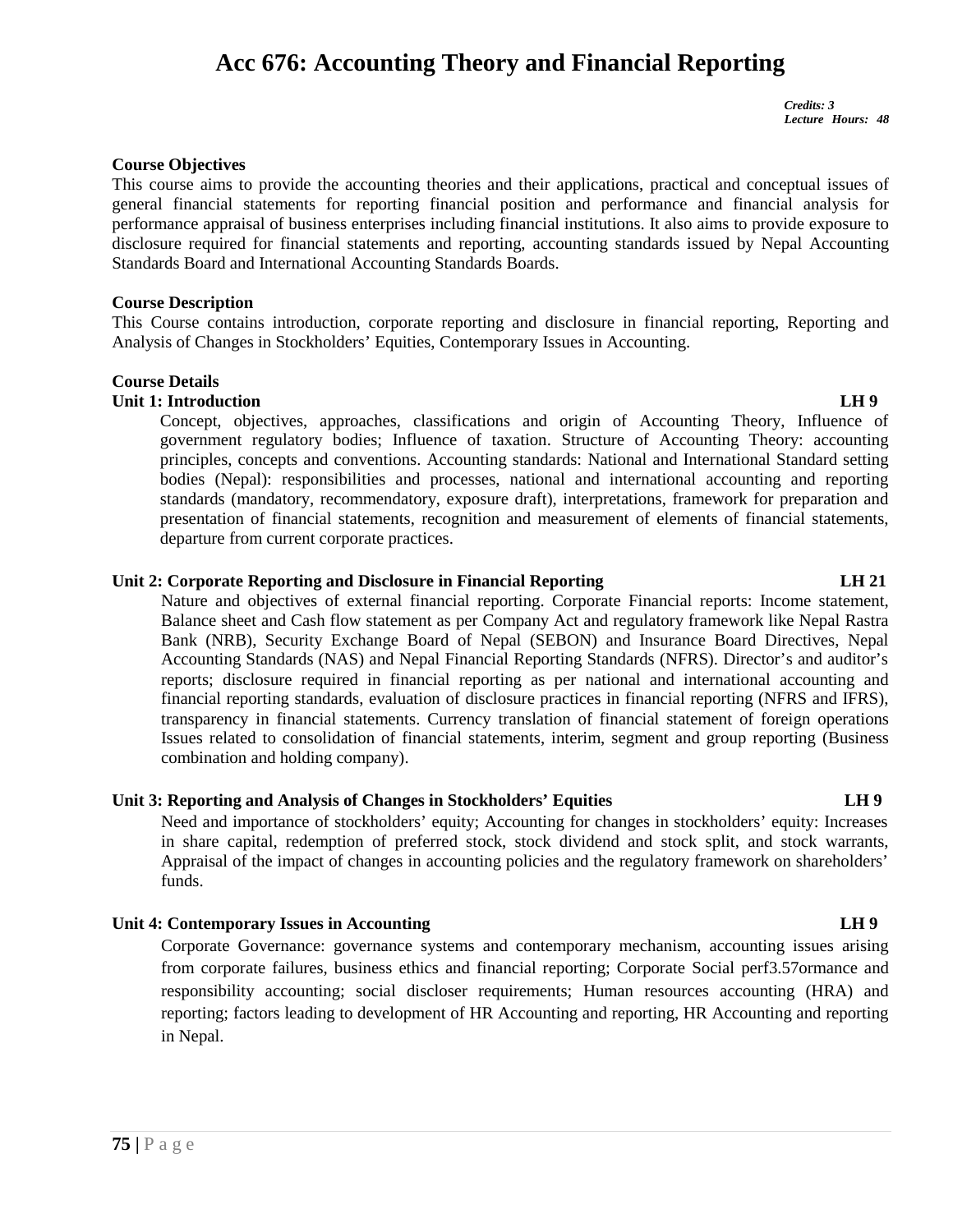## **Basic Books**

Handriksen, E.S. & Breda, M.F. Van., *Accounting Theory*. New York: Irwin McGraw Hill.

Porwal, L.S. *Accounting Theory: An introduction*. New Delhi: Tata McGraw Hill Publishing Co.

Jawahara, L., *Accounting Theory and Practice*. New Delhi: Himalaya Publishing House.

Revsine, L., Collins, D.W. & Johnson, B., **Financial Reporting and Analysis**. New Jersey: Prentice Hall, Upper Saddle River.

## **Supplementary Readings**

Accounting Standards Board. *Nepal Accounting Standards*. Kathmandu: ASB. NFRS. *Nepal Accounting Standards*. Kathmandu: ASB. Greunning and Keen. *International Accounting Standards. A practical guide*. USA: World Bank.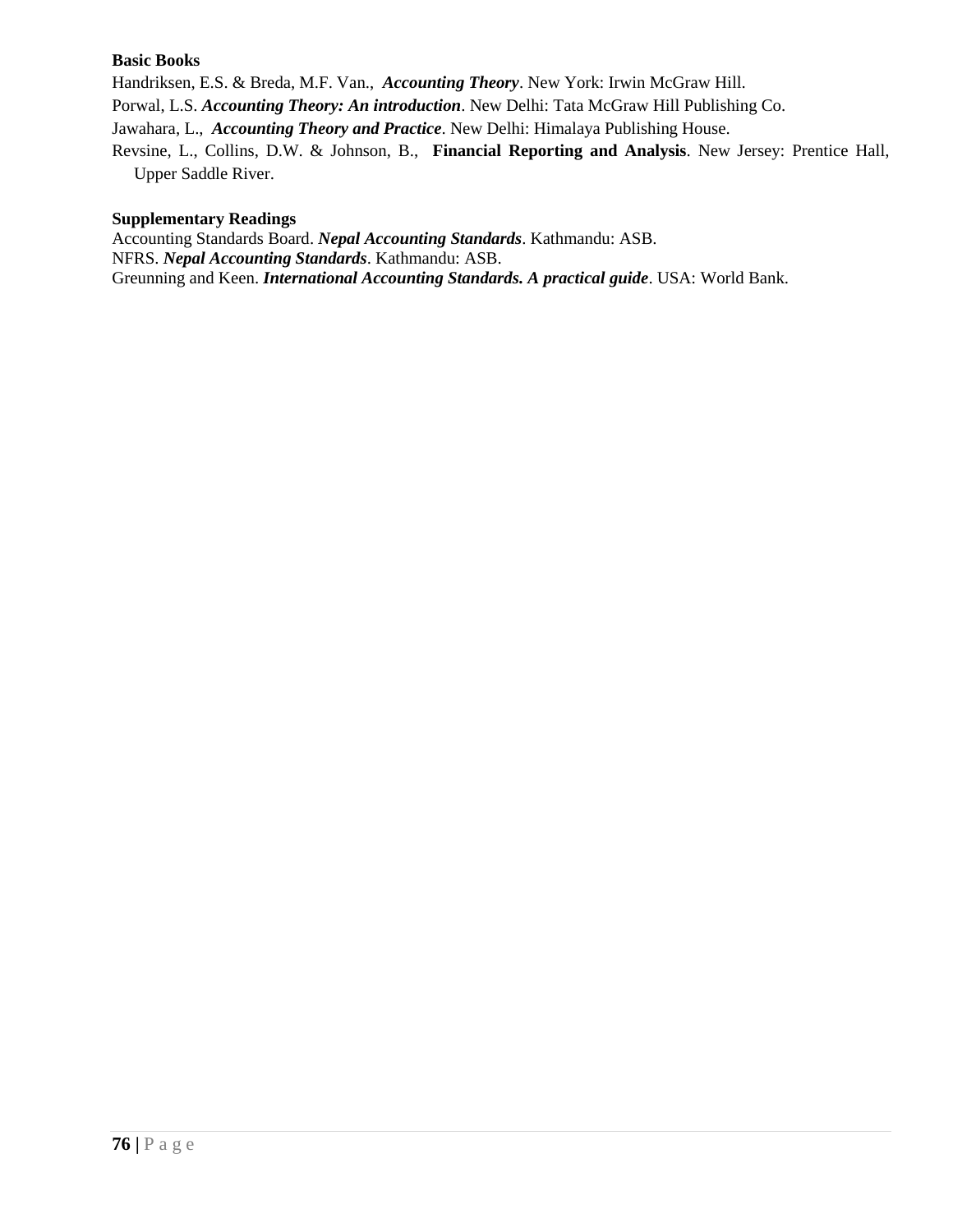# **ACC 677: Management Control Systems**

*Credits: 3 Lecture Hours: 48*

## **Course Objectives**

This course aims to give the knowledge of elements, applications, and behavioral ramifications of management control systems and make the students clear on the measurement and implementation issues involved in management control systems.

## **Course Description**

This course contains introduction to management control system, the environment of management control system, responsibility centers, transfer pricing, management control process, Modifications in Management Control.

# **Course Details**

# **Unit 1: Introduction to Management Control System LH 4**

Meaning and Concept of Management Control System; Importance, Characteristics, Nature and Scope of Management Control System; Boundaries of Management Control; Concept of Management Audit as a control tool.

### **Unit 2: The Environment of Management Control System LH 4**

Management Control Environment, Goal congruence, Factors affecting goal congruence, Role of management control system in goal congruence; Organization structure and management control system; Behavioral Considerations of Management Control System.

# **Unit 3: Responsibility Centers LH 5**

Concept and Nature of Responsibility Centre; Criteria for measuring the Performance of Responsibility Centre; Types of Responsibility Centre: Revenue Centre; Expense Centre; Cost Centre; Profit Centre; Marketing Responsibility Centre; Research and Development Centre; Investment Centre: Return on Investment (ROI), Residual Income (RI).

### **Unit 4: Transfer Pricing LH 6**

Introduction; Objectives of Transfer Pricing; Significance of Transfer Pricing; Methods of Transfer Pricing

# **Unit 5: Management Control Process LH 20**

*Strategic Planning*: Concept and nature of strategic planning, ongoing programs analysis, proposed new programs analysis, strategic planning process

*Budgeting:* Concepts, importance, objectives and characteristics of budgeting, Budgetary control system, Process of budget preparation, preparation of master budgets for manufacturing and non-manufacturing organization, Behavioral aspects of Budgeting, Flexible budgets and Zero-base budgeting

*Financial Performance Reports Analysis:* Variance: concept, application and limitations of variance, variance Analysis: Material, Labor, Overhead (fixed and variable) and Sales Variance, Behavioral aspects of performance evaluation

*Performance Measurement:* Performance Measurement System, The Balanced Scorecard: concept and implementation of balanced scorecard, Interactive Control and Incentive Plans in organizations

### **Unit 6: Modifications in Management Control LH 9**

*Modern Control Methods:* Introduction, Just in Time*,* Total Quality Management and Decision Support System

*Managemeni*<br>Financial ins<br>*Projects*: Na<br>**77** | P a g e *Management Control in different Organizations*: Healthcare organizations, Government organizations, Financial institutions, Non-profit organizations and Multinational organizations *Management Control of Projects*: Nature of Projects, control environment, project planning, execution and evaluation